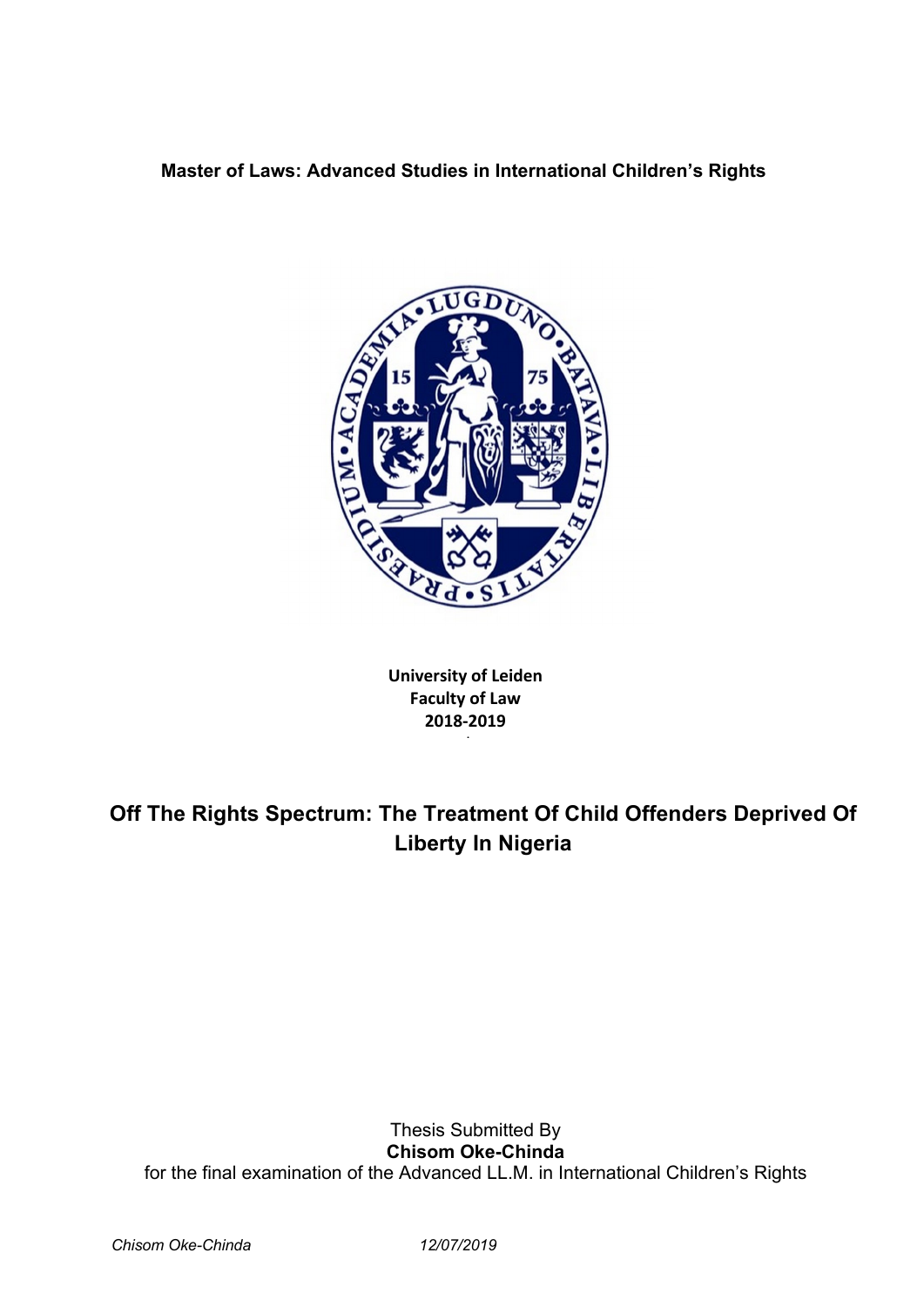| 1.<br><b>Table of Contents</b>                                                |  |
|-------------------------------------------------------------------------------|--|
|                                                                               |  |
|                                                                               |  |
|                                                                               |  |
|                                                                               |  |
|                                                                               |  |
|                                                                               |  |
|                                                                               |  |
|                                                                               |  |
|                                                                               |  |
|                                                                               |  |
|                                                                               |  |
|                                                                               |  |
|                                                                               |  |
|                                                                               |  |
|                                                                               |  |
|                                                                               |  |
|                                                                               |  |
|                                                                               |  |
|                                                                               |  |
|                                                                               |  |
|                                                                               |  |
|                                                                               |  |
|                                                                               |  |
|                                                                               |  |
| 3.3. DEPRIVATION OF LIBERTY IN THE NIGERIAN CHILD JUSTICE SYSTEM  16          |  |
|                                                                               |  |
|                                                                               |  |
|                                                                               |  |
| <b>CHAPTER 4: COMPARATIVE ANALYSIS OF THE NIGERIAN LAW AND PRACTICE</b>       |  |
| WITH INTERNATIONAL CHILDREN'S RIGHTS STANDARDS ON DEPRIVATION OF              |  |
|                                                                               |  |
|                                                                               |  |
|                                                                               |  |
|                                                                               |  |
|                                                                               |  |
| 4.3. THE GAP: SHORTCOMINGS OF THE NIGERIAN LAW AND PRACTICE ON DEPRIVATION OF |  |
|                                                                               |  |
|                                                                               |  |
|                                                                               |  |
|                                                                               |  |
|                                                                               |  |
|                                                                               |  |
|                                                                               |  |
|                                                                               |  |
|                                                                               |  |
|                                                                               |  |
|                                                                               |  |
| <b>Declaration Statement</b>                                                  |  |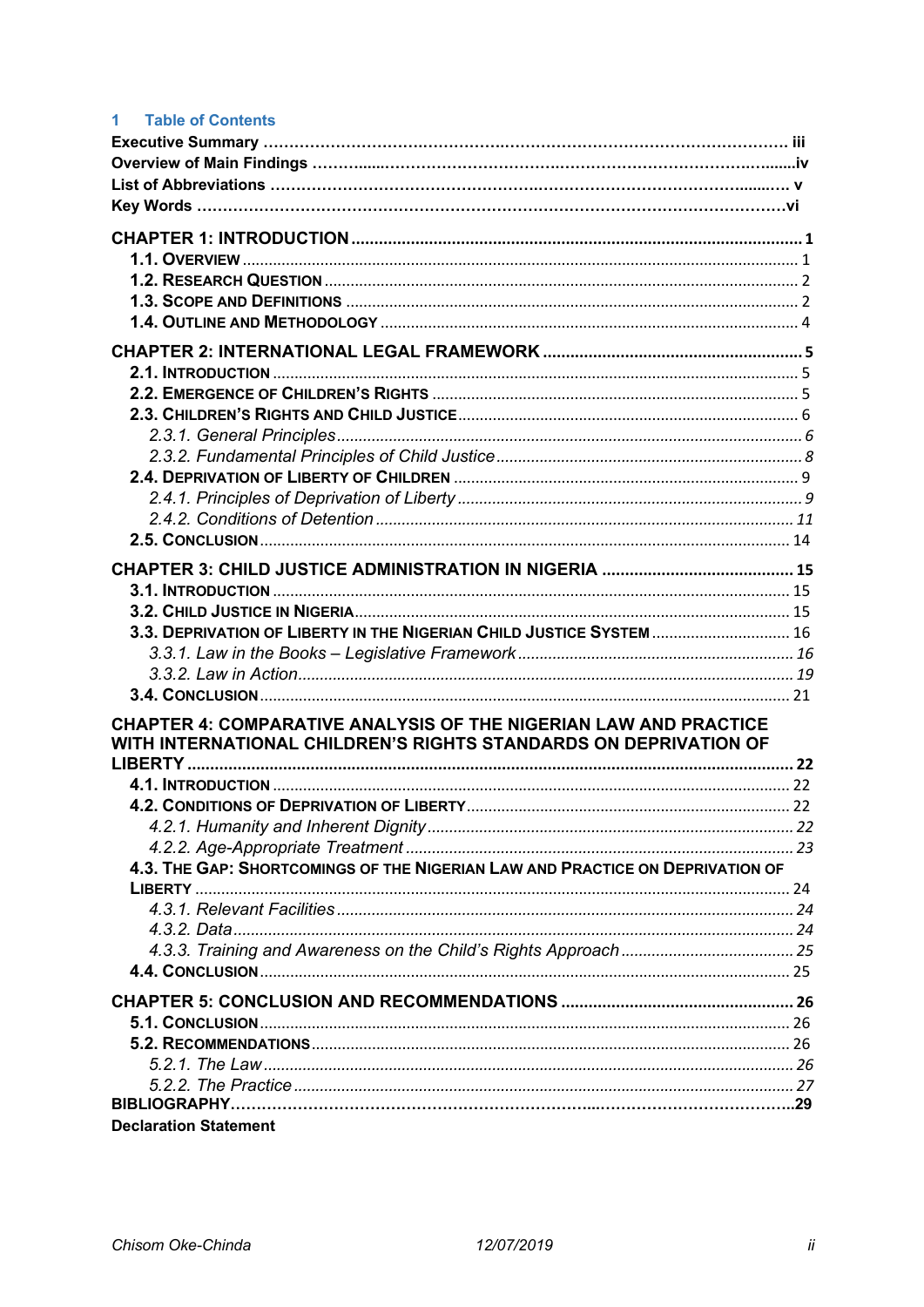# **Executive Summary**

Deprivation of Liberty is the limitation of a person's liberty against their will on the order of a public authority. According to the Convention on the Rights of the Child, deprivation of liberty should be a measure of last resort. The Convention, alongside other legal instruments, outlines the standards of deprivation of liberty. This includes the rights of every child deprived of liberty to be treated with humanity and respect of the inherent dignity of the human person and in an age-appropriate manner. Nigeria, being a Member State to this Convention is bound by its standards. This thesis seeks to consider the extent to which the treatment of child offenders deprived of liberty within the Nigerian child justice system is in line with international standards.

Chapter 1 introduces the research question and defines the scope of the research. This research focuses on the treatment of child offenders in Nigeria and addresses the issue by considering the two existing laws relating to matters involving children: The Child's Rights Act and the Children and Young Persons Act.

Chapter 2 provides an in-depth discussion of the international legal framework guiding the conditions of deprivation of liberty. It commences with a brief discussion on the emergence of children's rights, the rights of children within the child justice context and the principles of child justice. This chapter concludes that in situations where deprivation of liberty is chosen as a disposition option, the treatment must be in accordance with the principles outlined in Article 37(c) of the Convention on the Rights of the Child: (a) Humanity and Inherent Dignity (b) Age-Appropriate Treatment.

Chapter 3 discusses the Nigerian Child Justice on the conditions of deprivation of liberty of child offenders. It provides a background discussion on Nigeria and its legal structure. It analyses the child justice legislative framework (the Child's Rights Act and the Children and Young Person's Act) and the practice of deprivation of liberty in these jurisdictions. It finds that although the laws adopt different approaches, the reality on the treatment of child offender deprived of liberty is the same in both jurisdictions.

Chapter 4 analyses the extent to which the Nigerian law and practice pertaining the conditions of deprivation of liberty of child offenders is in line with international standards. It finds that the Nigerian system is to a large extent contrary to the standards outlined in the international child's rights framework. It considers the reasons for the gap and finds that they are the resultant effects of the continuous application of the Children and Young Person's Act in 12 States and the failure to implement the provisions of the Child's Right's Act regarding this issue in the 24 States that have adopted the Act as well as the Federal Capital Territory. This chapter also analyses the reason for the failure in implementation and finds that it is due to the lack of relevant facilities, reliable data and awareness and training on the child's rights approach on the deprivation of liberty

Chapter 5 concludes the thesis by providing a summary of the discussions and findings of the research and it proffers recommendations to ensure Nigeria's compliance with international child's rights standards.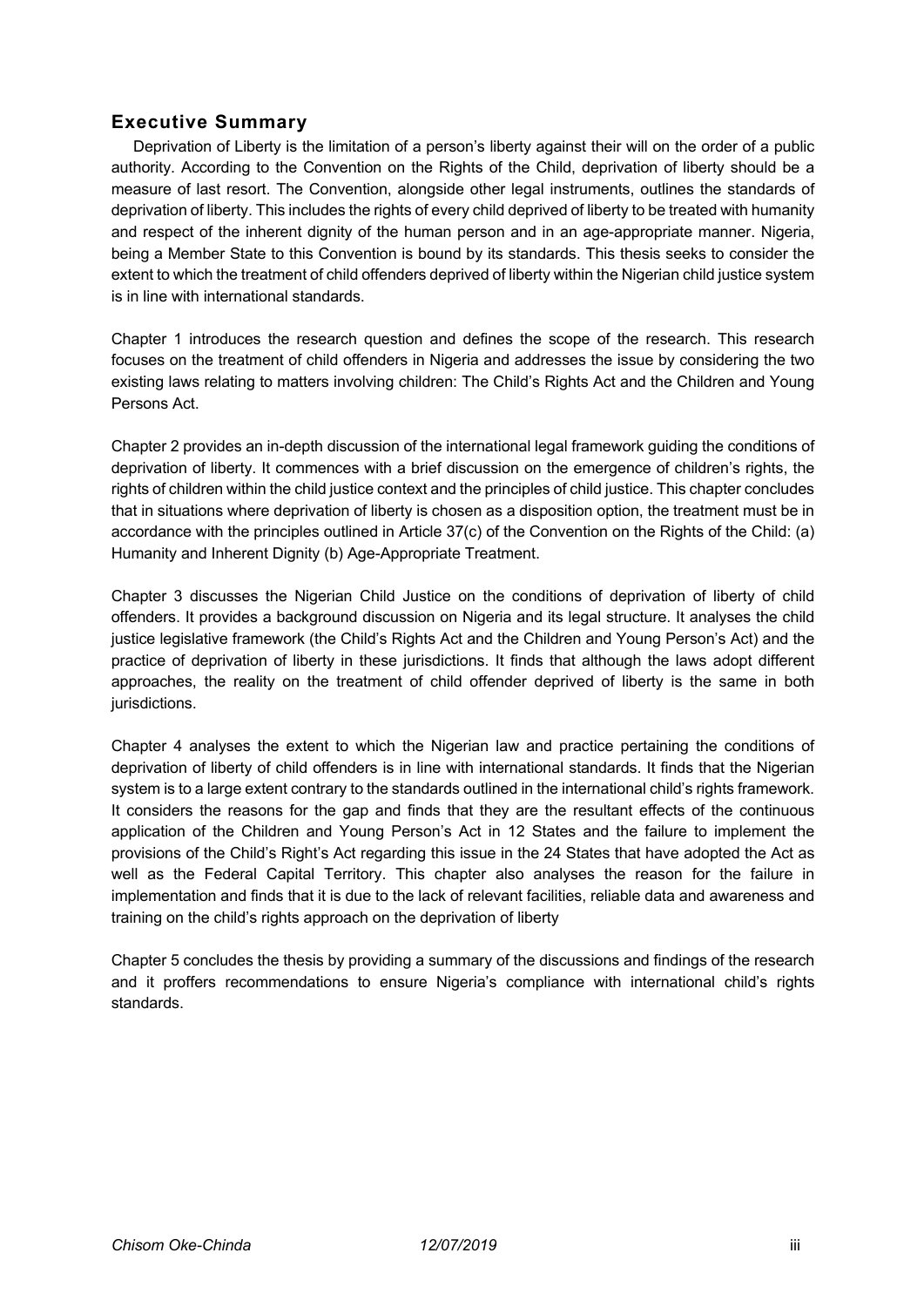# **Overview of Main Findings**

This thesis finds that the law and practice pertaining the deprivation of liberty of child offenders in Nigeria, to a large extent, is contrary to the standards of the international children's rights framework.

It also recognises that although the Child's Rights Act is a domestication of the international legal standards, there has been failure to implement these Standards. Therefore, the conditions of deprivation of liberty in the States where the Child's Rights Act has been adopted neither uphold the principle of inherent dignity nor recognises the need for age-appropriate treatment of child offenders. This thesis finds three reasons for the failure to implement the provisions of deprivation of liberty as outlined in the Child's Rights Act, namely: the lack of relevant facilities, lack of data and the lack of training and awareness on the child's rights approach on deprivation of liberty.

The research also recognises that the failure of the Nigerian law and practice on deprivation of liberty to meet international standards is as a result of the nature of the Children and Young Persons Act. The Children and Young Persons Act, which was first enacted during the colonial era as an Ordinance fails to recognise children as rights holders but rather adopts a welfarist approach in dealing with issues regarding the child. This thesis finds that the provisions of the Children and Young Persons Act are not founded on any guiding principle like the principle of inherent dignity. It also finds that as a result of the lack of any guiding principle, the provisions in this Act are contradictory and some of the provisions also conflict with the international standards on the deprivation of liberty. For instance, the Children and Young Persons Act which expressly prohibits the imprisonment of children and young persons still permits the imprisonment of children where there are no available child-appropriate facilities for the child and where there is no other sufficient disposition option for the young offender. This conflict between the CYPA and international standards is also evident in other matters such as the provisions on the discipline of child offenders in these institutions.

In light of these findings, this thesis provides recommendations on methods of enhancing compliance by the Nigerian law and practice, with the international standards of deprivation of liberty. In relation to the legislation, it recommends the annulment of the Children and Young Person's Act in the other 12 States and the ratification of the Child's Rights Act 2003 in order to ensure a uniform and child's rightsbased treatment of child offenders deprived of liberty in Nigeria. Asides the legislative recommendations, this thesis also recommends the need for data collection, evaluation and research, the investment in alternatives to imprisonment and likewise the improvement of child-specific institutions. It also recommends awareness creation and training on the child's rights approach on deprivation of liberty as well as the establishment of effective reporting and monitoring mechanisms.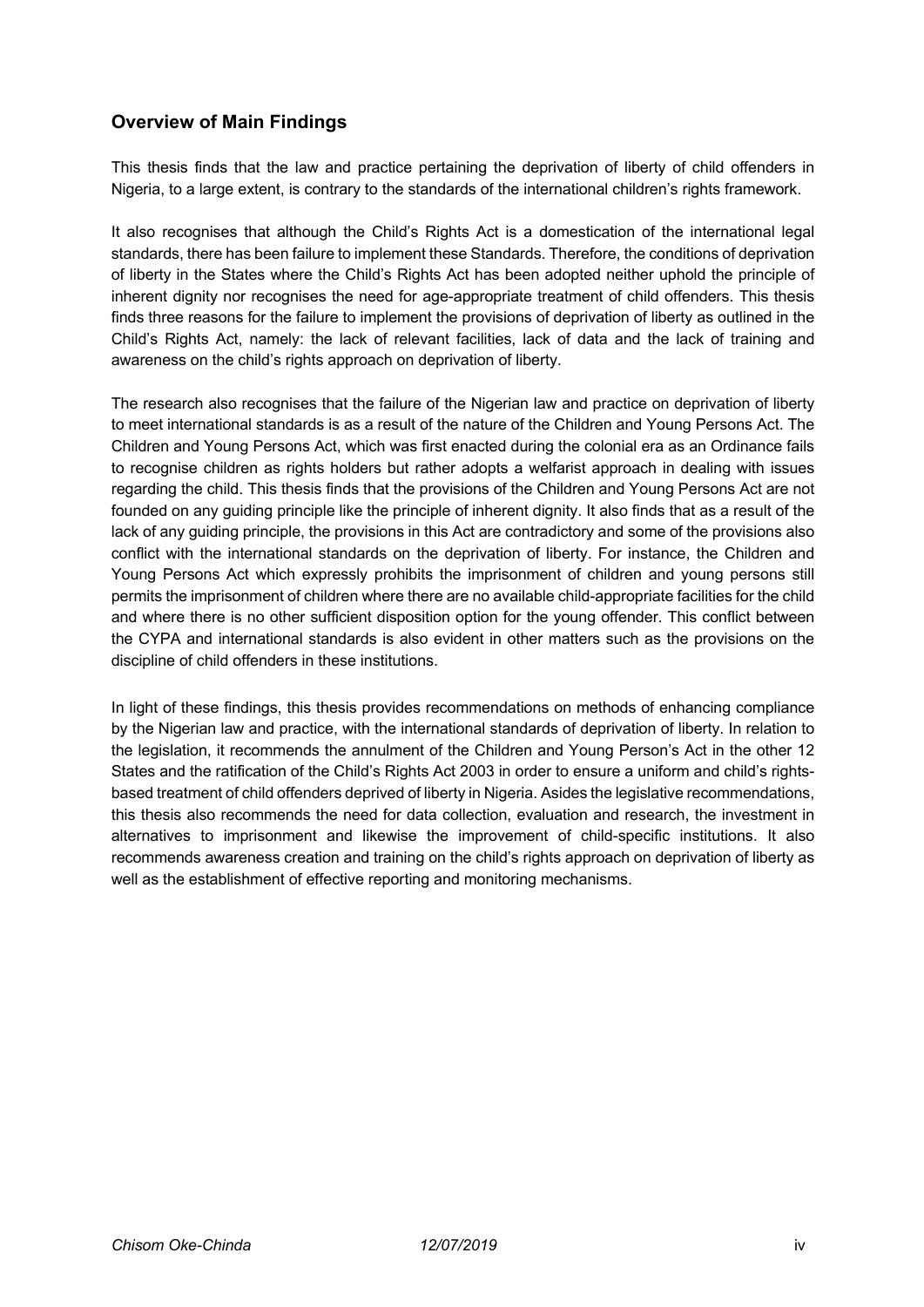# **List of Abbreviation**

| African Children's Charter | African Charter on the Rights and Welfare of the Child                              |
|----------------------------|-------------------------------------------------------------------------------------|
| <b>Beijing Rules</b>       | United Nations Standard Minimum Rules for the Administration of Juvenile<br>Justice |
| <b>CRC</b>                 | United Nations Convention on the Rights of the Child                                |
| <b>CRC Committee</b>       | United Nations Committee on the Rights of the Child                                 |
| <b>CYPA</b>                | Children and Young Persons Act                                                      |
| Havana Rules               | United Nations Rules for the Protection of Juveniles Deprived of Their<br>Liberty   |
| <b>ICESCR</b>              | International Covenant on Economic, Social and Cultural Rights                      |
| <b>ICCPR</b>               | International Covenant on Civil and Political Rights                                |
| <b>UDHR</b>                | Universal Declaration of Human Rights                                               |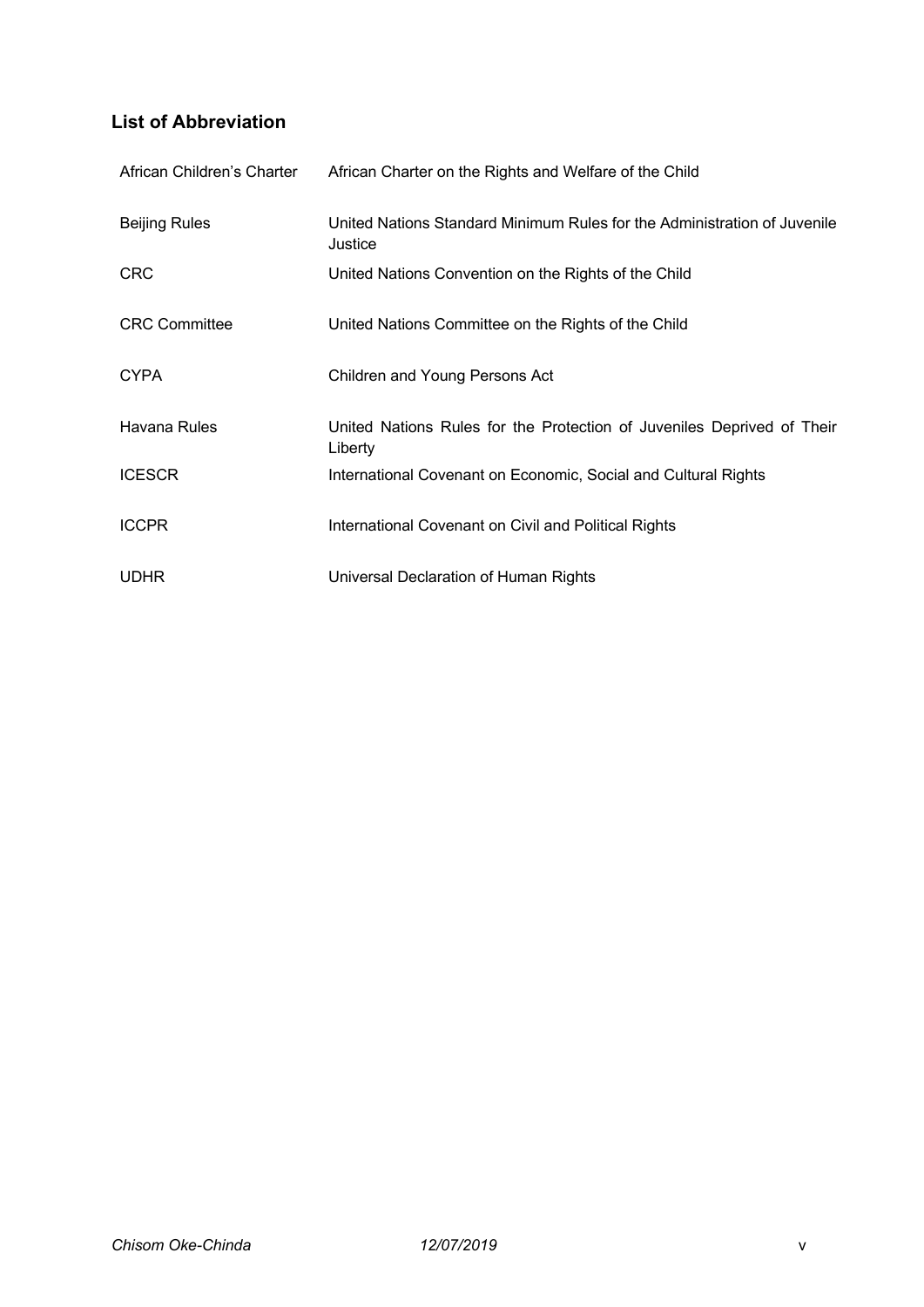# **Key Words**

Child Offender, Children's Rights, Conditions of Detention, Deprivation of Liberty, Nigeria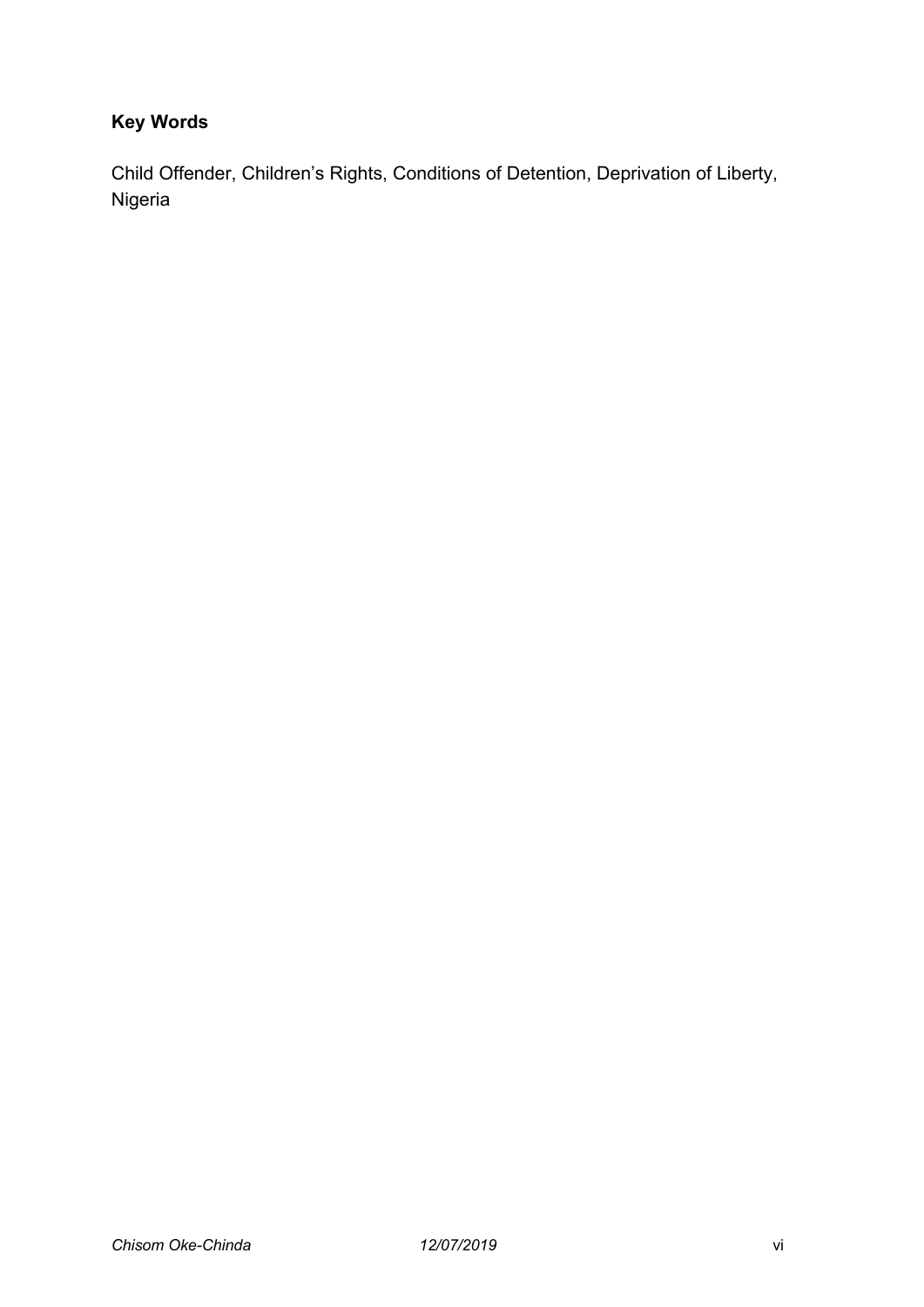## **Chapter 1: Introduction**

Sitting outside the chapel on a cemented slab was a boy of about sixteen. He was covered in sores from the crown of his head to the soles of his feet. He was literally in a state of decay while still alive.

"Help me," he said in a feeble voice wracked with hunger.

*"Don't mind him,"* a prison warder said, *"He has already been convicted."*

(Nigerian Tribune, 6th of August 2017)1

#### **1.1. Overview**

In August 2017, the attention of the Nation of Nigeria was drawn to reports on the state of the prisons child inmates were placed in Badagry Prison, Lagos, Nigeria after the visit of the Chief Judge of Lagos State.<sup>2</sup> These prison cells were said to contain adults convicted of murder, armed robbery and such related crimes, as well as children convicted of crimes like petty theft, street hawking and wandering. The reports also noted the poor health conditions of the children which included skin diseases, starvation, with one child suffering from stroke. In 2018, the Vice President of Nigeria, Yemi Osinbajo, whilst narrating his visit to prisons in Port-Harcourt, Rivers State, Nigeria, expressed his immense dissatisfaction with the inhuman living conditions of the prisoners especially the level of congestion of those prisons.<sup>3</sup> Osinbajo stated that these prisons were built in 1918, to contain about 800 inmates but it currently contains over  $5000$  inmates.<sup>4</sup> He remarked that "anybody who goes into that place as a human being is coming out as an animal".<sup>5</sup> Also in 2018, the Nigerian Senate Committee on Interior expressed its utter disappointment concerning the state of the prisons, including the paltry budgetary allocation of 450 Naira (about 1 Euro) for a meal per day of one inmate: 300 Naira for the meal and 150 Naira for the cooking.<sup>6</sup> More recently, on the 22<sup>nd</sup> of March, 2019, there surfaced a harrowing documentation by an adult inmate concerning the alleged sexual abuse and exploitation of children (including a mentally ill child) detained with adults in Maiduguri Maximum Security Prison, Borno State, Nigeria.<sup>7</sup> These reports raise major concerns, one of which pertains to the treatment of children deprived of their liberty.

<sup>5</sup> *ibid*

<sup>1</sup>Tribune Online, 'The Child-Inmates of Badagry' *Nigerian Tribune* (6 August 2017) <https://tribuneonlineng.com/105498/> accessed 6 June 2019; Emphasis (*in italics*) by author of this thesis.

<sup>2</sup>Tribune Online, 'The Child-Inmates of Badagry' *Nigerian Tribune* (6 August 2017) <https://tribuneonlineng.com/105498/> accessed 6 June 2019; Onanuga Adebisi 'Badagry Prison Where Children Are Dumped for Minor Offences' *The Nation* ( 8 August 2017) < https://thenationonlineng.net/badagry-prisonchildren-dumped-minor-offences/> accessed 6 June 2019

<sup>3</sup> Editorial Board, 'On the Conditions of Nigeria's Prisons' *The Guardian* (19 February 2018) < https://guardian.ng/opinion/on-the-condition-of-nigerias-prisons/> accessed 6 June 2019; Adelani Adepegba 'Nigerian Prisons Turn Inmates to Animals-Osinbajo' *Punch Newspaper* (2 February 2018) < https://punchng.com/nigerian-prisons-turn-inmates-to-animals-osinbajo/> accessed 6 June 2019

<sup>4</sup> *ibid*

<sup>6</sup> 'Poor Budgetary Allocation for Feeding of Prisoners' *Independent* (6 February 2018) < https://www.independent.ng/poor-budgetary-allocation-feeding-prisoners/> accessed 6 June 2019;

<sup>7</sup> 'Child Prostitution, Sodomy, Forced Abortions…It's Hell Inside Maiduguri Maximum Security Prison' *Sahara Reporters* (22 March 2019) < http://saharareporters.com/2019/03/23/child-prostitution-sodomy-forced-abortionsit%E2%80%99s-hell-inside-maiduguri-maximum-security> accessed 6 June 2019; Amnesty International, 'Nigeria: Children and Women Face Sexual Violence in Borno Prisons' (29 April 2019) < https://www.amnesty.org/en/latest/news/2019/04/nigeria-children-and-women-face-sexual-violence-in-bornoprisons/> accessed 6 June 2019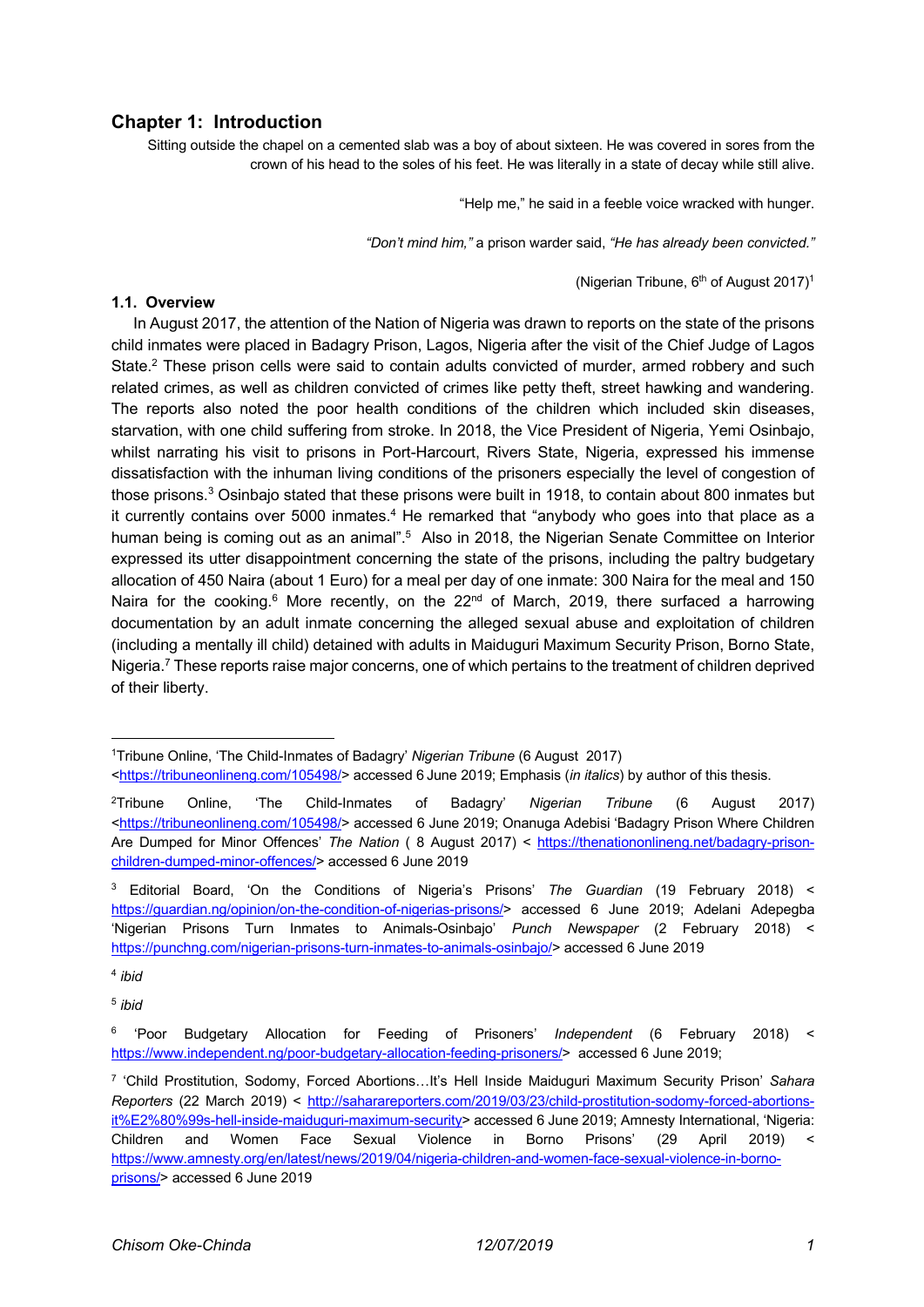The Nigerian Prisons Service records a total of 73,248 inmates with 98% of the population being male. $^8$ In its published statistics, the Nigerian Prisons Service failed to state the number of children deprived of liberty; Hence, children deprived of liberty, though present are somewhat invisible. Just like these statistics, very little research has been conducted particularly addressing the rights of children deprived of liberty within the Nigerian Child Justice System. There has so far been little discussion about the rights of children deprived of liberty within the child justice context, this is the motivation behind this study.

## **1.2. Research Question**

This research aims to consider the extent to which the Nigerian Child Justice System in regard to the rights of child offenders deprived of liberty is in line with the International Legal Standards and how compliance could be enhanced. The issue will be addressed in four sub questions:

- a) What is the International Legal Framework on the conditions of children deprived of liberty within the Child Justice context?
- b) What is the Law and Practice on the deprivation of liberty of child offenders in Nigeria?
- c) To what extent does the Nigerian Law and Practice on child offenders deprived of liberty meet international standards?
- d) In case there are shortcomings, how can the Law and Practice in Nigeria be improved to meet international standards on the conditions of deprivation of liberty of child offenders

The underlying essence and value of the whole narrative is canvassing the entrenchment of a scope of intervention that offers better protection for children, especially those who are deprived of liberty as a result of their conflict with the law.

## **1.3. Scope and Definitions**

The Nigerian legal system is characterised by the concept of legal pluralism: the system is comprised of Common Law, Sharia Law and Customary Law.9 Also, Nigeria is a federal republic comprised of 36 States and its federal capital territory, Abuja.<sup>10</sup> The legislature of every State is vested with the power to enact laws on matters outside the exclusive list contained in the Constitution.<sup>11</sup> Thus far, the Child's Rights Act 2003 has been domesticated by 24 out of 36 States in Nigeria - with some States making reservations on some provisions – whilst the Children and Young Persons Act (CYPA)<sup>12</sup> is still applicable in the other 12 States.<sup>13</sup>The presence of these two laws has yielded disparities in matters regarding

<sup>10</sup> Section 2 and 3 of the 1999 Constitution of the Federal Republic of Nigeria (as amended)

<sup>11</sup> Part I of the Second Schedule to the 1999 Constitution of the Federal Republic of Nigeria (as amended), Daniel Ogunniyi 'The Challenge of Domesticating Children's Rights Treaties in Nigeria and Alternative Legal Avenues for Protecting Children' (2018) 62(3) Journal of African Law 447, 452-454

<sup>12</sup> Children and Young Persons Act Chapter 485 L.F.N. 1990 (hereinafter CYPA)

<sup>8&#</sup>x27;Nigerian Prisons Service, 'Summary of Inmate Population By Convict and Awaiting Trial Persons' (27 May 2019) < https://www.prisons.gov.ng/statistics> accessed 18 June 2019

<sup>9</sup> Daniel Ogunniyi 'The Challenge of Domesticating Children's Rights Treaties in Nigeria and Alternative Legal Avenues for Protecting Children' (2018) 62(3) *Journal of African Law* 447, 451

<sup>13</sup> The 24 States are: Abia, Akwa Ibom, Anambra, Bayelsa, Benue, Cross River, Delta, Ebonyi, Edo, Ekiti, Enugu, Imo, Jigawa, Kogi, Kwara, Lagos, Nassarawa, Niger, Ogun, Oyo, Ondo, Plateau, Rivers, Taraba, Akwa Ibom; The 11 States are: Adamawa, Bauchi, Borno, Gombe, Jigawa, Kaduna, Kano, Katsina, Kebbi, Sokoto, Yobe, Zamfara-UNICEF, 'On Nigerian Children's Day, UNICEF calls for an end to violence against children and adoption of Child's Rights Act in all States' (27 May 2017) < https://www.unicef.org/nigeria/press-releases/nigerian-childrens-dayunicef-calls-end-violence-against-children-and-adoption-child> accessed 24 June 2019 Currently, the Child's Rights Bill is before the Jigawa State House of Assembly – Nan, 'Jigawa House of Assembly to Pass Child Rights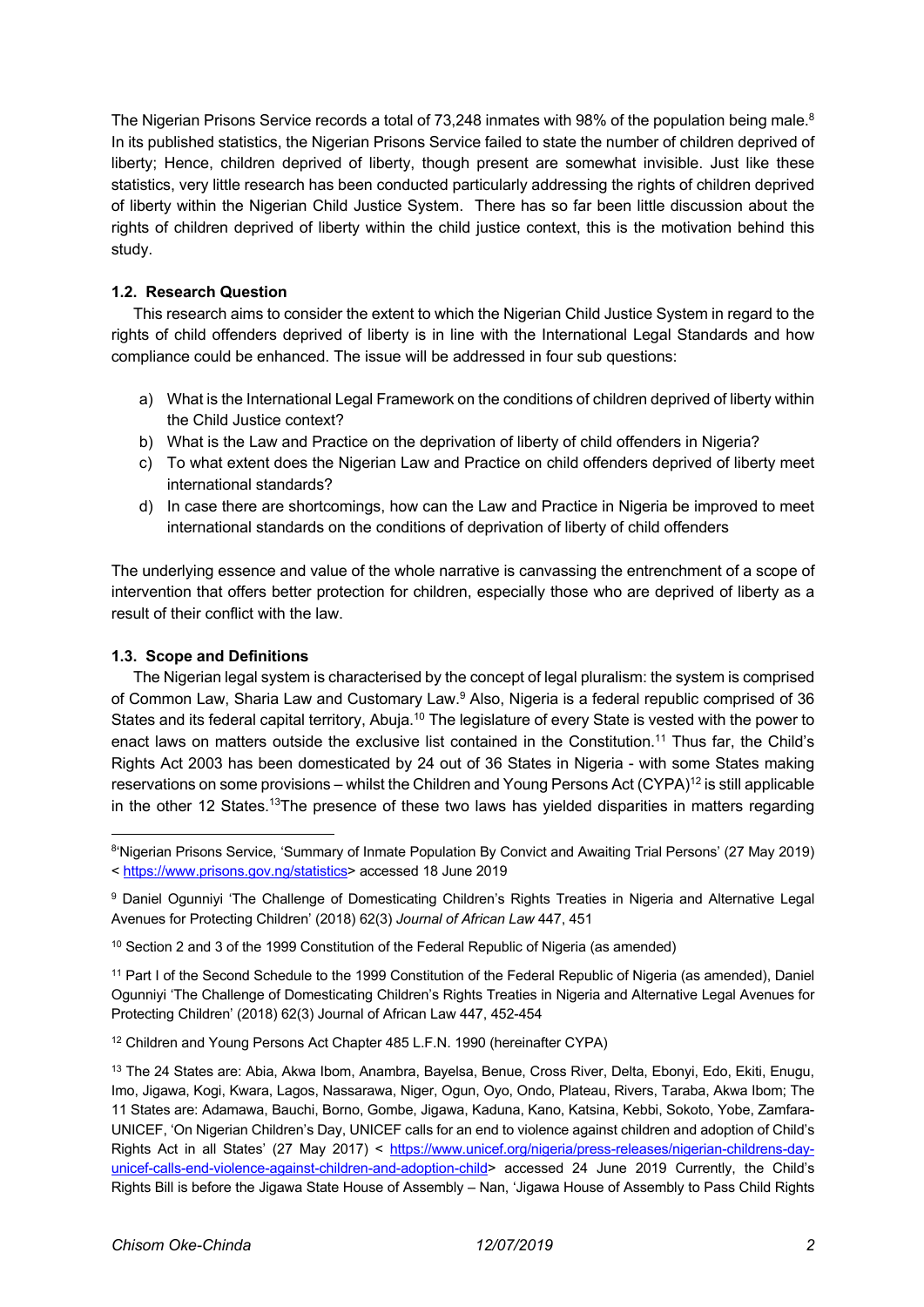children. Therefore, the scope of this research on the Nigerian Child Justice system, would involve an analysis of both the Child's Rights Act and the CYPA, alongside the practice in the respective States.

This thesis focuses on the deprivation of liberty of *children* in Nigeria. The United Nations Convention on the Rights of the Child defines a child as "every human being below the age of eighteen years unless under the law applicable to the child, majority is attained earlier". This definition is regarded as acceptable as it takes into consideration the different legal and social constructs of childhood. Having said that, its interpretation is restricting to permitting only ages that would be in compliance with the principles and provisions of the CRC.14Given the protective nature of the standards of deprivation of liberty, lowering the age of majority from 18 is not permitted.<sup>15</sup> This stance has been reiterated by the Human Rights Committee as it provides that "all persons under the age of 18 should be treated as juveniles, at least in matters relating to criminal justice".<sup>16</sup> The Africa Charter on the Rights and Welfare of the Child takes a straight-18 approach by stipulating that a child "is every human being below the age of 18 years". In the national sphere, the Nigerian Child's Rights Act 2003 defines the child as any person under the age of eighteen years<sup>17</sup> whilst the CYPA defines a child as a person below the age of 14 and a young person as any person from the age of 14 to any person below the age of 17 years.<sup>18</sup>Evidently, the CYPA definition is contrary to international standards.

Deprivation of liberty can occur in different context such as migration, child protection, child justice and others. The discussion on deprivation of liberty in this thesis is solely within the *child justice* system. The terms "child justice", "juvenile justice" and "youth justice" are often used interchangeably amongst different actors and in legal instruments. According to the United Nations Committee on the Rights of the Child, Juvenile Justice refers to the "legislation, norms and standards, procedures, mechanisms and provisions, institutions and bodies specifically applicable to children considered as offenders".19 The United Nations Standard Minimum Rules for the Administration of Juvenile Justice (hereinafter the Beijing Rules) defines a juvenile offender as "a child or young person who is alleged to have committed or who has been found to have committed an offence".<sup>20</sup> There are moves towards referring to a child offender as a "child or youth" rather than a "juvenile" given that the term arguably places a "judgmental layer" on the offender, which may therefore inhibit the child's ability to rehabilitate and reintegrate.<sup>21</sup>

15William Schabas and Helmut Sax, 'Article 37: Prohibition of Torture, Death Penalty, Life Imprisonment and Deprivation of Liberty' in André Alen and others (eds.) *A Commentary on the United Nations Convention on the Rights of the Child* (Martinus Nijhoff Publishers, 2006) 56

<sup>16</sup> UN Human Rights Committee, 'CCPR General Comment No. 21: Humane Treatment of Persons Deprived of Their Liberty' (1992) para. 13; See also Rule 11(a) of the United Nations Rules for the Protection of Juveniles Deprived of Their Liberty 1990

<sup>17</sup> Section 277 of the Child's Rights Act 2003

<sup>19</sup> Article 40(3) of the Convention on the Rights of the Child; UN Committee on the Rights of the Child, 'General Comment No 24: Children's Rights in Juvenile Justice' (draft) UN Doc. CRC/C/GC/24 para. 6

 $20$  Rule 2.2(c)

Bill' Leadership (12 November, 2018) <https://leadership.ng/2018/11/12/jigawa-house-of-assembly-to-pass-childrights-bill-official/> accessed 9 November 2019

<sup>14</sup> UN Office of the High Commissioner for Human Rights, 'Manual on Human Rights Reporting Under Six Major International Human Rights Instruments' (1997) UN Doc. HR/PUB/91/1 (Rev.1) 415

<sup>18</sup> Section 2 of the Children and Young Persons Act 1943

<sup>21</sup> Sarah Dillon, *International Children´s Rights* (Carolina Academic Press, 2009) 655; see also UN Committee on the Rights of the Child, General Comment No. 24(draft): Children's Rights in Juvenile Justice' (2007) UN Doc. CRC/C/GC/24 para. 6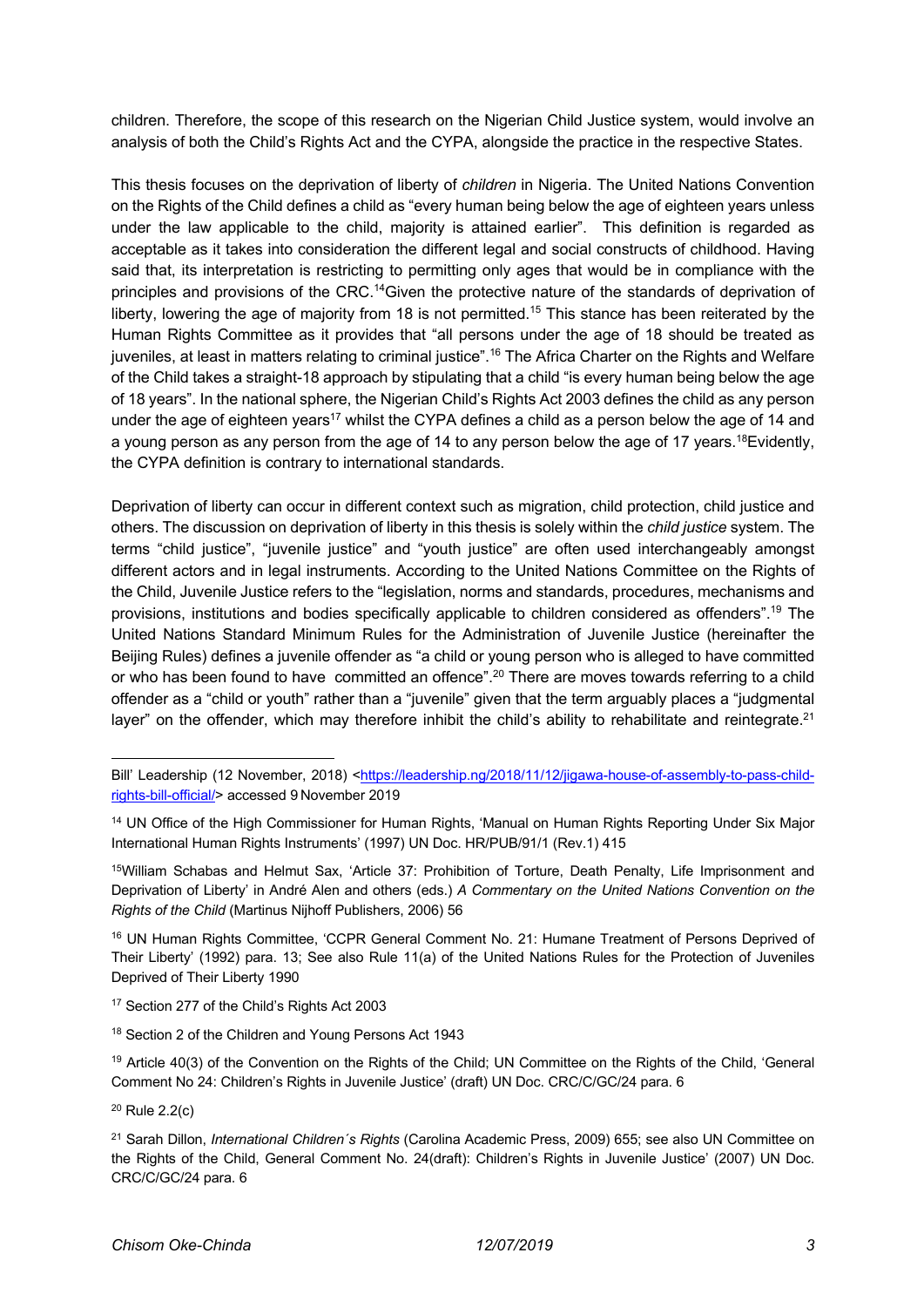Under the Nigerian Child Justice Framework, the Child's Rights Act has since adopted this approach even before the recognition and change by the International Sphere, but the CYPA is based on the older approach. Likewise, this thesis uses the term 'child justice' rather than 'juvenile justice' and the term 'child' rather than 'juvenile'.

Also within the context of child justice, deprivation of liberty could be administered at different stages of the criminal proceeding: the pre-trial, trial or the disposition stage.<sup>22</sup> Generally, children deprived of liberty are often stigmatized and this leads to deprivation of their human rights.<sup>23</sup> This could be particularly worse for child offenders given that they are deemed the 'authors of their own misfortune' as their current status is a result of their conflict with the law.<sup>24</sup> They are oftentimes seen as undeserving of rights and as persons whose "interests and needs should not be privileged over that of law-abiding impoverished children".<sup>25</sup> In essence, child offenders are regarded as 'off the rights spectrum'. Noting the effects of stigmatization and discrimination on the treatment of children, especially those perceived as deserving of such inhumane and undignified treatment, this research focuses specifically on the rights of *child offenders* deprived of liberty within the Nigerian child justice system.

## **1.4. Outline and Methodology**

The discussion in this research proceeds in four chapters: To set the pace, chapter 2 analyses the international (and regional) legal framework on the deprivation of liberty of child offenders. This would involve a conceptualization of the principles embodying deprivation of liberty, as laid down in legal instruments like the United Nations Convention on the Rights of the Child, African Charter on Human and Peoples' Rights, African Charter on the Rights and Welfare of the Child, non-binding legal standards like the UN Rules for the Protection of Juveniles Deprived of Liberty, UN Standard Minimum Rules for the Administration of Juvenile Justice, UN Committee on the Rights of the Child's General Comment on Children's Rights in Juvenile Justice and other relevant legal provisions. This thesis will proceed, in its 3<sup>rd</sup> Chapter to appraise the national legal framework and practice on the deprivation of liberty of child offenders in Nigeria. A section is dedicated to outlining the legal framework as stated in the Child's Rights Act 2003 and the CYPA. In the course of the discussions, the nature of detention facilities and the conditions and treatment of children in these institutions is brought under scrutiny. The  $4<sup>th</sup>$  Chapter of this research probes and analyses the extent to which the Nigerian Law and Practice is in line with international standards. The existing gaps in the current legislation are identified, whilst contributing to the contemporary debate on how best to promote efforts to strengthen human rights protection for children. Finally, Chapter 5 concludes and proffers recommendations on ways for Nigeria to ensure better compliance with international standards. This thesis employs a secondary research method which involves a review of binding and non-binding legal instruments, academic resources, reports and other relevant sources.

<sup>&</sup>lt;sup>22</sup> Yannick Van Den Brink, 'Voorlopige hechtenis in het Nederlandse jeugdstrafrecht. Wet en praktijk in het licht van international en Europese kinder-en mensenrechten' (Doctoral Thesis, Universiteit Leiden, 2018) cited in Ton Liefaard 'Deprivation of Liberty of Children' in Ursula Kilkelly and Ton Liefaard (eds.) International Human Rights of Children (Springer, 2019) 331

<sup>23</sup> Ton Liefaard 'Deprivation of Liberty of Children' in Ursula Kilkelly and Ton Liefaard (eds.) *International Human Rights of Children* (Springer, 2018) 3

<sup>&</sup>lt;sup>24</sup> Patricia Soung, 'Social and Biological Constructions of Youth: Implications for Juvenile Justice and Racial Equity' (2011) 6(2) *Northwestern Journal of Law and Social Policy* 428, 431

<sup>&</sup>lt;sup>25</sup> Lilian Ayete-Nyampong, 'Situating CRC Implementation Processes in the Local Context of Correctional Institutions for Children in Conflict with the Law in Ghana' in Robert Kwame Ame, Debrenna Lafa Agbenyiga and Nana Araba Apt (eds.) *Children's Rights in Ghana: Reality or Rhetoric?* (Lexington Books; 2011) 178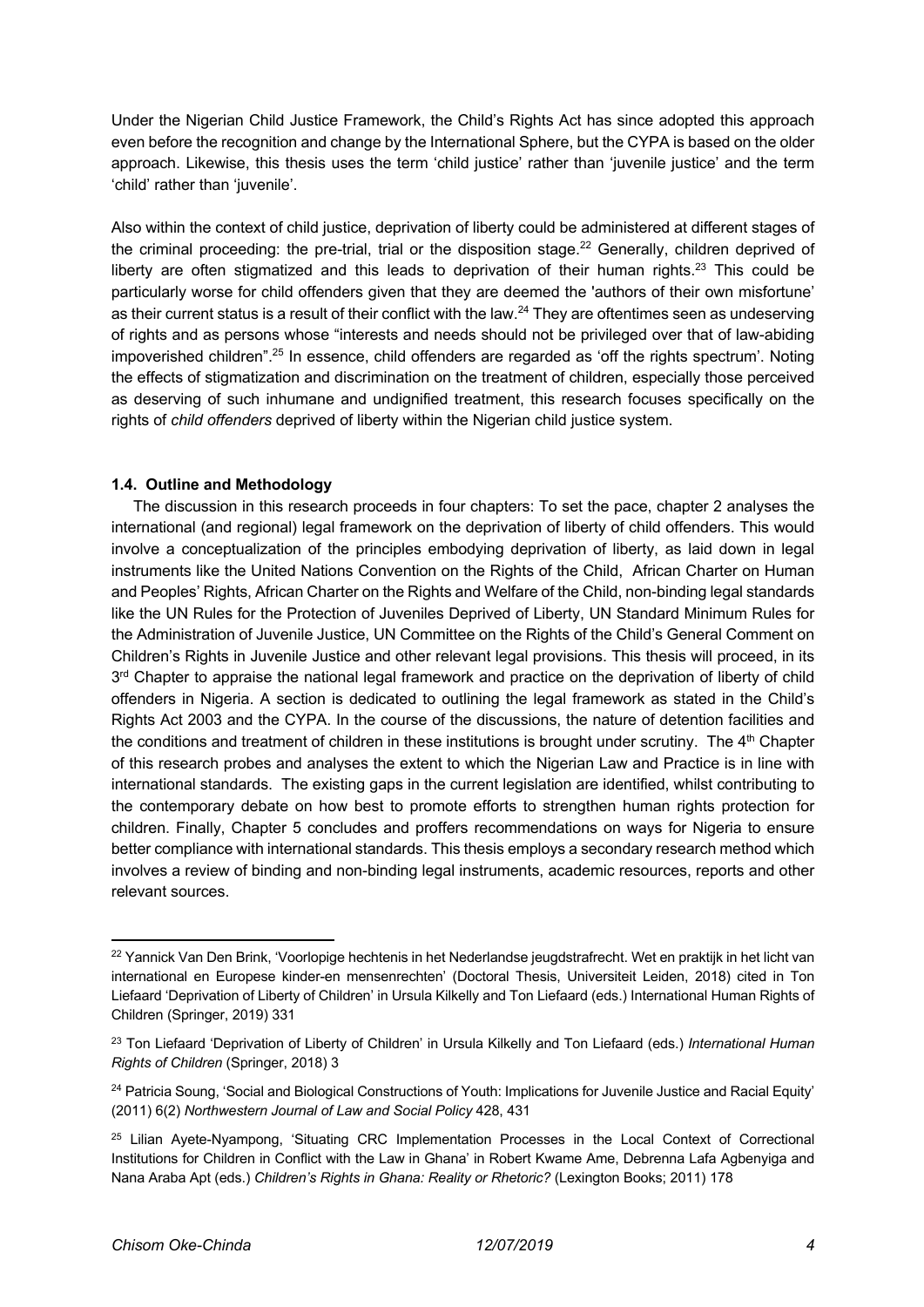# **Chapter 2: International Legal Framework**

#### **2.1. Introduction**

The Child's Rights Approach for the treatment of child offenders deprived of liberty is laid down in several international and regional legal instruments. Nigeria has ratified the Convention on the Rights of the Child (CRC),<sup>26</sup> which is the principal international legal document embodying the rights of every child. Article 37(c) of the CRC outlines the right of every child deprived of liberty to be treated with humanity and respect for their inherent dignity and in a manner which takes into account the needs of persons of that particular age bracket. This chapter analyses the standards on the treatment of child offenders deprived of liberty. In analysing the framework, this chapter first discusses the emergence of children's rights (2.2), secondly, it discusses principles pertaining to children's rights and child justice (2.3), finally, it analyses the concepts embodied in Article 37(c) of the CRC on the treatment of a child offender (2.4) and makes concluding remarks on the child's rights international standards on deprivation of liberty (2.5).

## **2.2. Emergence of Children's Rights**

The conceptualization of children's rights has evolved over time. The aftermath of World War I ushered in a clime where children were beginning to be perceived as rights holders.<sup>27</sup> Declarations like the Geneva Declaration on the Rights of the Child<sup>28</sup> and the UN Declaration on the Rights of the Child<sup>29</sup> which specifically referred to the rights of children heralded this discussion. Nevertheless, these instruments are non-binding, thus the extent of their impact on the treatment of children as rights holders is limited. Children, being humans have rights enshrined in international legal instruments like the International Covenant on Economic, Social and Cultural Rights (ICESCR)<sup>30</sup> and the International Covenant on Civil and Political Rights (ICCPR).<sup>31</sup> However, these instruments amongst other factors, failed to recognise and address the physical, psychological and other peculiarities associated with childhood. There was therefore the need for a Convention which would capture the peculiarities and introduce innovations particularly relevant to the child and contain rights that are not only relating to care and protection.<sup>32</sup> The creation of the Convention on the Rights of the Child and its adoption by State parties was an endorsement of the need for children's rights to be taken seriously.<sup>33</sup> This treaty which has received almost universal ratification is the foundation upon which regional and some national legal instruments pertaining children's rights are formulated. For instance the African Charter on the Rights

<sup>&</sup>lt;sup>26</sup> United Nations Convention on the Rights of the Child (adopted 20 November 1989, entered into force 2 September 1990) *Treaty Series* 1577 at 3 (hereinafter CRC)

<sup>27</sup> Jaap E. Doek 'The Human Rights of Children: An Introduction' in Ursula Kilkelly and Ton Liefaard (eds*.) International Human Rights of Children* (Springer, 2018) 2

<sup>&</sup>lt;sup>28</sup> Geneva Declaration of the Rights of the Child (adopted 26 September 1924) League of Nations O.J. Spec. Supp. 21 at 43

 $29$  Declaration of the Rights of the Child (adopted 20 November 1959) A/RES/1386(XIV)

<sup>30</sup> International Covenant on Economic, Social and Cultural Rights (adopted 16 December 1966) *Treaty Series* 993 at 3 (hereinafter ICESCR)

<sup>31</sup> International Covenant on Civil and Political Rights (adopted 16 December 1966) *Treaty Series* 999 at 171 (hereinafter ICCPR)

<sup>&</sup>lt;sup>32</sup> Jaap E. Doek 'The Human Rights of Children: An Introduction' in Ursula Kilkelly and Ton Liefaard (eds.) *International Human Rights of Children* (Springer, 2018) 10

<sup>33</sup> See Michael Freeman 'Why it Remains Important to Take Children's Rights Seriously' (2007) 15 *International Journal of Children's Rights* 5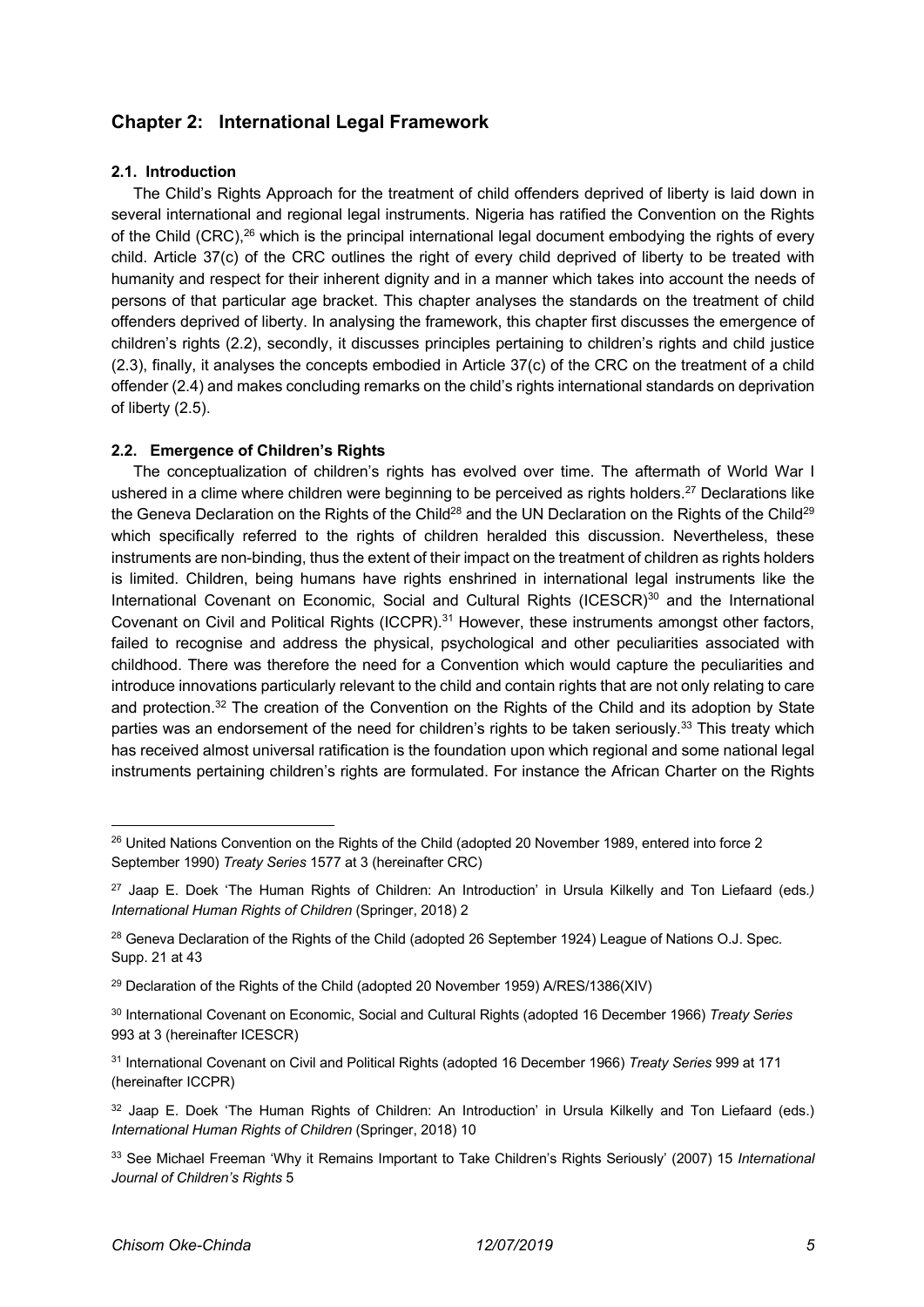and Welfare of the Child (African Children's Charter)<sup>34</sup> was created for the purpose of applying the CRC within the African context by recognising the culture and norms of the region.<sup>35</sup> Alongside these binding legal instruments are non-binding principles which outline standards on specific matters. They include the General Comments of the CRC Committee particularly the General Comment on Children's Rights in Juvenile Justice,<sup>36</sup> the United Nations Rules for the Protection of Juveniles Deprived of Their Liberty (Havana Rules), <sup>37</sup> the United Nations Standard Minimum Rules for the Administration of Juvenile Justice (Beijing Rules)<sup>38</sup> and others. Currently, the UN Committee on the Rights of the Child is working on a new General Comment (No. 24) to replace the existing General Comment No.10 on Children's Rights in Juvenile Justice.<sup>39</sup> In sum, an analysis of the framework on deprivation of liberty of child offenders involves a holistic assessment of these relevant binding and non-binding principles.

#### **2.3. Children's Rights and Child Justice**

Child Justice, a facet of the criminal justice system, is aimed at promoting reintegration and rehabilitation, preventing recidivism and preserving public safety.<sup>40</sup> Its aims are interrelated and interdependent and they can only be fulfilled upon the proper recognition and implementation of the rights of the child.<sup>41</sup> The CRC outlines the leading principles of child justice and deprivation of liberty. State parties are obligated to apply both the general principles of children's rights as outlined in Article 2,3,6 and 12 of the CRC as well as the fundamental principles of child justice as outlined in Article 37 and 40 of the CRC.

## 2.3.1. General Principles

First, the principle of non-discrimination as stated in Article 2 of the CRC provides for the impartial treatment of every child regardless of any factor such as the child or their parent or guardian's race, sex, language, religion, colour, opinion, origin, property, disability, birth or other status. For instance, a child convicted of a crime and deprived of liberty is still a rights holder and his rights, pursuant to the aim of the deprivation of liberty, shall be respected, protected and fulfilled. This is in respect of the inherent dignity of the child, who though being an offender, is still human and therefore should be treated as

<sup>&</sup>lt;sup>34</sup> African Charter on the Rights and Welfare of the Child (adopted 11 July 1990, entered into force 29 November 1999) CAB/LEG/24.9/49 (hereinafter 'African Children's Charter')

<sup>&</sup>lt;sup>35</sup> See Julia Sloth-Nielsen and Benyam D. Mezmur 'A Dutiful Child: The Implications of Article 31 of the African Children's Charter' (2008) 52(2) *Journal of African Law* 159

<sup>36</sup> United Nations Committee on the Rights of the Child, 'General Comment No.10: Children's Rights in Juvenile Justice' (2007) UN Doc. CRC/C/GC/10

<sup>&</sup>lt;sup>37</sup> United Nations Rules for the Protection of Juveniles Deprived of Their Liberty (adopted 14 December 1990) A/RES/45/113 (hereinafter 'Havana Rules')

<sup>&</sup>lt;sup>38</sup> United Nations Standard Minimum Rules for the Administration of Juvenile Justice (adopted 29 November 1985) A/RES/40/33 (hereinafter 'Beijing Rules')

<sup>&</sup>lt;sup>39</sup> United Nations Committee on the Rights of the Child, 'General Comment No.24: Children's Rights in Juvenile Justice' (draft) UN Doc. CRC/C/GC/24

<sup>40</sup>Article 40(1) of the CRC; UN Committee on the Rights of the Child, 'General Comment No. 10: Children's Rights in Juvenile Justice' (2007) UN Doc. CRC/C/GC/10 paras 10 and 14; Ton Liefaard 'Juvenile Justice from an International Children's Rights Perspective' in Wouter Vandenhole and others (eds*.) Routledge International Handbook of Children's Rights Studies* (Routledge, 2015) 252;

<sup>41</sup> UN Committee on the Rights of the Child, 'General Comment No. 10: Children's Rights in Juvenile Justice' (2007) UN Doc. CRC/C/GC/10 para. 14; See also UN Committee on the Rights of the Child, 'General Comment No 24: Children's Rights in Juvenile Justice' (draft) UN Doc. CRC/C/GC/24 para. 2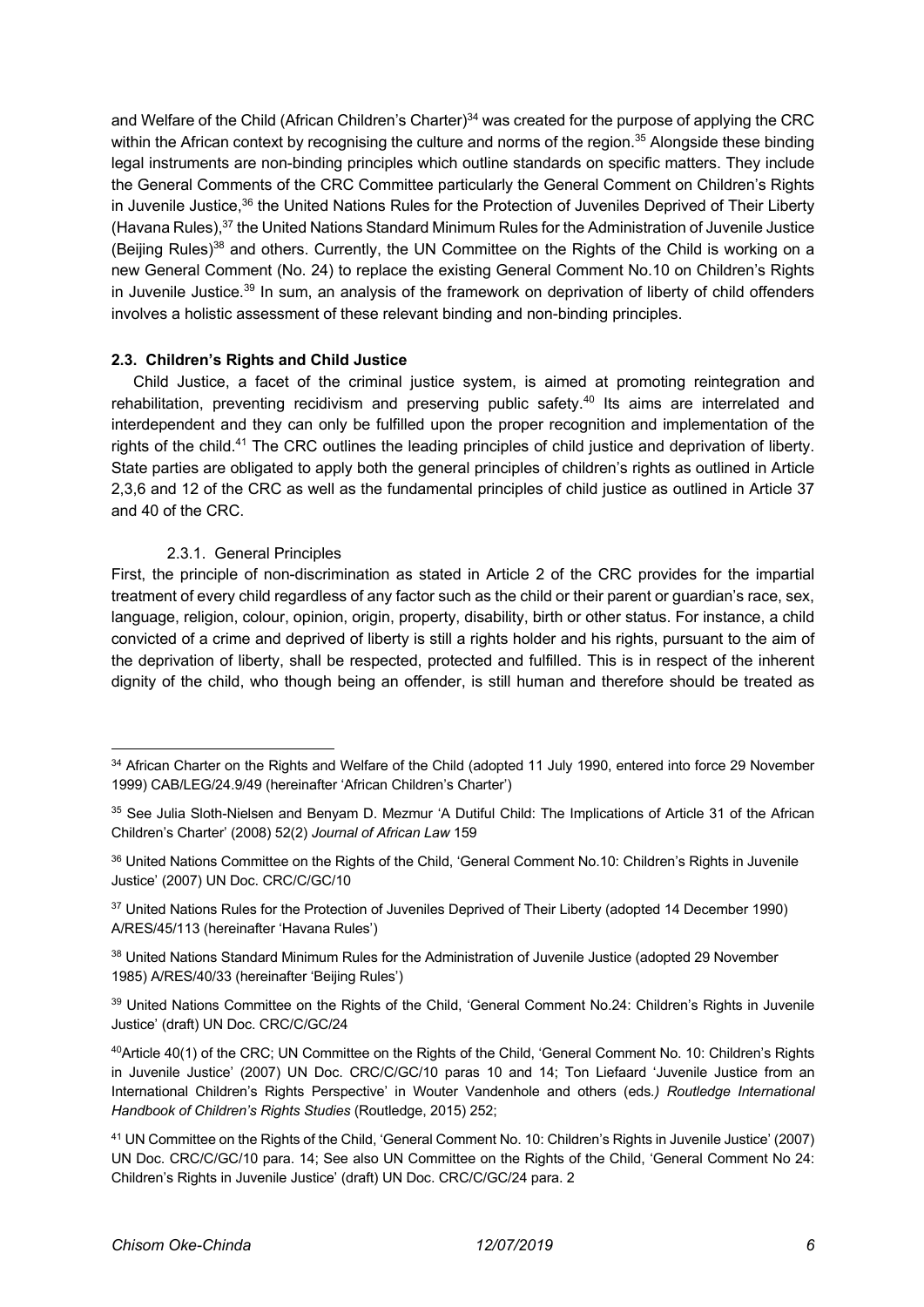one.42 The Committee on the Rights of the child therefore highlights the importance of establishing laws and policies that promote the equal treatment of child offenders such as the training of professionals involved in the administration of child justice.<sup>43</sup> This provision and directive is reiterated in Article 2 of the United Nations Standard Minimum Rules for the Treatment of Prisoners (hereinafter "the Nelson Mandela Rules").

Second, the best interest principle laid down in Article 3 of the CRC provides that the best interests of the child shall be a primary consideration in all matters concerning the child. This principle therefore outlines the need for a child-specific justice system which takes into consideration the fact that children differ from adults in terms of their physical and psychological development as well as with regards to their emotional and educational needs.<sup>44</sup> The purpose of this principle is not to change the context of the child's rights but rather provides a tailored approach to the case concerning that individual child.<sup>45</sup> It recognises that children are not a homogenous group but comprise of persons with differences such as age, level of maturity and development, sex, which need to be recognised when making decisions. This is one of the peculiarities of the CRC compared to the other general international human rights instruments.

Third, the principle outlined in Article 6 of the CRC is a tripartite combination of the right to life, survival and development. The inherent right to life has been described as the most basic human right or the supreme right for without which, all other rights cannot be realized.<sup>46</sup> It is of cardinal importance to the existence and efficacy of all other rights of the child.<sup>47</sup>Having said that, the rights to survival and development aim to ensure good quality of life; they therefore promote a life compatible with the inherent dignity of the child. These rights emphasise the need for the "full and harmonious development of the child" by not solely focusing on the physical aspects like quality health care, nutrition and environment but taking steps to holistically develop the child to prepare them to live responsible lives in society. This principle laid down in Article 6 of the CRC requires a consideration of the needs of children of that age and the evolving capacities of that particular child.

The fourth general principle is the right of the child to participate in matters concerning him or her. This right requires that in all matters concerning the child, State parties must ensure that the views of the child is heard and given due weight, in accordance with his or her age and maturity. For instance, a child offender deprived of his liberty can file complaints regarding a violation of his rights whilst in the institutions or a compliant concerning the standard of programmes and schemes available in the institutions. The CRC Committee has pointed out that "the voices of children involved in the juvenile

<sup>&</sup>lt;sup>42</sup> See the Preamble of the UN Convention on the Rights of the Child

<sup>43</sup> UN Committee on the Rights of the Child, 'General Comment No. 10: Children's Rights in Juvenile Justice' (2007) UN Doc. CRC/C/GC/10 para 6; UN Committee on the Rights of the Child, 'General Comment No 24: Children's Rights in Juvenile Justice' (draft) UN Doc. CRC/C/GC/24 para 8

<sup>44</sup> UN Committee on the Rights of the Child, 'General Comment No. 10: Children's Rights in Juvenile Justice' (2007) UN Doc. CRC/C/GC/10 para. 10; UN Committee on the Rights of the Child, General Comment No.24: Children's Rights in Juvenile Justice (draft) UN Doc. CRC/C/GC/24 para. 12

<sup>45</sup> Geraldine Van Beuren, *Child Rights in Europe* (Council of Europe Publishing, 2007) 34

<sup>46</sup> Human Rights Committee, General Comment No. 14: Nuclear Weapons and the Right to Life (1994) UN Doc. HRI/GEN/1/Rev.8 para.1; Human Rights Committee, General Comment No. 6: Right to Life (1982) UN Doc. HRI/GEN/1/Rev.8 para. 1

<sup>&</sup>lt;sup>47</sup> Peter Newell and Rachel Hodgkin, *Implementation Handbook for the Convention on the Rights of the Child* (3<sup>rd</sup> edn. UNICEF, 2008) cited in Alistair MacDonald, *The Rights of the Child: Law and Practice* (Jordan Publishing Limited, 2011)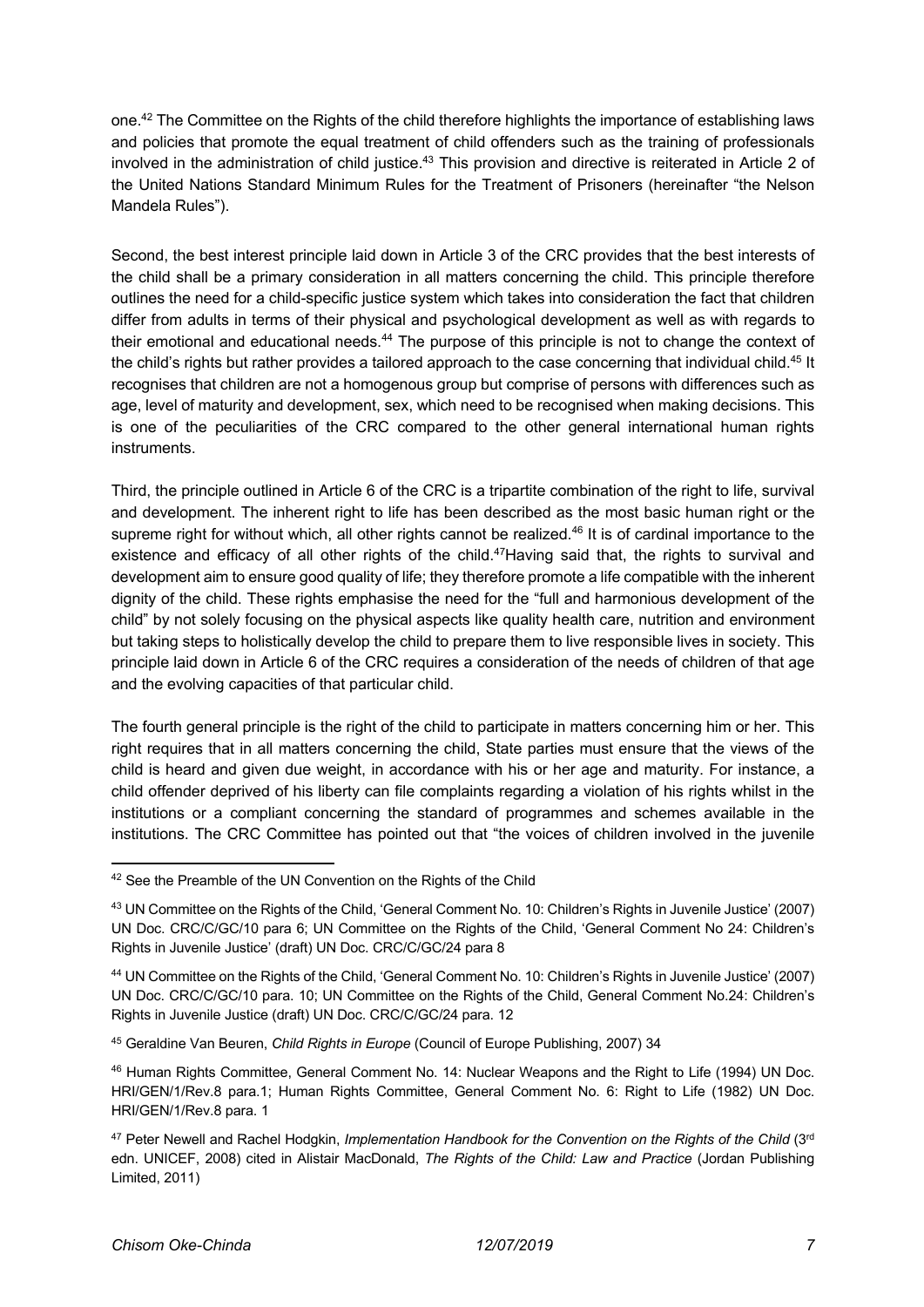justice system are increasingly becoming a powerful force for improvements and reform, and for the fulfilment of their rights"<sup>48</sup>

2.3.2. Fundamental Principles of Child Justice

The fundamental principles of Child Justice are outlined in Article 40(1) of the CRC. It provides that: States Parties recognize the right of every child alleged as, accused of, or recognized as having infringed the penal law to be treated in a manner consistent with the promotion of the child's sense of dignity and worth, which reinforces the child's respect for the human rights and fundamental freedoms of others and which takes into account the child's age and the desirability of promoting the child's reintegration and the child's assuming a constructive role in society.

Article 40(1) of the CRC thereby obligates State parties to provide fair and age-appropriate treatment to the child in contact with the child justice system in view of the child's sense of dignity and the need to respect the rights of others. The principles are to be observed, applied and respected at every stage of the child justice process, right from the child's first contact with the system through law enforcement agencies to the point of implementation of the measures required in dealing with that particular case.<sup>49</sup> It therefore entails the "establishment of laws, procedures, authorities and institutions specifically applicable to children".50 This includes the application of the principle of necessity to determine whether a formal trial proceeding should be conducted or diversionary options should be adopted. In promoting the well-being and effective reintegration of the child offender, Article 40(3)(b) provides for the use of diversion in appropriate and desirable circumstances.<sup>51</sup> This approach aims to "create a balanced" approach that is offender-directed and, at the same time, victim-centred" as it gives the victim the opportunity to play a central role in determining the child offender's punishment.<sup>52</sup>

In situations where a formal trial procedure is required, the trial also has to be conducted fairly through the recognition and fulfilment of the procedural standards outlined in Article 40(2) of the CRC. The treatment of children at this stage is based on the notion of presumption of innocence which specifies that the child is innocent until proven guilty beyond reasonable doubt.<sup>53</sup> Accordingly, the CRC Committee points that the use of pre-trial as a punishment is a violation of this notion.<sup>54</sup> Where it is proven that the child committed the offence, Article 40(4) requires the application of the principle of proportionality in the determination of the disposition option for that particular case. It requires a child

<sup>52</sup> *ibid* 29-30

<sup>54</sup> *ibid* para. 80

<sup>48</sup> UN Committee on the Rights of the Child, 'General Comment No. 10: Children's Rights in Juvenile Justice (2007) UN Doc. CRC/C/GC/10 para. 12; UN Committee on the Rights of the Child, General Comment No.24: Children's Rights in Juvenile Justice (draft) UN Doc. CRC/C/GC/24 para. 14

<sup>49</sup> UN Committee on the Rights of the Child, 'General Comment No. 10: Children's Rights in Juvenile Justice (2007) UN Doc. CRC/C/GC/10 para. 13; UN Committee on the Rights of the Child, General Comment No.24: Children's Rights in Juvenile Justice (draft) UN Doc. CRC/C/GC/24 para.15

<sup>50</sup> Article 40(3) of the CRC

<sup>51</sup> Geraldine Van Beuren, 'Article 40: Child Criminal Justice' in André Alen and others (eds.) *A Commentary on the United Nations Convention on the Rights of the Child* (Martinus Nijhoff Publishers, 2006) 27-28

<sup>53</sup> UN Committee on the Rights of the Child, 'General Comment No. 10: Children's Rights in Juvenile Justice (2007) UN Doc. CRC/C/GC/10 para. 42; UN Committee on the Rights of the Child, General Comment No.24: Children's Rights in Juvenile Justice (draft) UN Doc. CRC/C/GC/10 para. 53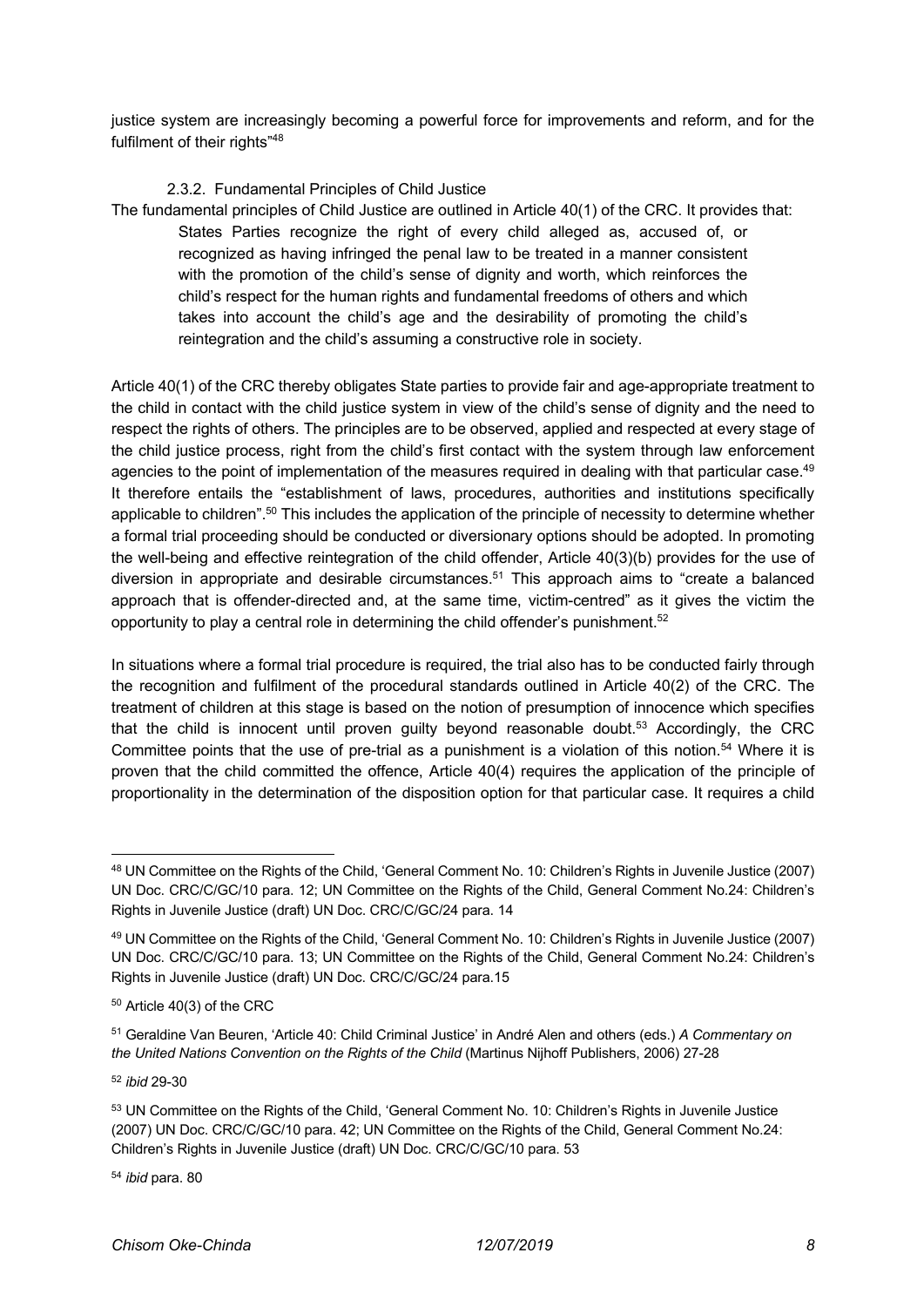specific rather than a blanket approach in ordering the disposition option and it obligates State parties to ensure the availability of a wide range of options asides institutional care.<sup>55</sup>

In sum, the aims of child justice can only be fulfilled when it is conducted in a manner which fulfils the principles of child justice as laid down in CRC. These standards are to be upheld at all stages including the disposition stage.

#### **2.4. Deprivation of Liberty of Children**

The use of deprivation of liberty as a measure in dealing with children within the child justice system has always been a topical discussion.<sup>56</sup> Deprivation of liberty is "any form of detention or imprisonment or the placement of a person in a public or private custodial setting, from which this person is not permitted to leave at will, by order of any judicial, administrative or other public authority".<sup>57</sup>Article 37 of the CRC which contains the leading principles for the use of deprivation of liberty, consists of a "unique blend of general human rights norms, child rights concepts and criminal justice developments"; In addition to the principles of deprivation laid down in other human rights instruments like the ICCPR, it introduces unique and child centred concepts.<sup>58</sup> It contains both the procedural rights for the implementation of deprivation of liberty as well as the standards regarding the conditions and treatment of children deprived of liberty.59

## 2.4.1. Principles of Deprivation of Liberty

Deprivation of liberty of a child is based on the principles that: (a) no child shall be deprived of his or her liberty unlawfully or arbitrarily; and (b) its use shall be a measure of last resort and for the shortest appropriate period of time.<sup>60</sup>

## *2.4.1.1. Lawfulness and Non-Arbitrariness*

The CRC provides that deprivation of liberty should satisfy both criteria of lawfulness and nonarbitrariness.<sup>61</sup> These criteria are a review of the grounds and procedure on which the child has been

<sup>55</sup> Geraldine Van Beuren, 'Article 40: Child Criminal Justice' in André Alen and others (eds.) *A Commentary on the United Nations Convention on the Rights of the Child* (Martinus Nijhoff Publishers, 2006) 30

<sup>56</sup> Ton Liefaard, 'Juvenile Justice from an International Children's Rights Perspective' in Wouter Vandenhole and others (eds.), *Routledge International Handbook of Children's Rights Studies* (Routledge, 2015) 252

<sup>57</sup> Rule 11(b) of the Havana Rules; William Schabas and Helmut Sax, 'Article 37: Prohibition of Torture, Death Penalty, Life Imprisonment and Deprivation of Liberty' in André Alen and others (eds.) *A Commentary on the United Nations Convention on the Rights of the Child* (Martinus Nijhoff Publishers, 2006) 60; see also Art 9(1) ICCPR, Art 3 UDHR and Art 5 and 6 African Charter on Human and Peoples' Rights

<sup>58</sup> William Schabas and Helmut Sax, 'Article 37: Prohibition of Torture, Death Penalty, Life Imprisonment and Deprivation of Liberty' in André Alen and others (eds.) *A Commentary on the United Nations Convention on the Rights of the Child* (Martinus Nijhoff Publishers, 2006) 35

<sup>59</sup> UN Committee on the Rights of the Child, General Comment No.10: Children's Rights in Juvenile Justice (2007) UN Doc. CRC/C/GC/10 para. 78; UN Committee on the Rights of the Child, General Comment No.24: Children's Rights in Juvenile Justice (draft) UN Doc. CRC/C/GC/24 para. 95

<sup>&</sup>lt;sup>60</sup> Article 37(b) of the CRC; UN Committee on the Rights of the Child, General Comment No.10: Children's Rights in Juvenile Justice (2007) UN Doc. CRC/C/GC/10 para 79; UN Committee on the Rights of the Child, General Comment No.24: Children's Rights in Juvenile Justice (draft) UN Doc. CRC/C/GC/24 para. 96

<sup>61</sup> Article 37(b) of the CRC; *ibid*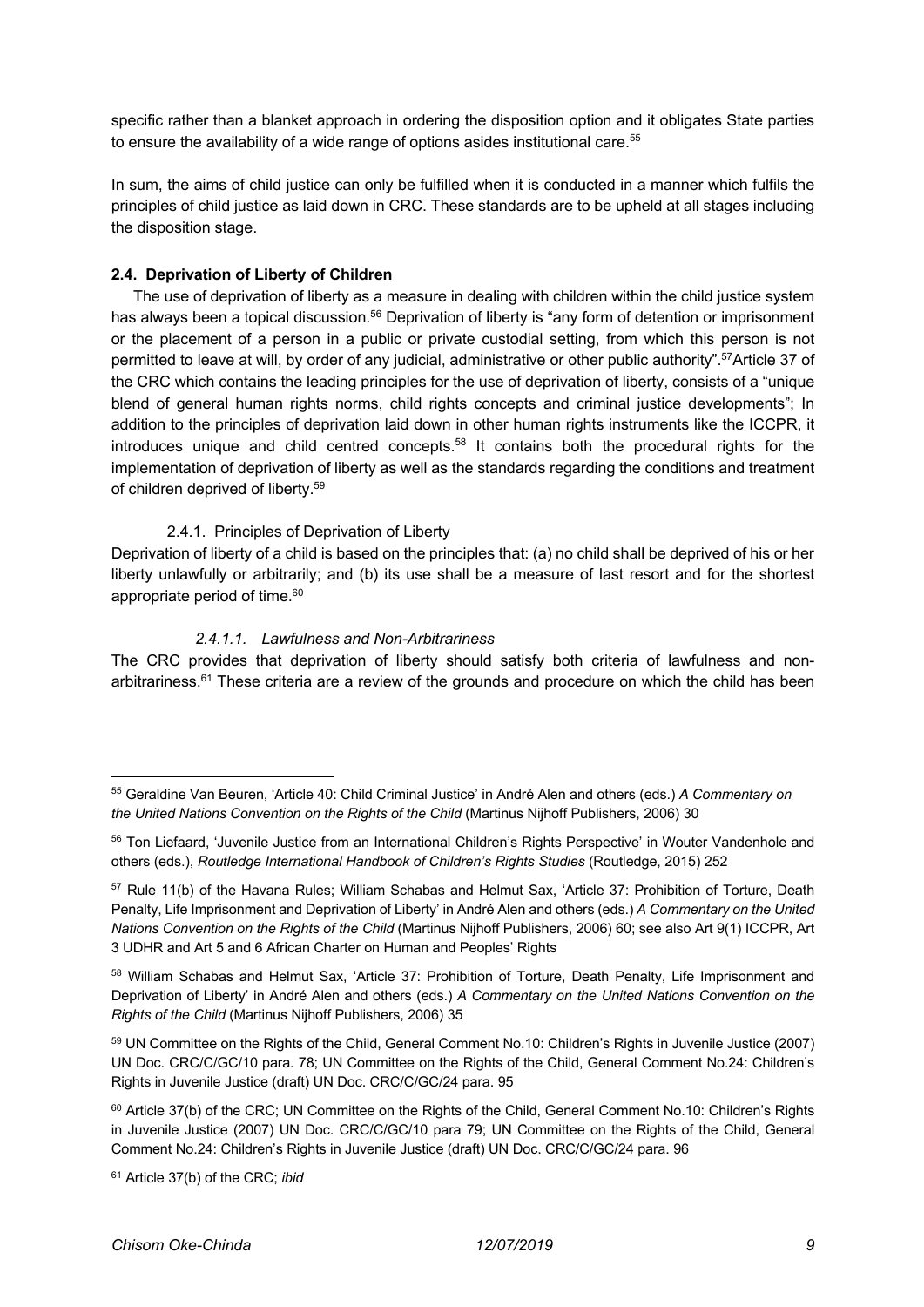deprived of his or her liberty.<sup>62</sup> The requirement that deprivation of the child's liberty must be lawful and non-arbitrary stems from the provision of Article 9(1) ICCPR which states that "[e]veryone has the right to liberty and security of person", that [n]o one shall be subjected to arbitrary arrest or detention" and that [n]o one shall be deprived of his liberty except on such grounds and in accordance with such procedures as are established by law".<sup>63</sup> The 'lawful' criterion means that the administration of the deprivation of liberty should be in compliance with the applicable domestic law.<sup>64</sup> It therefore requires that the domestic law must explicitly state the grounds upon which deprivation of liberty can occur as well as the procedures to be undertaken to deprive a person of their liberty.<sup>65</sup> The 'non-arbitrary' requirement on the hand, is "directed at both the national legislation and the organs of enforcement".<sup>66</sup> The requirement prescribes that the domestic law specifying for the deprivation of liberty must be just, proportionate and predictable and the manner in which the deprivation of liberty is enforced must also be proportionate and void of discrimination. For instance, the continuation of deprivation of liberty after the end of a child's disposition period would be termed arbitrary and therefore unlawful and contrary to the principles of deprivation of liberty.<sup>67</sup>

## *2.4.1.2. Last Resort and Shortest Appropriate Period of Time*

The CRC in ensuring and respecting child's right to develop provides in Article 37(b) that deprivation of liberty shall be a measure of last resort and for the shortest appropriate period of time.<sup>68</sup> The principle of 'last resort' obligates State parties to use the measure of deprivation of liberty in matters concerning children "with the utmost restraint and only after careful consideration"69 Careful consideration in such a case entails an individual assessment based on the best interest principle, on whether deprivation of

<sup>&</sup>lt;sup>62</sup> William Schabas and Helmut Sax, 'Article 37: Prohibition of Torture, Death Penalty, Life Imprisonment and Deprivation of Liberty' in André Alen and others (eds.) *A Commentary on the United Nations Convention on the Rights of the Child* (Martinus Nijhoff Publishers, 2006) 78

<sup>63</sup> Sharon A. Detrick, *Commentary on the United Nations Convention of the Rights of the Child* (Kluwer Law International, 1999) cited in Ton Liefaard, *Deprivation of Liberty of Children in Light of International Human Rights Law and Standards* (Intersentia, 2008) 174

<sup>&</sup>lt;sup>64</sup> William Schabas and Helmut Sax, 'Article 37: Prohibition of Torture, Death Penalty, Life Imprisonment and Deprivation of Liberty' in André Alen and others (eds.) *A Commentary on the United Nations Convention on the Rights of the Child* (Martinus Nijhoff Publishers, 2006) 76

<sup>65</sup> Ton Liefaard, *Deprivation of Liberty of Children in Light of International Human Rights Law and Standards* (Intersentia, 2008) 174; Manfred Nowak, *UN Covenant on Civil and Political Rights CCPR Commentary* (N.P. Engel Verlag, 2005) 236; William Schabas and Helmut Sax, 'Article 37, Prohibition of Torture, Death Penalty, Life Imprisonment and Deprivation of Liberty', in André Alen (eds.) *A Commentary on the United Nations Convention on the Rights of the Child*, (Martinus Nijhoff Publishers, 2006) 77

<sup>66</sup> Manfred Nowak, *UN. Covenant on Child and Political Rights CCPR Commentary* (N.P. Engel Verlag, 2005) para. 28; William Schabas and Helmut Sax, 'Article 37: Prohibition of Torture, Death Penalty, Life Imprisonment and Deprivation of Liberty' in André Alen and others (eds.) *A Commentary on the United Nations Convention on the Rights of the Child* (Martinus Nijhoff Publishers, 2006) 79

<sup>67</sup> Ton Liefaard Liefaard, *Deprivation of Liberty of Children in Light of International Human Rights Law and Standards* (Intersentia, 2008) 176

<sup>68</sup> UN Committee on the Rights of the Child, General Comment No.10: Children's Rights in Juvenile Justice (2007) UN Doc. CRC/C/GC/10 para. 11; UN Committee on the Rights of the Child, General Comment No.24: Children's Rights in Juvenile Justice (draft) UN Doc. CRC/C/GC/24 para. 13

<sup>69</sup> Ton Liefaard, *Deprivation of Liberty of Children in Light of International Human Rights Law and Standards* (Intersentia, 2008) 84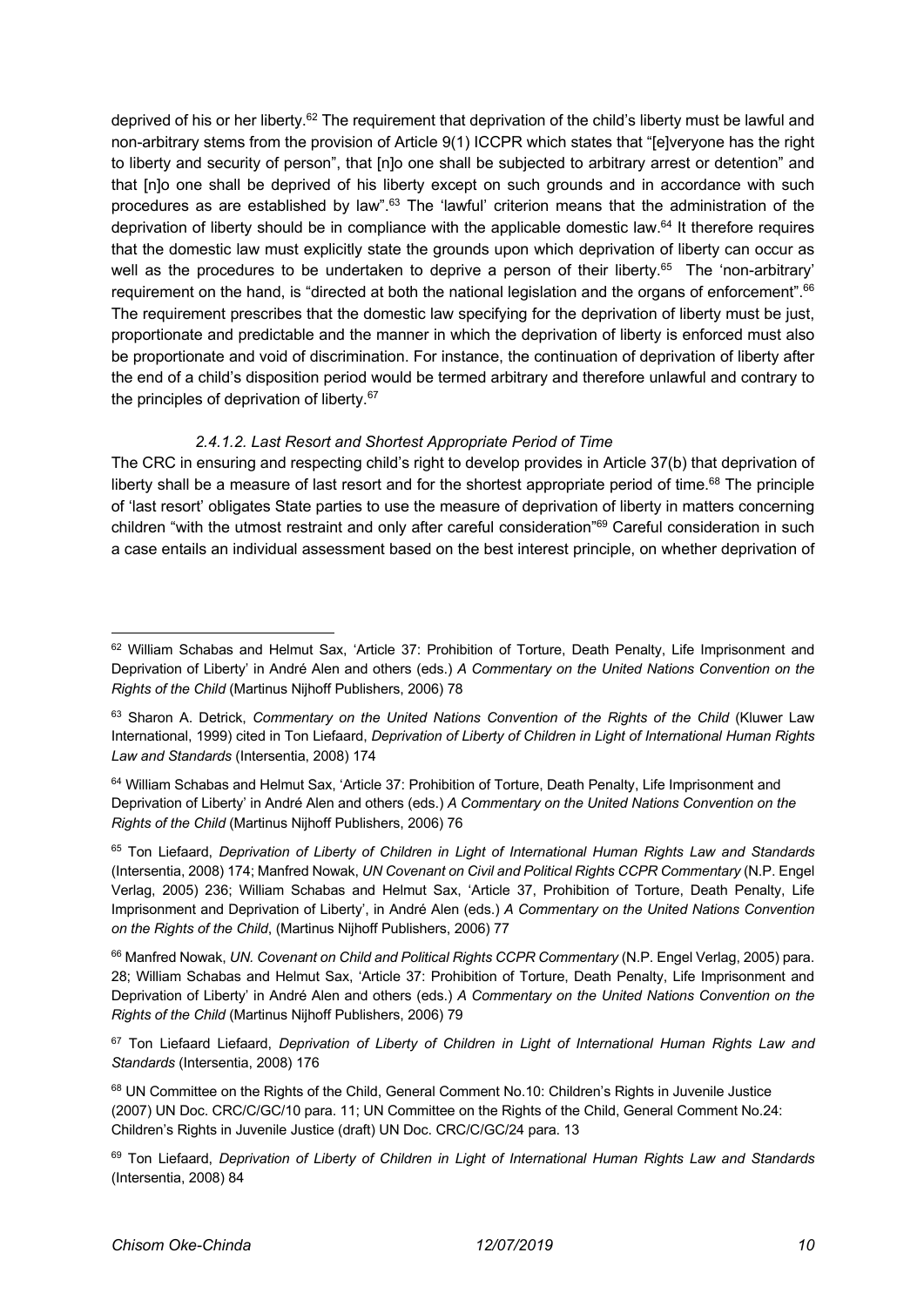liberty is necessary and proportionate, considering the facts of the matter.<sup>70</sup> The principle of last resort requires that all other options as listed in Article 40(4) of the CRC have been considered and deemed inappropriate to be used in that particular case. With regards to the requirement of 'shortest appropriate period of time', a disposition term that would be deemed appropriate would be decided in light of the objectives of child justice. The disposition term has to be for a period wherein recidivism would be prevented, reintegration and rehabilitation of the child, as well as the protection of public safety would be achieved. This requirement does not mean that deprivation of liberty would be for the shortest period of time; in situations where a longer period of time would aid in the fulfilment of the objectives, such would be appropriate. In sum, the determination of the suitability of the use of deprivation of liberty in a case first requires the assessment of individual child's development and his or her interaction with the environment and others before a consideration of the social reaction to the child's actions.<sup>71</sup>

#### 2.4.2. Conditions of Detention

Article 37(c) of the CRC provides the standard upon which the deprivation of liberty of the child must satisfy. It states that every child deprived of liberty must be: (a) treated with humanity and respect for the inherent dignity of the human person; and (b) in a manner which takes into account the needs of persons of his or her age. This provision is also reiterated in Article 17(1) of the African Charter on the Rights and Welfare of the Child. The right requires that in the course of the deprivation of liberty, children deprived of liberty should not also be denied their rights as are in compliance with the objectives of the detention.72These principles are reinforced in the Havana Rules as it outlines that children "deprived of their liberty shall not for any reason related to their status be denied the civil, economic, political, social or cultural rights to which they are entitled under national or international law which are compatible with the deprivation of liberty".73 The conditions of detention of child offenders entails the fulfilment of both the general requirement as well as the child specific requirement.

## *2.4.2.1. Humanity and Inherent Dignity*

The treatment of persons with humanity and respect for the inherent dignity of the human person is a foundational principle of human rights and is non-derogable.<sup>74</sup> This provision emanates from Article 10 of the ICCPR which provides that "[a]ll persons deprived of their liberty shall be treated with humanity and with respect for the inherent dignity of the human person". McCrudden notes that the minimum core of human dignity communicates that: first, "every human being possesses an intrinsic worth merely by being human"; second, that this "worth should be recognised and respected by others" and third, that "the State should be seen to exist for the sake of the individual human being and not vice versa". <sup>75</sup> In

<sup>70</sup> Ton Liefaard, *Deprivation of Liberty of Children in Light of International Human Rights Law and Standards* (Intersentia, 2008) 84

<sup>71</sup> William Schabas and Helmut Sax, 'Article 37: Prohibition of Torture, Death Penalty, Life Imprisonment and Deprivation of Liberty' in André Alen and others (eds.) *A Commentary on the United Nations Convention on the Rights of the Child* (Martinus Nijhoff Publishers, 2006) 81

<sup>&</sup>lt;sup>72</sup> Newell P. and Hodgkin R. *Implementation Handbook for the Convention on the Rights of the Child (3<sup>rd</sup> edn.* UNICEF, 2008) 563

<sup>&</sup>lt;sup>73</sup> Rule 13 of the Havana Rules

<sup>74</sup> See the Preambles of the UDHR, CRC ICCPR, ICESCR and the African Charter on Human and Peoples' Rights; Human Rights Committee, "General Comment No. 29: Derogations During a State of Emergency" (2001) UN Doc. HRI/GEN/1/Rev 8 para 13(a)

<sup>75</sup> Christopher McCrudden, 'Human Dignity and Judicial Interpretation of Human Rights' (2008) 19(4) *The European Journal of International Law* 679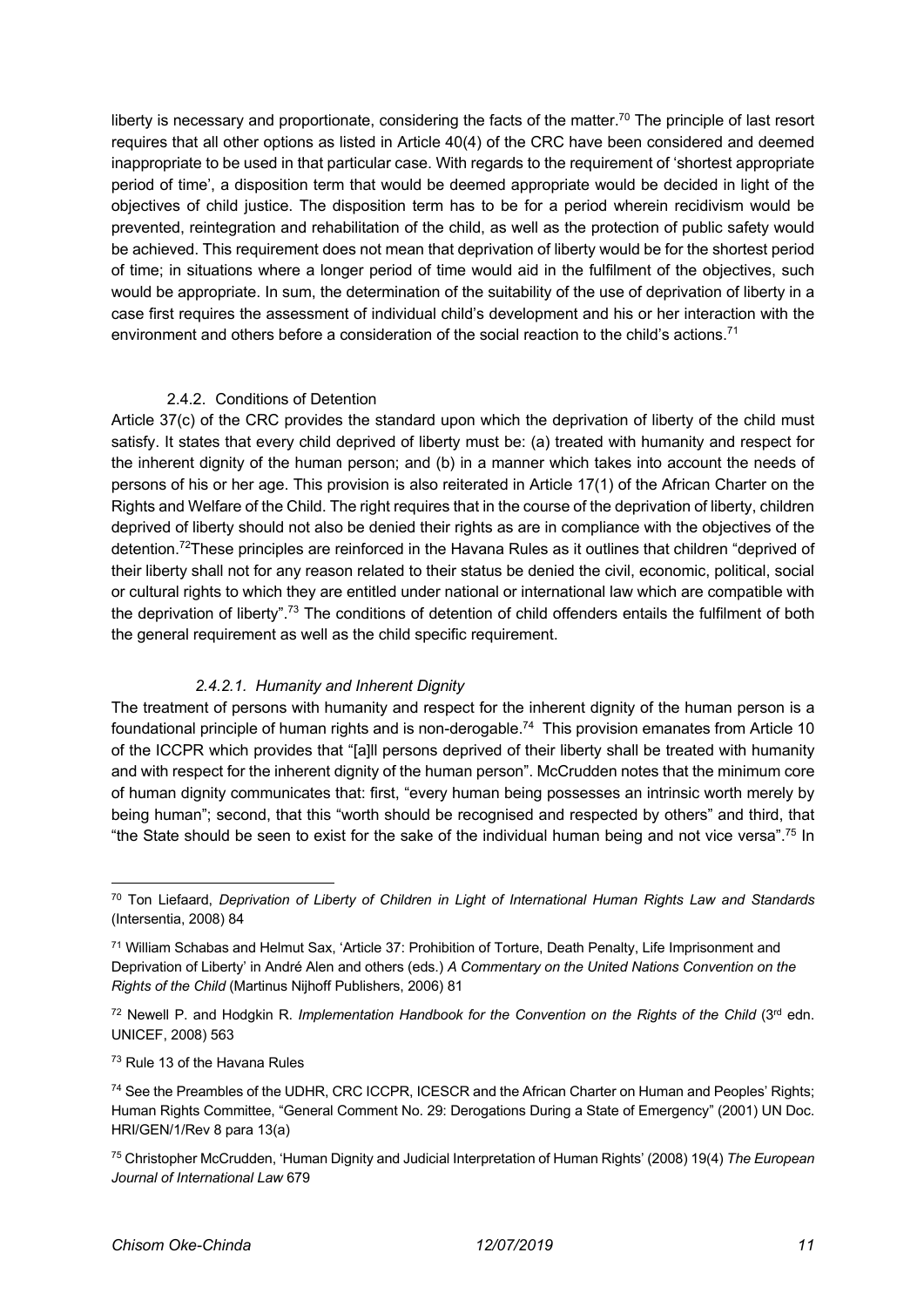essence, a child offender deprived of liberty has an intrinsic worth which should be recognised and respected by all and the State is the main duty bearer in securing this worth. The intrinsic worth of the child offender is realized by the protection, respect and fulfilment of his rights.<sup>76</sup> International and regional instruments outline standards for detention that reflect humane treatment and respect for the inherent dignity of the human person.

The Havana Rules provide that children should be detained only in "conditions and circumstances which ensure respect for the human rights of juveniles".<sup>77</sup> These conditions include the availability of sufficient and clean sleeping accommodation and beddings,  $78$  sanitary utilities, adequate clothing,  $79$  proper medical care and nutrition.<sup>80</sup> These requirements are all linked to the health and well-being of the child, the absence of one requirement could lead to the death of the child and in cases where the illness is communicable, it could lead to the death of more than one child. In essence, the non-provision of these facilities and services to child offenders deprived of liberty is an imminent death sentence. Child offenders deprived of liberty also have the right to engage in religious and recreational activities.<sup>81</sup>Given that deprivation of liberty in confinement, the child in most facilities are deprived of these activities that are particularly important for rehabilitation, well-being and development. On matters of disciplining child offenders, the Committee on the rights of the child maintains that the disciplinary measures adopted in dealing with a child "must be consistent with upholding the inherent dignity of the child and the fundamental objectives of institutional care".<sup>82</sup>This means that placement in dark cells or any other punishment which may affect the child's physical or mental health or well-being is not permitted.<sup>83</sup> Children should also be given educational and vocational training.<sup>84</sup> This ensures that upon release from detention, more opportunities are available to the child to assume a constructive role in society rather than resorting to the life of crime.

In providing these facilities and services, it is important to recognize that the group- child offenders- is not a homogeneous group and one of the many differences is in their gender. Males make up the majority of the population in different detention facilities worldwide;<sup>85</sup> it is important not to overlook the special needs of the female population such as sanitary towels and hygienic items. Ignoring the gender

84 UN CRC GC, Havana Rules, etc.

<sup>76</sup> John Tobin, 'Justifying Children's Rights' (2013) 21 *International Journal of Children's Rights* 21 at 407

<sup>77</sup> Rule 12 of the Havana Rules

<sup>78</sup> Rule 33 of the Havana Rules, UN Committee on the Rights of the Child, 'General Comment No. 10: Children's Rights in Juvenile Justice' (2007) UN Doc. CRC/C/GC/10 para. 89; Rules 12-17 and 21 of the UN Standard Minimum Rules for the Treatment of Prisoners (Nelson Mandela Rules)

<sup>79</sup> Rule 36 of the Havana Rules, Rules 15-16 and 19-20 of the Nelson Mandela Rules

<sup>80</sup> Rule 37 and 49 of the Havana Rules

<sup>81</sup> Rule 47 and 48 of the Havana Rules

<sup>82</sup> UN Committee on the Rights of the Child, 'General Comment No. 10: Children's Rights in Juvenile Justice' (2007) UN Doc. CRC/C/GC/10 para. 89

<sup>83</sup> UN Committee on the Rights of the Child, 'General Comment No. 10: Children's Rights in Juvenile Justice' (2007) UN Doc. CRC/C/GC/10 para. 89; See also UN Committee on the Rights of the Child, General Comment No. 13: The Rights of the Child to Freedom from All Forms of Violence (2011) UN Doc. CRC/C/GC/13

<sup>85</sup> UN General Assembly, 'Report of the Independent Expert for the United Nations Study on Violence Against Children' (2006) UN Doc. A/61/299 para. 53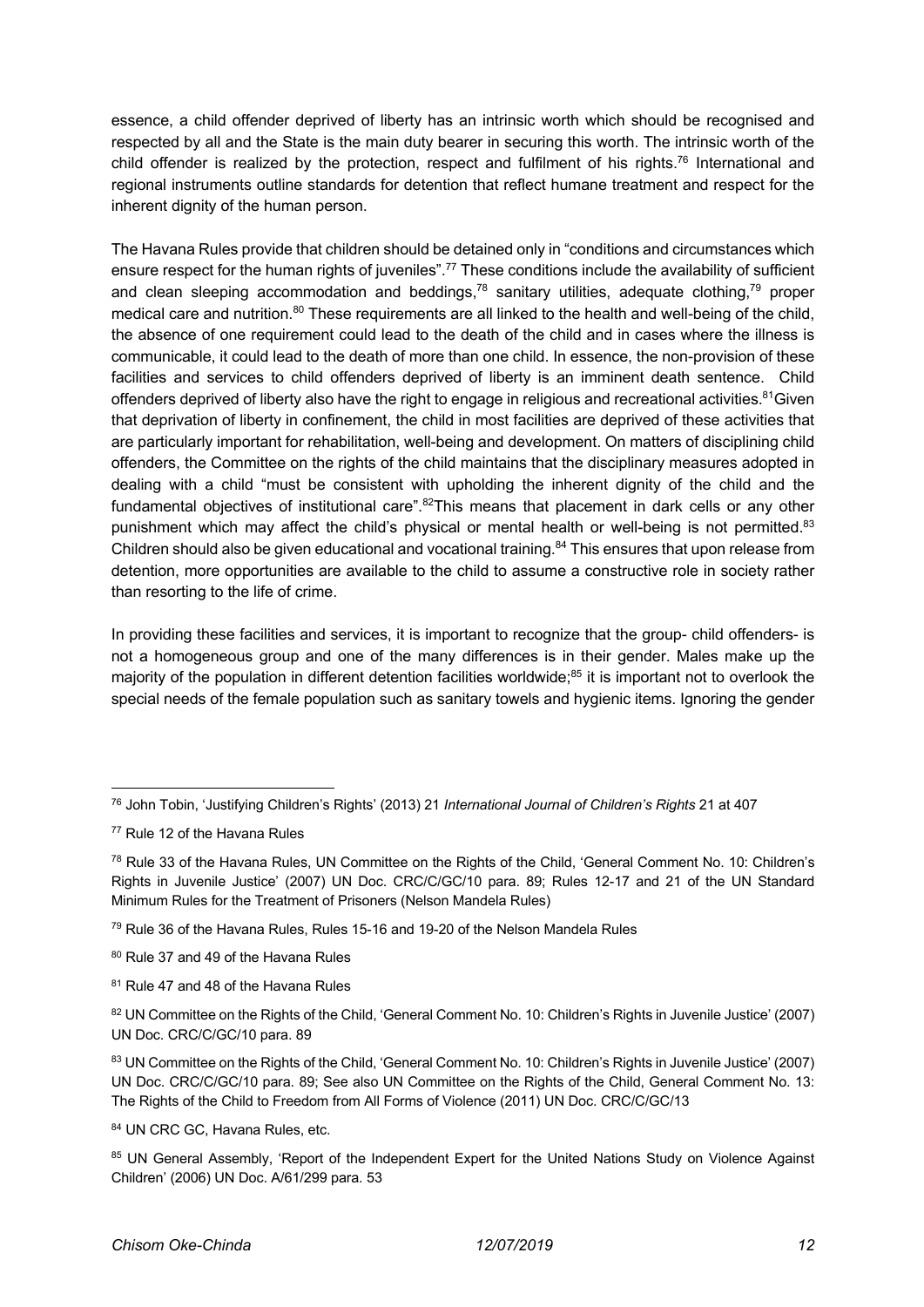difference amongst the group is discriminatory and also results in the violation of the rights of the females to be treated humanely and with dignity.<sup>86</sup>

In sum therefore, the treatment of child offenders deprived of liberty with humanity and respect for the inherent dignity of their human person is fundamental. But to achieve the objectives of deprivation of liberty in the context of child justice, the age of the child has to be considered.

## *2.4.2.2. Age-Appropriate Treatment*

The provision of Article 37(c) requires not only that the child be treated with humanity and respect of their inherent dignity but also that the particular needs of that child, considering his age, be addressed. $87$ This treatment is the differentiating factor between the provision of Article 10 ICCPR and that of the CRC as it "highlights a specific child developmental-orientation within the general principle outlined in the ICCPR"88 The requirement is an application of the concept of evolving capacity within the context of deprivation of liberty of children.<sup>89</sup> State parties are obligated to recognize that children deprived of liberty are human beings in development.<sup>90</sup> Development does not occur only in childhood, however this emphasis on an age-appropriate treatment is a result of the fact that childhood "offers a period of both opportunity and vulnerability".91Treatment tailored in accordance with the age of the child offender also prevents the infantilization of the older CRC rights holders. By balancing the concepts of autonomy and vulnerability, detrimental outcomes in the treatment of child offenders are prevented.

In fulfilling this standard of age-appropriate treatment as well as the right to be treated with humanity and respect of their inherent dignity, Article 37(c) of the CRC requires that children deprived of liberty should be separated from adults unless it is in the child's best interest not to do so. Separation of child offenders from adult offenders is primary towards the creation of an environment suitable for addressing the peculiarities of the child offenders. It involves the creation of a child-appropriate environment which includes child-centred personnel, policies and practice.<sup>92</sup>The CRC Committee therefore mention that such an environment should comprise of educational and vocation resources suitable to the child's needs and abilities.<sup>93</sup> It should also consider the child's need to participate in leisure time activities like sports, games, association with friends.<sup>94</sup> Furthermore, the child should be permitted to communicate with the wider community such as with family, friends and persons of reputable organizations.<sup>95</sup>

89 See Article 5 of the CRC

<sup>91</sup> Gerison Lansdown, *The Evolving Capacities of the Child* (UNICEF, 2005) 16

92 The Committee on the Rights of the Child, General Comment No.10: Children's Rights in Juvenile Justice (2007) UN Doc. CRC/C/GC/10 para. 85; UN Committee on the Rights of the Child, General Comment No.24: Children's Rights in Juvenile Justice (draft) UN Doc. CRC/C/GC/24 para.104

<sup>94</sup> *ibid*

<sup>95</sup> *ibid*

<sup>86</sup> See also Rule 2 of the CRC, Rule 13.5 of the Beijing Rules and Rule 28 of the Havana Rules

<sup>87</sup> See also Rule 13.5 of the Beijing Rules and Rule 28 of the Havana Rules

<sup>88</sup>Ton Liefaard, *Deprivation of Liberty of Children in Light of International Human Rights Law and Standards* (Intersentia, 2008) 228

<sup>90</sup>Ton Liefaard, 'Deprivation of Liberty of Children in Light of International Human Rights Law and Standards (Doctoral Thesis, Universiteit Amsterdam, 2008) 32

<sup>93</sup> The Committee on the Rights of the Child, General Comment No.10: Children's Rights in Juvenile Justice (2007) UN Doc. CRC/C/GC/10 para. 89; UN Committee on the Rights of the Child, General Comment No.24: Children's Rights in Juvenile Justice (draft) UN Doc. CRC/C/GC/24 para.108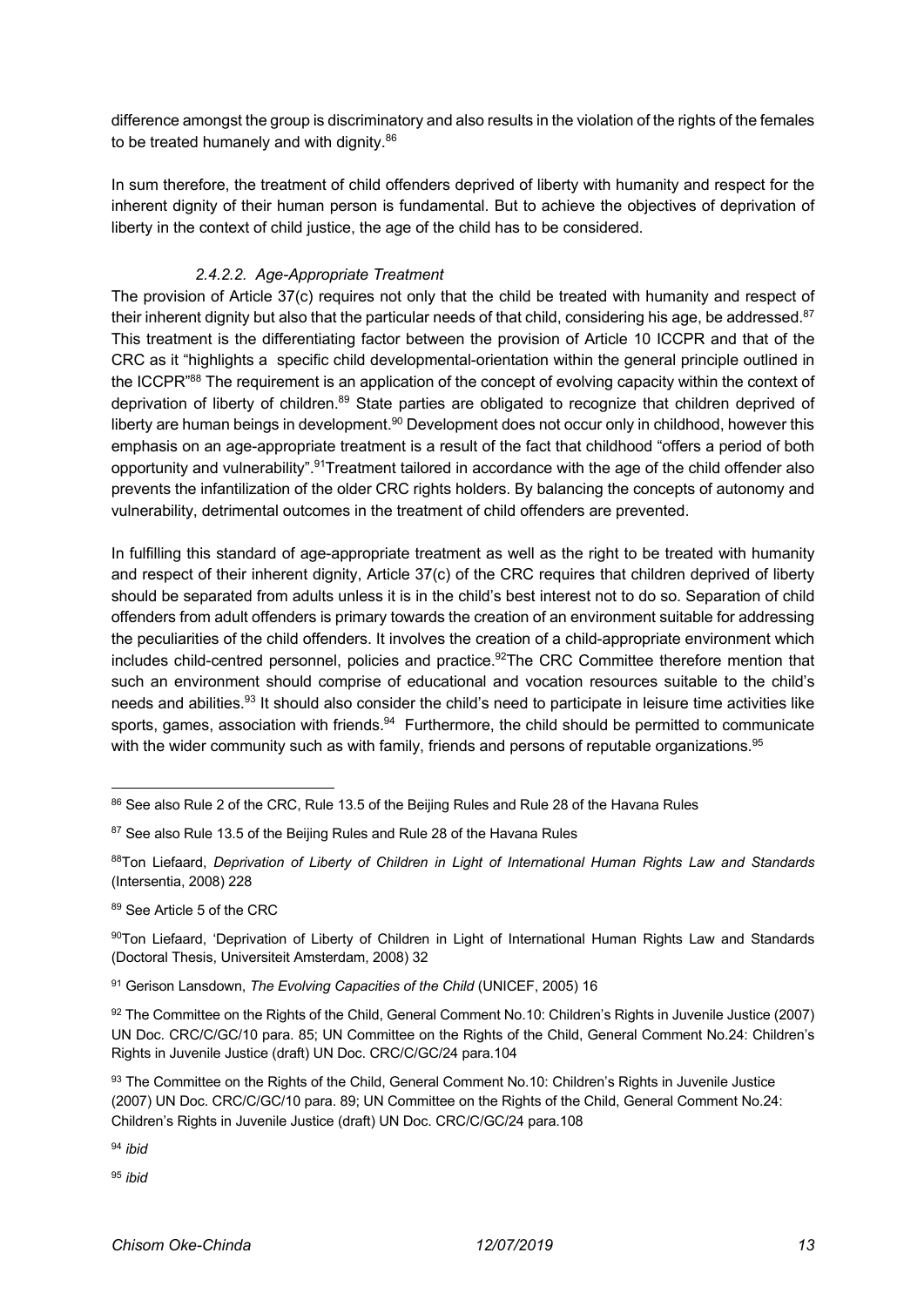Age-Appropriate treatment results in effective rehabilitation and reintegration of the child offender. Asides that, a plethora of reports display the negative consequences of detaining children with adults.<sup>96</sup> Children in adult prisons are often the targets for physical, sexual, and emotional abuse. Such actions pose serious threats to the child's development, survival and life. It is axiomatic that the placement of child offenders with adult offenders could lead to further indoctrination of the children into the world of crime. Even in the environments where children are separated from adult offenders, age appropriate treatment also prevents abuse and peer influence that may transpire amongst the children, especially between the older children and the younger children.<sup>97</sup> This form of treatment involves a microscopic approach in dealing with matters relating to child offenders as it views the group as a heterogeneous entity. This approach thereby further tackles issues that would have been overlooked in instances where there is no differentiation between children and adults or where all children are seen and treated as the same. In the light of the foregoing, it is therefore not out of place to conclude that the lack of an ageappropriate treatment for child offenders inhibits the fulfilment of the objectives of detaining the child offender and leads to grave violation of the child's rights.

#### **2.5. Conclusion**

Deprivation of Liberty of children should be a measure of last resort and be instituted in accordance with the fundamental and general principles of child justice. The use of deprivation of liberty should be aimed towards the rehabilitation and reintegration of the child, prevention of recidivism and the protection of society. Child offenders deprived of liberty are still rights holders and these rights must be respected, protected and fulfilled in accordance with the objectives of the deprivation of liberty. The standards in the deprivation of liberty of children are outlined in international and regional standards, with the CRC being the primary legal instrument on the rights of the child. Article 37(c) provides that children deprived of liberty should be treated with humanity and with respect to the inherent dignity of the human person as well as in an age-appropriate manner. This age appropriate method addresses in depth, the issues relating to the deprivation of child offenders. These standards create the appropriate environment for the recognition and implementation of the child's rights as well as the effective realization of the aims of the deprivation of liberty. These standards constitute the framework to be complied with by State parties like Nigeria.

<sup>96</sup> UN Committee on the Rights of the Child, 'General Comment No.10: Children's Rights in Juvenile Justice' (2007) UN Doc. CRC/C/GC/10 para. 85; UN Committee on the Rights of the Child, General Comment No.24: Children's Rights in Juvenile Justice (draft) UN Doc. CRC/C/GC/24 104; Barry Goldson and Ursula Kilkelly, 'International Human Rights Standards and Child Imprisonment: Potentialities and Limitations' (2013) 21 *International Journal of Children's Rights* 345, 353

<sup>97</sup> Barry Goldson and Ursula Kilkelly, 'International Human Rights Standards and Child Imprisonment: Potentialities and Limitations' (2013) 21 *International Journal of Children's Rights* 345, 353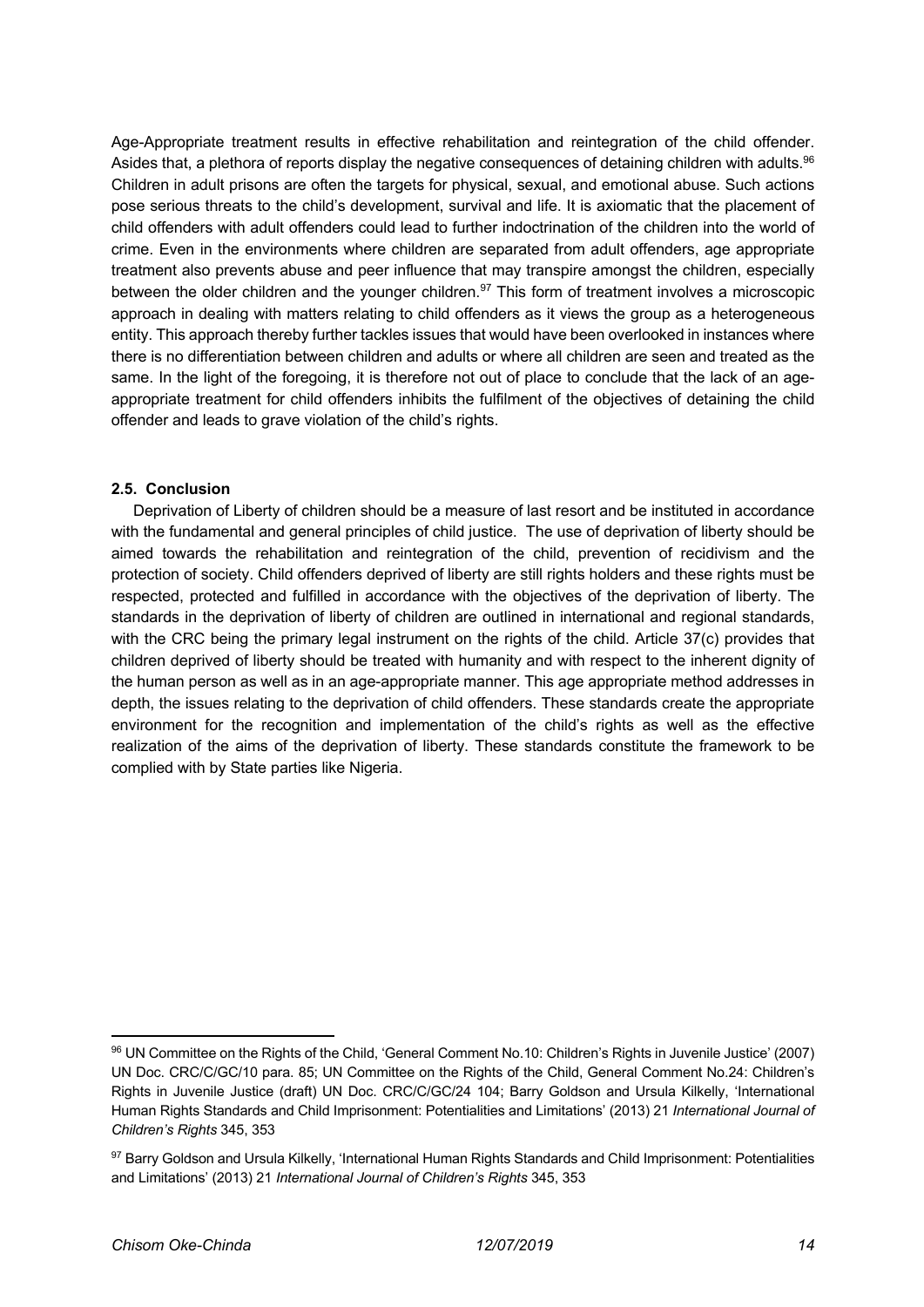# **Chapter 3: Child Justice Administration in Nigeria**

#### **3.1. Introduction**

The Federal Republic of Nigeria is a country with a population of about 201 million persons, with 63 percent of its population being below the age of 25.<sup>98</sup> It is a multiculturally diverse nation with a plural legal system comprising of Common Law, Sharia Law and Customary Law.99 As stated earlier, only 24 out of the 36 States in Nigeria have adopted the Child's Rights Act 2003 whilst the other States still apply the CYPA in making decisions concerning children. This chapter discusses the law and practice in Nigeria relating to the treatment of child offenders deprived of liberty. First, it provides an insight on the nature of child justice in Nigeria. Subsequently, it delves into the discussion on deprivation of liberty in the Nigerian Child Justice System. As a start point, the legislative framework as stipulated by the Child's Rights Act and the CYPA is brought into the spotlight. Thereafter, it goes ahead to discuss the reality of deprivation of liberty of child offenders in Nigeria.

## **3.2. Child Justice in Nigeria**

The Nigerian Child Justice system is characterized by the existence of two separate legislation guiding its administration in different parts of the country, namely: Children and Young Persons Act (CYPA) and Child's Rights Act. In 1943, the CYPA was first enacted in the Lagos colony by the British colonial government as the Children and Young Persons Ordinance and later on amended and enacted for the entire country in 1948.<sup>100</sup> Its scope is limited to matters concerning "children in [or allegedly in] conflict with the law, children in need of care and protection and children considered beyond parental control".101 Its purpose is to "make provision for the welfare of children and the young, the treatment of young offenders and the establishment of juvenile courts".<sup>102</sup> From this statement and its provisions, it is evident that the CYPA operates via a welfarist approach rather than a rights-based approach. This is not surprising because the Act is a reflection of the era in which it was enacted. At the time of its enactment, children were not truly regarded as rights holders but only given that which mankind could offer.103

Given the inadequacies and shortcomings of the CYPA, the Child's Rights Act was enacted and it is currently applicable in 24 States. The Child's Rights Act provides a child's rights-based approach in dealing with matters relating to the child. In addressing a wider scope of issues, the Child's Rights Act provides that in all matters concerning the child, the best interest of the child shall be the paramount or primary consideration.104 It emphasizes on "the need for proper care, protection, treatment and

<sup>98</sup> UN Department of Economic and Social Affairs, 'World Population Prospects 2019: Data Booklet' (ST/ESA/SER.A/424) 15

<sup>99</sup> Akintunde O. Obilade, *The Nigerian Legal System* (Sweet and Maxwell, 1979) 64

<sup>100</sup> Grace A. Arowolo, 'An Appraisal of the Legal Framework for Child Justice Administration in Nigeria' (2018) 6(1) *Journal of Law and Criminal Justice* 82

<sup>101</sup> Mariam A. Abdulraheem-Mustapha, 'Child Justice Administration in the Nigerian Child Rights Act: Lessons from South Africa' (2016) 16 *African Human Rights Law Journal* 435, 436

<sup>102</sup> Long Title of the Children and Young Persons Act Chapter 485 L.F.N. 1990

<sup>103</sup> See 1924 Geneva Declaration of the Rights of the Child

<sup>104</sup> Contrary to international and regional standards, the terms 'primary' and 'paramount' are used interchangeably in the Child's Rights Act in its discussion on the best interest of the child. See Article 1 of the Child's Rights Act 2003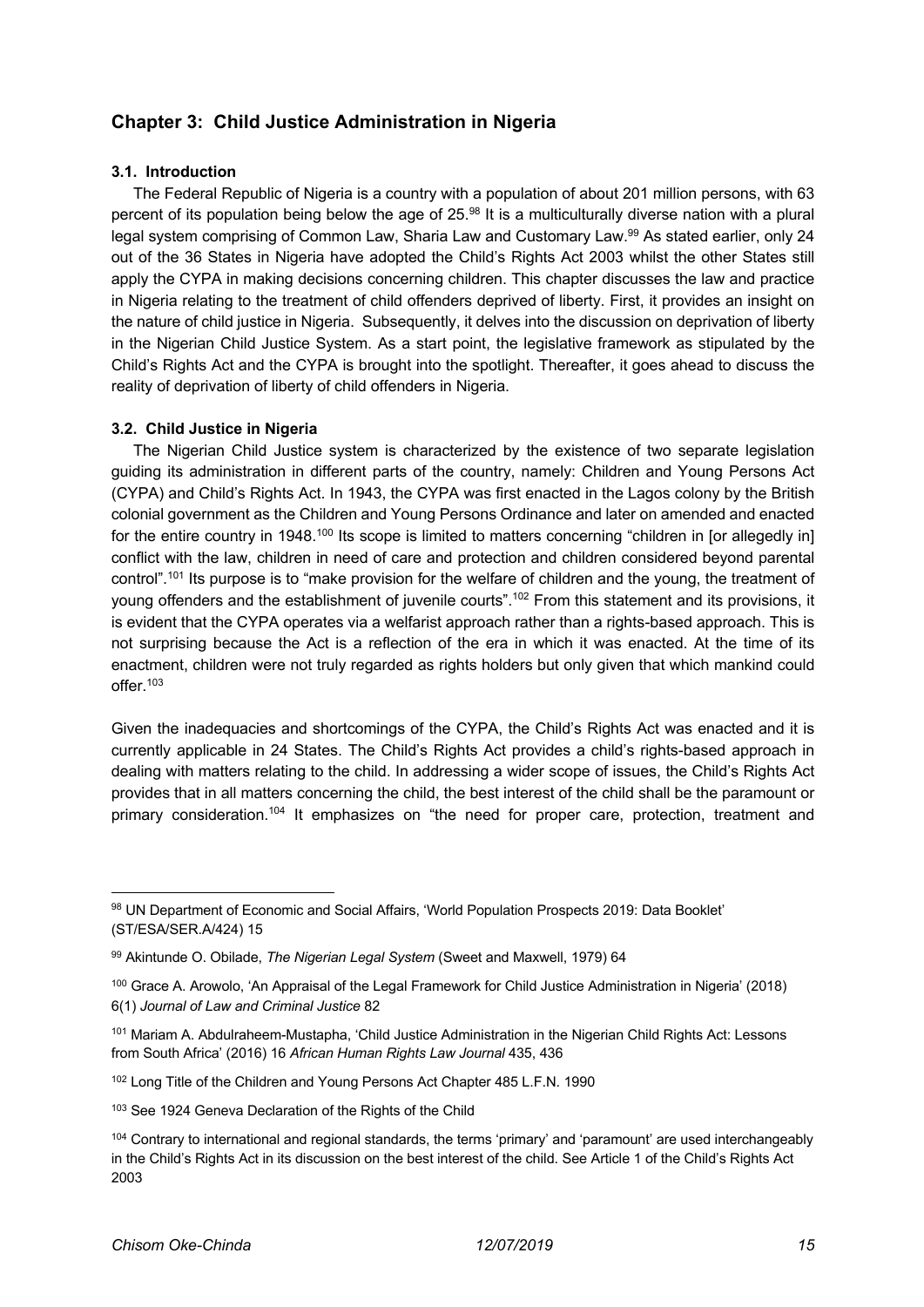development in the administration of [child] justice".<sup>105</sup> Based on this approach, children in conflict with the law are not referred to as 'juveniles' and neither is the system referred to 'juvenile justice' rather, the terms 'child' and 'child justice' are used respectively. The change in terminology aims to ensure the protection of every child by tackling issues of discrimination and stigmatization arising from the terminologies. The system is geared towards the reformation and rehabilitation of children in conflict with the law.<sup>106</sup>

#### **3.3. Deprivation of Liberty in the Nigerian Child Justice System**

The Constitution of the Federal Republic of Nigeria stipulates the fundamental human rights of persons in Nigeria. Every person has the right to personal liberty, however, this right to liberty can be deprived in the event of certain circumstances as stated in the Constitution, such as, the execution of a court order by reason of the accused being found guilty of a crime.<sup>107</sup> Also, every person has the right to life and is entitled to respect for the dignity of his person.<sup>108</sup> It is upon this foundation that the treatment of persons including children deprived of liberty, is based.

#### 3.3.1. Law in the Books – Legislative Framework

#### *3.3.1.1. Child's Rights Act*

The Child's Right Act states that the aim of deprivation of liberty is for "the treatment and training of the child by the provision of "care, protection, education and vocational skill with a view to assisting the child to assume socially constructive and productive roles in the society".<sup>109</sup> This Act provides that institutional care must be a measure of last resort and reasons must be given by the court for its issuance of this disposition option.110 It provides for other disposition orders such as community service, payment of fine, counselling, care, guidance and supervision order, or any other order which is deemed legal according to the Act.<sup>111</sup> The Act however failed to include that deprivation of liberty should only be for the shortest appropriate period of time.

The Act prohibits the imprisonment of children and requires that children deprived of liberty be placed in child-specific approved institutions.<sup>112</sup> This therefore requires for the separation of child offenders from adult offenders. In addition, the Act also requires separate institutions for child offenders from children awaiting trial.113 There are two facilities available for the placement of child offenders, namely: the child residential centres and the child correctional centres.114The difference between both institutions is that in reference to the child residential centre, there is specific mention for the provision of regular

<sup>105</sup> Mariam A. Abdulraheem-Mustapha, 'Child Justice Administration in the Nigerian Child Rights Act: Lessons from South Africa' (2016) 16 *African Human Rights Law Journal* 435, 443

<sup>106</sup> Mariam A. Abdulraheem-Mustapha, 'Child Justice Administration in the Nigerian Child Rights Act: Lessons from South Africa' (2016) 16 *African Human Rights Law Journal* at 435, 436

<sup>&</sup>lt;sup>107</sup> Section 35 of the 1999 Constitution of the Federal Republic of Nigeria (as amended)

<sup>108</sup> Section 34 of the 1999 Constitution of the Federal Republic of Nigeria (as amended)

<sup>109</sup> Section 236(1) of the Child's Rights Act 2003

<sup>110</sup> Section 223(2) of the Child's Rights Act 2003

<sup>111</sup> Section 223 of the Child's Rights Act 2003

<sup>112</sup> Section 247 and 248(1)(a) of the Child's Rights Act 2003

<sup>113</sup> Section 250(2) of the Child's Rights Act 2003

<sup>114</sup> Section 250(3) and 250(4) of the Child's Rights Act 2003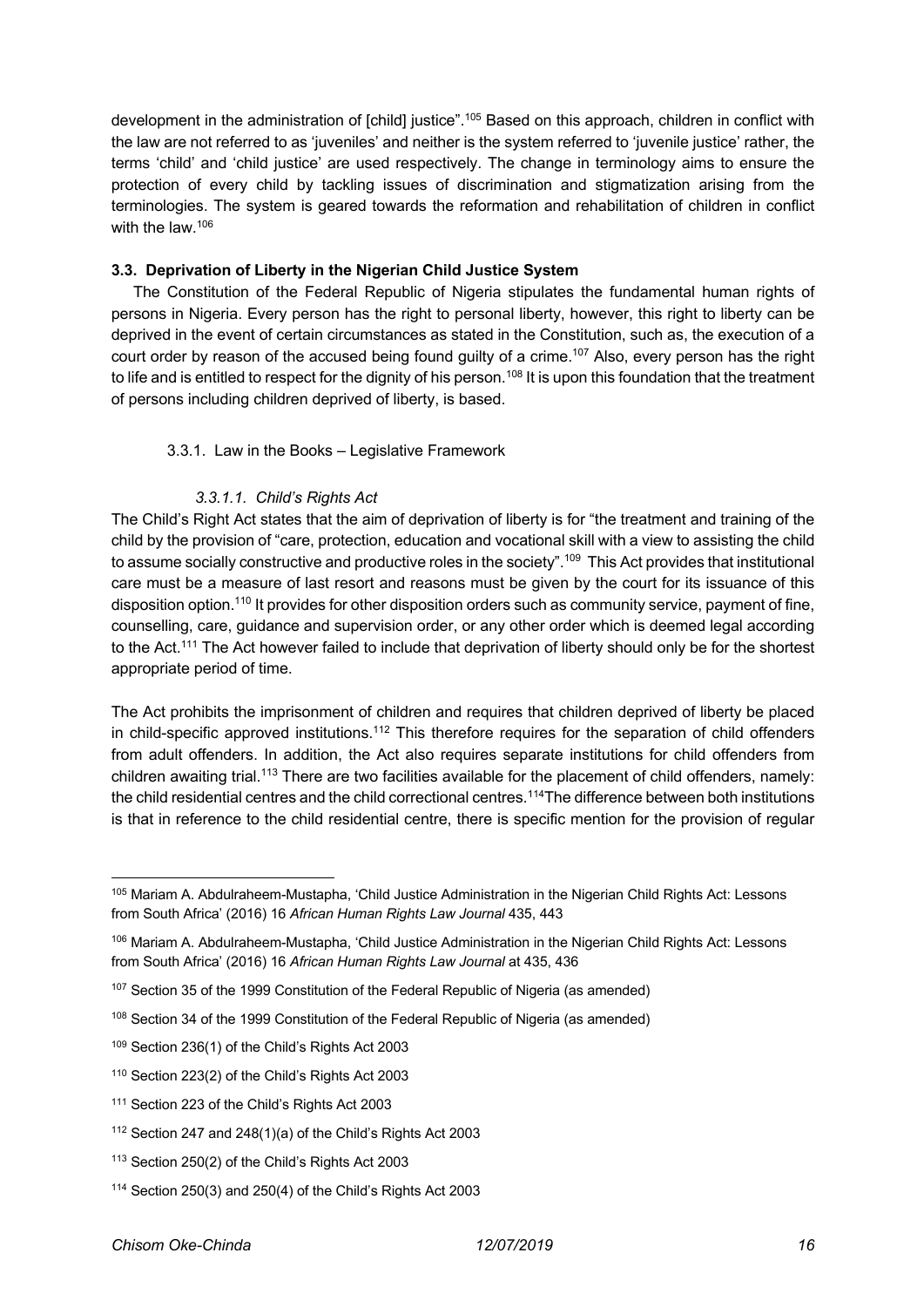school education for the child offender whilst being in the institution.<sup>115</sup> These institutions are to be inspected and effectively managed and in the event where there is no vacancy in these institutions, the court cannot order the institutionalization of the child.116 This aids to curb overcrowding and prevent the placement of children in prisons. The provision of specific detention facilities for child offenders provides an environment suitable for addressing the specific needs of child offenders both as a specific group and as individuals, considering their age, sex and other status. It also prevents the negative influence and abuse that emanates from the placement of child offenders with adult offenders. In addition, it prevents the peer influence of children awaiting trial by child offenders.

On the conditions and treatment of child offenders deprived of their liberty, the Child Rights Act provides for the respect of every child's right to dignity of his person.<sup>117</sup> Section 236(2) of the Child's Rights Act states that child offenders placed in institutions are entitled to "care protection and all necessary assistance, including social, educational, vocational, psychological, medical assistance and physical exercise, that he may require, having regard to his age, sex, personality and in the interest of his development".<sup>118</sup> Female child offenders are therefore to be treated fairly, equally but also given special attention to their specific needs as females.<sup>119</sup>

The Act therefore specifies for the age-appropriate treatment of child offenders deprived of liberty with respect to their rights and the principle of inherent dignity.

## *3.3.1.2. Children and Young Persons Act*

The CYPA provides, amongst other options, for the deprivation of liberty of children and young offenders.<sup>120</sup>It neither states that deprivation of liberty should be a measure of last resort, nor for it to be used for the shortest appropriate period of time. This therefore increases the likelihood of placing children in institutions. Also, given that the provisions of the CYPA is not based on the concept of possession of rights, the child's best interest is not specified as a requirement to be considered in matters relating to the child. This could further lead to the institutionalization of children and young offenders as the placement in institution is wholly left to be decided at the discretion of the court, without any guiding principles or factors to be considered in all of such matters.

As stated earlier, under the CYPA, a child is any person below the age of 14 years and a young person is one who has attained the age of 14 and is below the age of 17 years.<sup>121</sup> The Act prohibits the imprisonment of children<sup>122</sup> but provides that young persons can be imprisoned if there are no other suitable disposition options for that case.<sup>123</sup> It also provides that in the event of a lack of remand centres, a child or young person can be placed in prison provided that he also is not allowed to associate with adult offenders.<sup>124</sup>These exceptions thereby provide loopholes where the rights of the child can be

<sup>115</sup> Section 250(3) of the Child's Rights Act 2003

 $116$  Section 223(4) and 248(1)(b) of the Child's Rights Act 2003

<sup>117</sup> Section 11 of the Child's Rights Act 2003

<sup>118</sup> See also Section 236(5) of the Child's Rights Act 2003

<sup>119</sup> See also Section 236(5) of the Child's Rights Act 2003

<sup>120</sup> Section 14 and 15 of the CYPA

<sup>121</sup> Section 2 of the CYPA

<sup>122</sup> Section 11(1) of the CYPA

<sup>123</sup> Section 11(2) of the CYPA

<sup>124</sup> Section 15(3) of the CYPA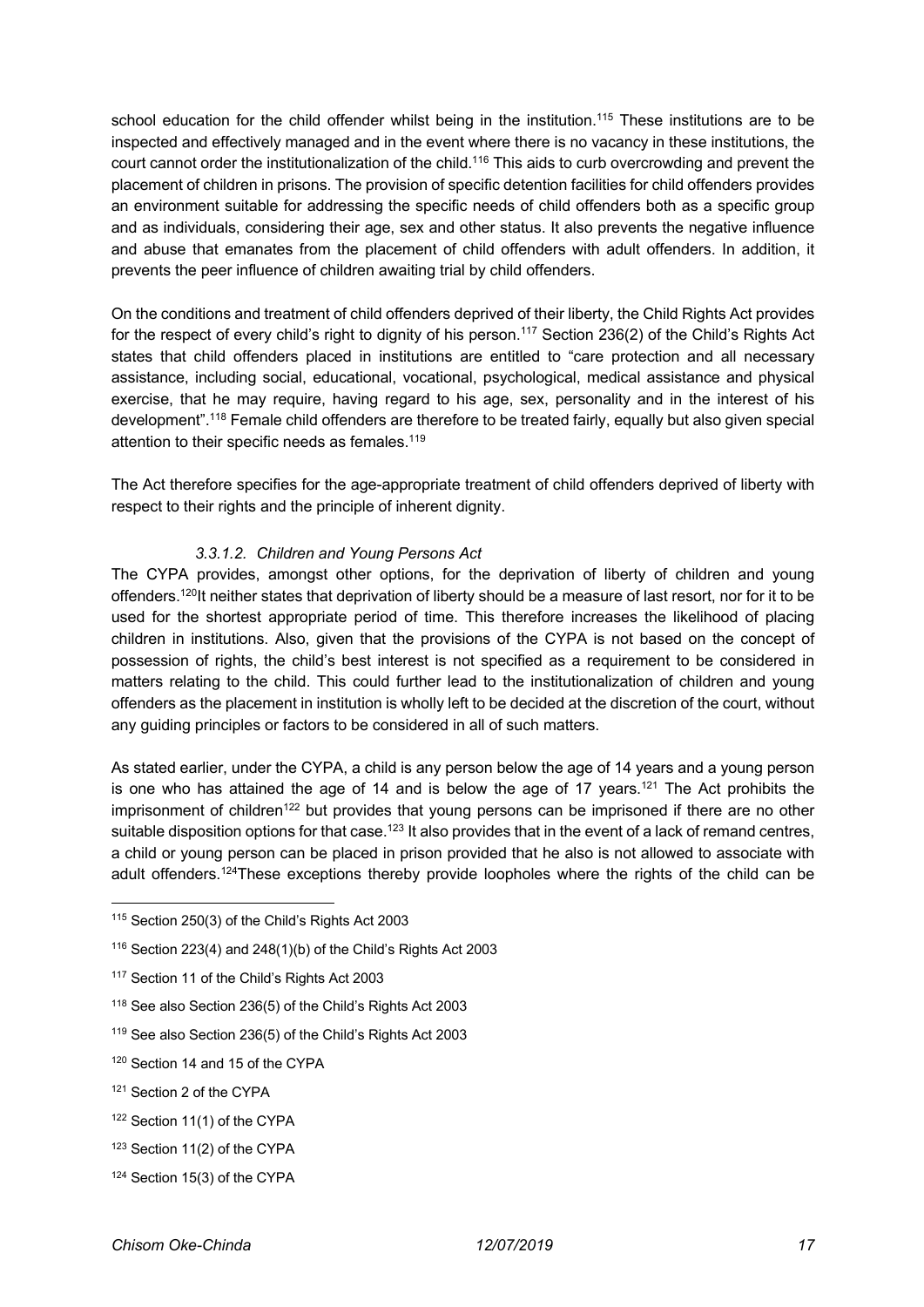gravely violated as a result of their placement in institutions specially created for adults and not centred on child-specific approaches towards the rehabilitation and reintegration of the child offender. It also creates a disparity in the treatment of child offenders across Nigeria given that children within the Children's Rights Act States are for no reason permitted to be imprisoned but children in the CYPA States can be imprisoned in certain circumstances despite its prohibition on imprisonment. The facilities specifically for the deprivation of liberty of child offenders are borstal institutions and remand centres. Having said that, these facilities are established to also detain persons up to the age of 21 years.<sup>125</sup> This also is contrary to the law's earlier provision for the separation of child offenders from adult offenders. It further creates avenues for the violation of children's rights such as physical or sexual abuse and increases the likelihood of recidivism resulting from influence from the adults present. In essence, despite its stated ban on imprisonment of children and the separation of child offenders from adult offenders, its provisions also permit the operation of the contrary.

The CYPA in its subsidiary legislation makes specific provisions regarding the conditions and treatment of children deprived of liberty. Rule 10 of the Children and Young Persons (Approved Institutions) Regulations provides that children in the approved institutions are to receive educational training in line with their age and development. Adequate sleeping conditions, like the provision of separate beds and separate accommodations for both genders must be provided at these facilities.<sup>126</sup>Also in line with catering for the welfare of the child offenders, the regulations also provide that food, clothing, medical and dental attention must be provided in these facilities.127 It also provides that the child offenders shall receive vocational and religious training.<sup>128</sup>In aiding their development and ensuring effective reintegration upon release from prison, arrangements are also to be made for child offenders to attend lectures, go on excursions and camps, or work outside the institution.<sup>129</sup>Children are also permitted to engage in physical training and games as well as contact family and friends.130These provisions seek to provide the adequate treatment conditions for child offenders deprived of liberty. Nevertheless, its provisions are not based on any overarching principle such as the respect of the inherent dignity of the human person. The conditions and treatment of the child offender is therefore limited to the provisions made in the regulations. In addition, these provisions can be deprived of the child for the sake of disciplining the child offender: both regulations provide that in disciplining a child, several measures can be adopted such as the reduction in the quality or quantity of food.<sup>131</sup>This provision buttresses the absence of any overarching quiding principle like dignity in the discussion of the treatment and conditions of child offenders deprived of liberty in States where the CYPA is applied.

<sup>125</sup> Section 3(b) of the Borstal Institutions and Remand Centres Act 1962

<sup>126</sup> Section 10 and 11 of the Children and Young Persons (Remand Home) Rules

<sup>&</sup>lt;sup>127</sup> Rule 22 of the Children and Young Persons (Approved Institutions) Regulations; Rules 12, 13, and 14 of the Children and Young Persons (Remand Homes) Rules

<sup>&</sup>lt;sup>128</sup> Rules 11 and 12 of the Children and Young Persons (Approved Institutions) Regulations; Rule 16 of the Children and Young Persons (Remand Homes) Regulations

<sup>&</sup>lt;sup>129</sup> Rule 13 of the Children and Young Persons (Approved Institutions) Regulations

<sup>&</sup>lt;sup>130</sup> Rule 14 and 15 of the Children and Young Persons (Approved Institutions) Regulations; Rule 15 of the Children and Young Persons (Remand Homes) Regulations

<sup>&</sup>lt;sup>131</sup> Rule 17(b) of the Children and Young Persons (Remand Homes) Regulations; Rule 4(b) of the Children and Young Persons (Approved Institutions) Regulations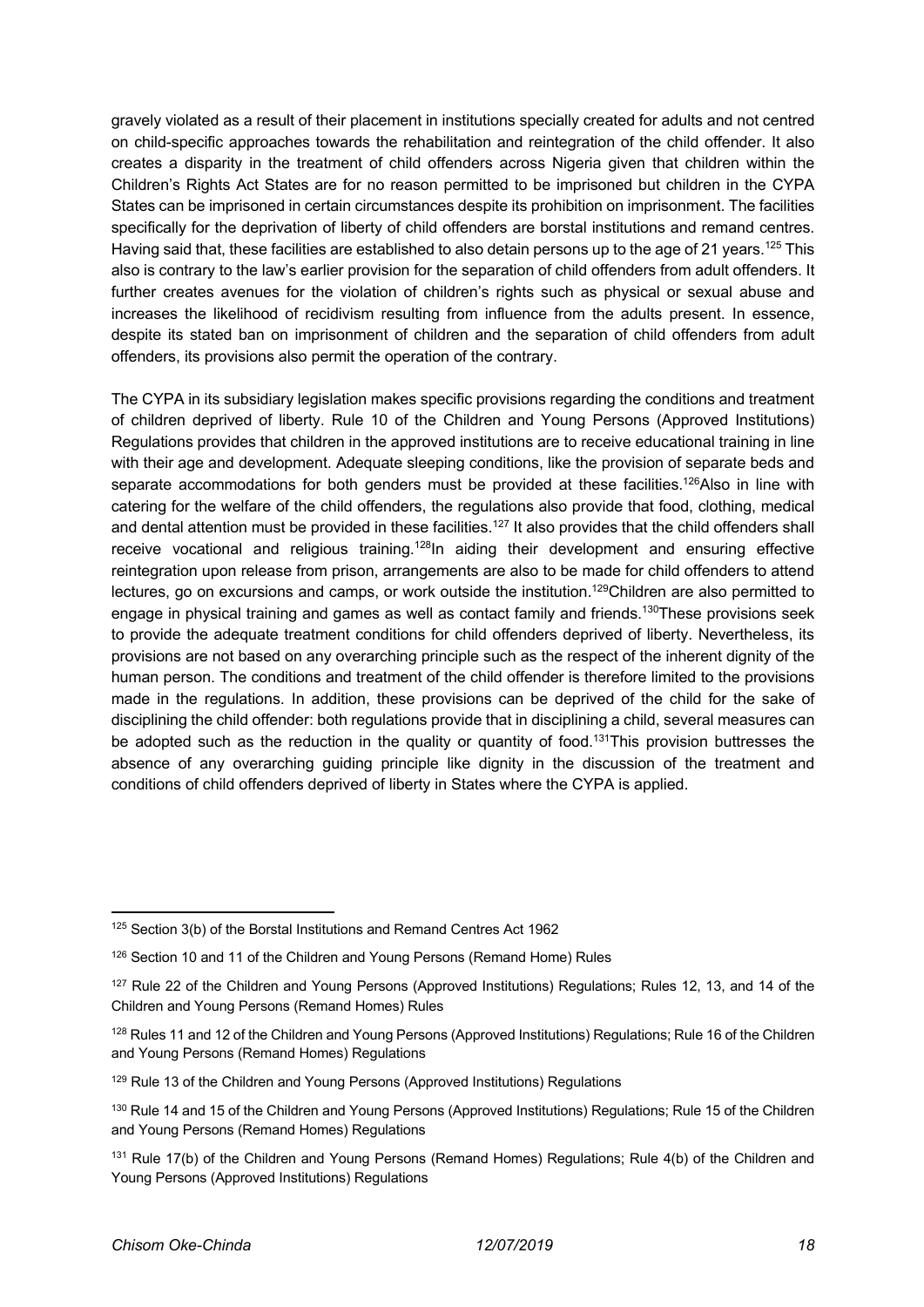#### 3.3.2. Law in Action

The law in action differs from the law in the books in the jurisdictions of both the Child's Rights Act and the CYPA. This is evident upon the analysis of the present facilities and the conditions of treatment in these facilities.

## *3.3.2.1. Facilities*

In practice, the imprisonment of children is the norm in both the jurisdictions that have adopted the Child's Rights Act and the jurisdictions still operating with the CYPA. For instance, Lagos which is one of the States in Nigeria to have adopted the Child's Rights Act still has child offenders in its prisons.<sup>132</sup> In the Maiduguri Maximum Security Prison located in Borno, a state applying the CYPA, children are also still imprisoned as well as alongside adults.<sup>133</sup> Even in the Country's capital, Abuja, child prisoners are present in its Kuje prison.<sup>134</sup> This issue has also been recognised by the CRC Committee as it expressed its concern in its latest Concluding Observation to Nigeria.<sup>135</sup> There is also a lack of separation as children awaiting trial are also placed with child offenders and the adult offenders. Contrary to the laid down legal provisions, imprisonment of child offenders seems evidently to be the prevailing norm. On the availability of institutions for children, there are only 3 borstal institutions for the placement of child offenders in the country: Abeokuta, Ilorin and Kaduna.136 There are also a few remand homes and schools without specific documentation on the number of available facilities. Furthermore, there is no mention of the existence of the child-centred facilities like the correctional and residential facilities, as prescribed by the Child's Rights Act.

These available facilities are insufficient to cater for the number of child offenders in a country with a youthful population of over 200 million people. Overcrowding is therefore a major issue in all institutions including the prisons. For instance, the Kaduna Borstal institution which was established for the placement of 200 persons (i.e. children and persons below the age of 21 years) now contains over 600 persons. This is also true for prisons, with Kano Central Prison(Gidan Yari) housing over 1000 extra inmates and the Enugu prison housing over 750 inmates.<sup>137</sup> Prisons in some areas like Port Harcourt, Owerri, Benin, Aba and others often have an over subscription of inmates up to the tune of 500%.<sup>138</sup> Asides the limited number of facilities, they are also outdated, dilapidated and hence inadequate to ensure the treatment of child offenders. Some of the institutions, like the child custodial institution in the

<sup>134</sup> Editorial Board, 'Underage Imprisonment, Sign of a Broken Society' *Punch* (17 August, 2017) < https://punchng.com/underage-imprisonment-sign-of-a-broken-society/> accessed 24 June 2019

<sup>132</sup> Omojuvigbe Oluwatosin, 'Lagos CJ releases more underage inmates from Ikoyi Prison' Punch (17 August, 2017) < https://punchng.com/lagos-cj-releases-more-underage-inmates-from-ikoyi-prison/> accessed 24 June, 2019

<sup>133</sup> Amnesty International, 'Nigeria: Children and Women Face Sexual Violence in Borno Prisons' (29 April, 2019) < https://www.amnesty.org/en/latest/news/2019/04/nigeria-children-and-women-face-sexual-violence-in-bornoprisons/> accessed 6 July 2019

<sup>135</sup> UN Committee on the Rights of the Child, 'Consideration of Reports Submitted by States Parties under Article 44 of the Convention: Nigeria' (2010) UN Doc. CRC/C/NGA/CO/3-4 90

<sup>136</sup> United Kingdom Home Office, 'Country Policy and Information Note- Nigeria: Prison Conditions' (November, 2016) 10; Anthony A. Olashore, Oluyemi O. Akanni and Odunayo O. Olashore, 'Associate Factors of Delinquency Among Incarcerated Male Juveniles in a Borstal Institution in Nigeria' (2017) 16(3) *International Journal of Forensic Mental Health* 207, 209; Nisrine Abiad and Farkhanda Z. Mansoor, Criminal Law and the Rights of the Child in Muslim Sates: A Comparative and Analytic Perspective (British Institute of International and Comparative Law, 2010) 217

<sup>&</sup>lt;sup>137</sup>Jombo Onyekachi, 'Problems and Prospects of Administration of Nigerian Prisons: Need for Proper Rehabilitation of the Inmates in Nigerian Prisons' (2016) 5(4) *Journal of Tourism and Hospitality* 5

<sup>138</sup> Emeka P. Nwosuji, 'An Overview of the Challenges and Rehabilitation of Prisoners in Nigeria' (2015) 5(3) *International Journal of Social Sciences and Humanities Reviews* 73, 75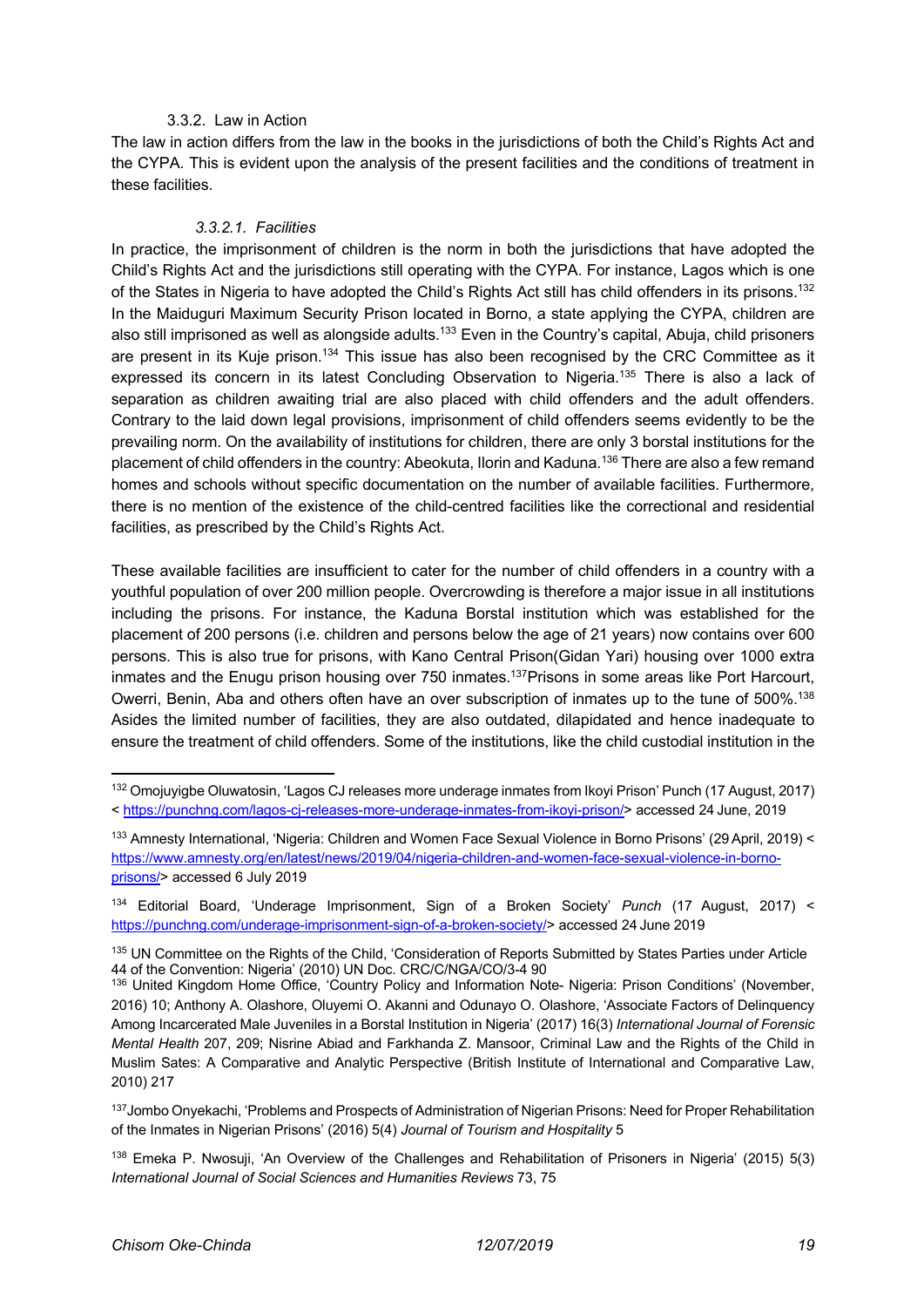Enugu prison was built in the colonial era therefore asides its inadequacies, they were structured based on a more punitive approach which totally ignored the concept of rights ownership of persons, including children. The Ebonyi State Government in Nigeria has commenced the building of a new prison facility in Ebonyi in order to curb overcrowding and provide better treatment and training of persons deprived of liberty.<sup>139</sup> In general, very little action has been taken to provide suitable facilities for the treatment and training of children based on an age-appropriate approach.

## *3.3.2.2. Conditions*

The conditions and treatment of child offenders deprived of liberty is reliant on the availability and adequacy of the resources. As stated earlier, the structural facilities are inadequate and dilapidated. Most of the institutions lack even the basic amenities for the survival of the detainees. These institutions lack sufficient and quality food, proper toilet facilities, humane sleeping conditions, proper ventilation.<sup>140</sup> In some cases, a room built to accommodate 4 persons may be accommodating 100 as they sleep in the congested room on bare concrete floors or at best, a shared bed with others.<sup>141</sup>These situations are highly detrimental to the health of the persons detained especially the children and such environments are breeding grounds for epidemics. There have been outbreaks of several diseases like tuberculosis, skin diseases, HIV/AIDS, small pox, and others which have also led to the death of persons.142 These instances of illnesses and death is further heightened by the lack of adequate medical services and supplies.<sup>143</sup> Asides the physical illnesses, the child offenders also experience psychological illnesses which may go unnoticed, unaddressed or treated in an inadequate manner. A study conducted by the department of psychiatry in the College Hospital and University of Ibadan showed that child offenders deprived of liberty required serious mental health needs with anxiety, suicidal and depressive symptoms being the most common amongst the children.<sup>144</sup>

There has been little action taken towards the provision of opportunities for child offenders in order to prevent recidivism. The Nigerian Prisons Service alongside other government officials have taken steps towards the training of offenders by providing vocational tools. <sup>145</sup> The Nigerian Prisons Service has also partnered with National Open University to provide educational training and it has also enrolled offenders to write the national examinations such as the Unified Tertiary Matriculation Examination

<sup>139</sup> Nigerian Prisons Service, 'Introducing an Ultra-Modern 3000 Capacity Prison in Nigeria' (17 July 2018) https://www.prisons.gov.ng/news?id=55089 accessed 24 June 2019

<sup>140</sup>Emeka P. Nwosuji, 'An Overview of the Challenges and Rehabilitation of Prisoners in Nigeria' (2015) 5(3) *International Journal of Social Sciences and Humanities Review* 73, 74-76; Iyabode Ogunniran, 'The Lock and Key Phenomenon: Reforming the Penal Policy for Child Offenders in Nigeria' (2013) *Justice Policy Journal* 10(1) at 7 - 10

<sup>141</sup> Jombo Onyekachi, 'Problems and Prospects of Administration of Nigerian Prisons: Need for Proper Rehabilitation of the Inmates in Nigerian Prisons' (2016) 5(4) *Journal of Tourism and Hospitality* 5

<sup>142</sup> Abah A.E. Nduka F.O. Amadi Q. Aguocha O.C. and Neji P. 'Malaria Infection among Prison Inmates of the Maximum Security Prison Borokiri, Port-Harcourt, Rivers State, Nigeria' (2018) 39(2) *Nigerian Journal of Parasitology* 127

<sup>143</sup> Emeka P. Nwosuji, 'An Overview of the Challenges and Rehabilitation of Prisoners in Nigeria' (2015) 5(3) International Journal of Social Sciences and Humanities Review 73, 76; Amari C. Omaka, 'Decongesting Prisons in Nigeria: the EBSU Law Clinic Model' (2010) 20 *International Journal of Clinical Legal Education* 533, 552

<sup>144</sup> Atilola O. Bella T.T. and Omigbodun O.O. 'Children within the Juvenile Justice System in Nigeria: Psychopathology and Psychosocial Needs' (2010) 8(1) *Annals of Ibadan Postgraduate Medicine* 34

<sup>145</sup> Nigerian Prisons Service 'Governor Bagudu Donates Tools to Prison Inmates' (4 July 2018) < https://www.prisons.gov.ng/news?id=31877> accessed 24 June, 2019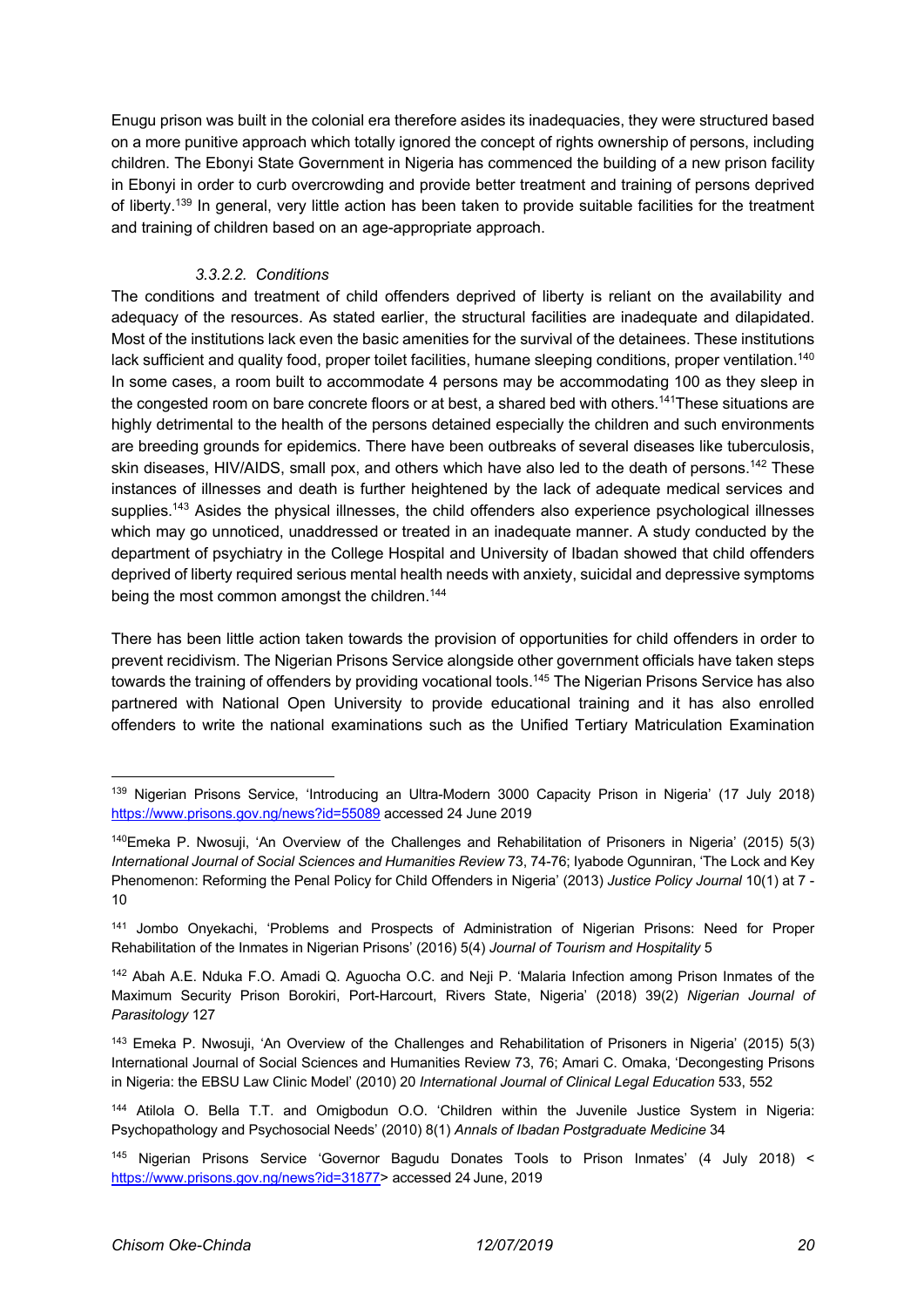(UTME).146 These opportunities are mainly applicable to adults or older children; this may also be as a result of the fact that prisons are not structured for children but adults. The borstal institution in Abeokuta, Ogun State is equipped with educational facilities such as a lecture hall, library and there are teachers.147 There are also vocational training services in the areas of carpentry, tailoring, welding and others.<sup>148</sup> It is undisputed that these are indeed steps taken towards promoting the effective reintegration of the child. Having said that, the inhuman living conditions faced by the child offenders has a huge detrimental effect on the performance of the children and their ability to take hold of the opportunities provided for them. Also, these institutions are riddled with the issue of inadequate staffing both in terms of quantity and quality. There is a shortage of staff, trained in the areas of children's rights, child welfare, psychology and other related fields.<sup>149</sup> The absence of such staff hinders the administration of a child justice system which promotes the treatment of the child offender with humanity and respect for his inherent dignity and ensures the child's ability to reintegrate upon release.

## **3.4. Conclusion**

The Nigerian child justice system is formulated by the provisions of the Child's Rights Act and the CYPA. Both legal provisions exist separately in different parts of the country. The aim of the child justice system is to aid reintegration and rehabilitation, protect society and prevent recidivism. The Child's Rights Act domesticates international standards as it specifies for an age-appropriate treatment which upholds the inherent dignity of the child offender deprived of liberty. This therefore prohibits the imprisonment of children and permits, as a measure of last resort, the placement of children in child appropriate institutions geared towards achieving the aims of deprivation of liberty. The CYPA on the other hand, adopts a welfarist approach, making no reference to children as rights holders but provides specific conditions for the treatment of children and young persons in institutions and prisons. Despite the differences in the laws, the practice in both Child's Rights Act and CYPA jurisdictions across the country is similar and contrary to the normative framework provided by international standards.

<sup>146</sup> United Kingdom Home Office, 'Country Policy and Information Note- Nigeria: Prison Conditions' (November 2016) 11-12; Jombo Onyekachi, 'Problems and Prospects of Administration of Nigerian Prisons: Need for Proper Rehabilitation of the Inmates in Nigerian Prisons' (2016) 5(4) *Journal of Tourism and Hospitality* 5;

<sup>147</sup> Anthony A. Olashore, Oluyemi O. Akanni and Odunayo O. Olashore, 'Associate Factors of Delinquency Among Incarcerated Male Juveniles in a Borstal Institution in Nigeria' (2017) 16(3) *International Journal of Forensic Mental Health* 207, 209

<sup>148</sup> *ibid*

<sup>149</sup> E.E.O. Alemika and I.C. Chukwuma, *Juvenile Justice Administration in Nigeria: Philosophy and Practice* (Centre for Law Enforcement Education, 2001) 71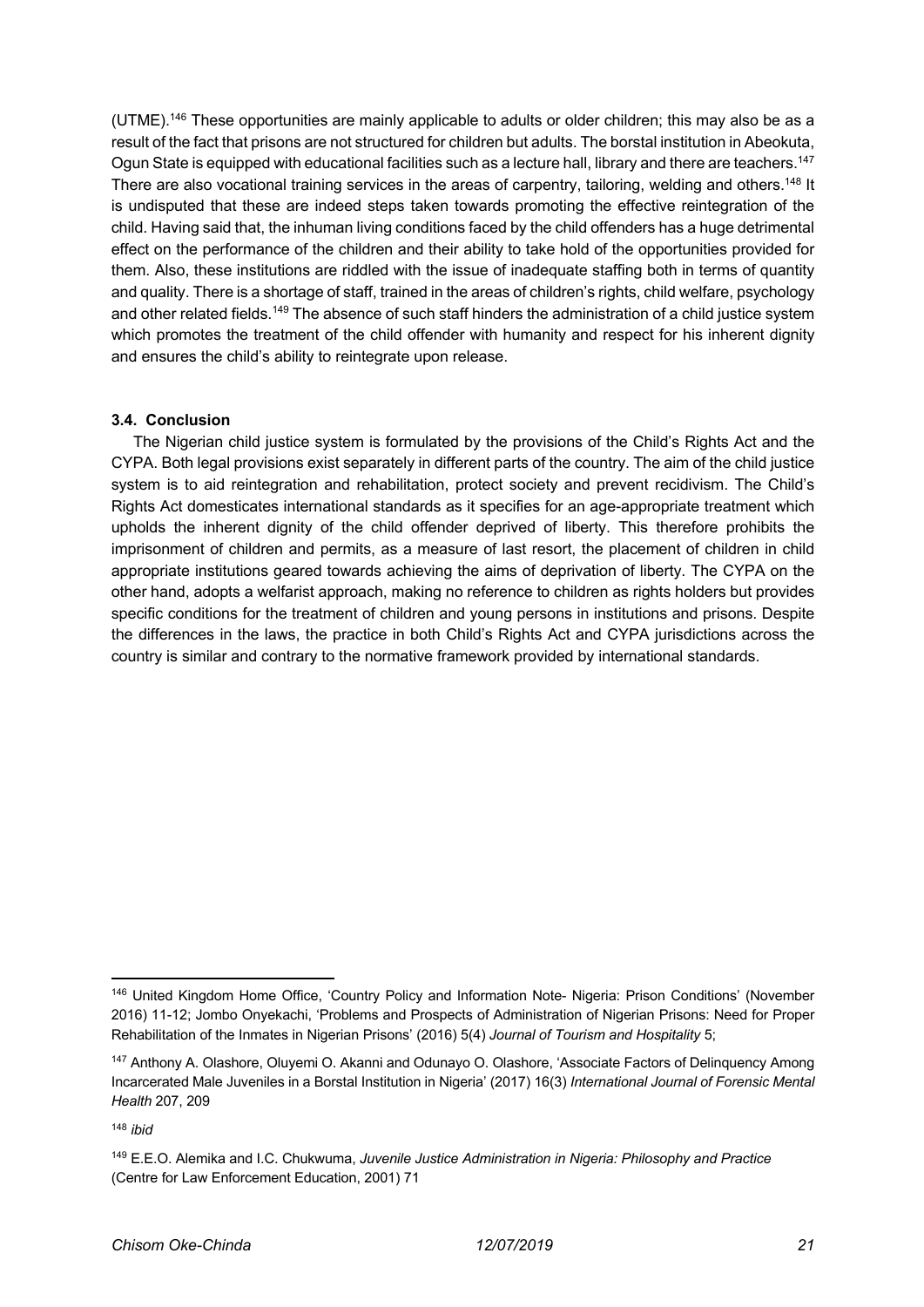# **Chapter 4: Comparative Analysis of the Nigerian Law and Practice with International Children's Rights Standards on Deprivation of Liberty**

## **4.1. Introduction**

In the deprivation of a child offender's liberty, international and regional standards specify for it to be conducted with humanity and respect for the inherent dignity of the human person as well as in an ageappropriate manner. Nigeria, having ratified International and Regional legal instruments like the United Nations Convention on the Rights of the Child and the African Children's Charter, respectively, is bound by these standards. This chapter analyses the extent to which the law and practice in Nigeria with regards to the deprivation of liberty of child offenders is in line with international standards. This would be viewed and analysed through two major lenses and conditions: (a) Humanity and Inherent Dignity; and (b) Age- Appropriate Treatment. It considers the extent to which the country's law and practice complies with the child's rights approach and discusses the reasons for its shortcomings.

## **4.2. Conditions of Deprivation of Liberty**

## 4.2.1. Humanity and Inherent Dignity

The Child's Rights Act of Nigeria, just like international standards on the subject matter, outlines the rights of every child to be treated with respect for the inherent dignity of the human person. This principle is the foundational provision for all conditions and treatments of child offenders deprived of liberty in States that have adopted the Child's Rights Act. Although specific provisions are not explicitly mentioned, it is implied that all forms of treatment must comply with this principle, that is, tailored towards the best interest of the child and void of discrimination. The CYPA on the other hand makes specific provisions on the conditions and treatment of child offenders deprived of liberty. These provisions as laid down in its subsidiary legislation are similar to the provisions outlined in guiding standards like the Havana Rules and Beijing Rules. Also, the provisions are aimed at reintegrating and rehabilitating the child offender and they specifically address the living conditions, well-being and development of the child. However, despite its robust provisions on the conditions and treatment of child offenders, the CYPA completely ignores the rights-based approach which views the child offenders, or the child in general as a rights holder. This in essence side-lines the principles of humanity and inherent dignity, hence providing no basis for its choice of provisions. Given the absence of a foundational principle guiding the legal provisions of the CYPA, some of its provisions are contrary to the child's rights approach. For instance, the CYPA provides that a child offender deprived of liberty can be disciplined by the reduction of his or her quantity or quality of food.<sup>150</sup> This disciplinary method tampers with the health and well-being of the child; imposing such punishment leads to the malnourishment of the child, thereby negatively affecting their growth and development and exposing the body to further ailments. This is indeed contrary to international standards which specifies that disciplinary measures adopted must be in compliance with the principle of inherent dignity and aimed at fulfilling the objectives of deprivation of liberty. The reduction in the quality or quantity of a child's food is an inhuman and degrading treatment and definitely contrary to the guiding principles of the conditions of deprivation of liberty.

The practice in both jurisdictions across the country is to a large extent similar and contrary to the international legal standards. There is a huge gap between the stated provisions in the laws and the reality of the conditions and treatment of children deprived of liberty. Several cases of abuse and inhuman treatment in the facilities have arisen in both jurisdictions. It is as though the Child's Rights Act

<sup>&</sup>lt;sup>150</sup> Rule 17(b) of the Children and Young Persons (Remand Homes) Regulations; Rule 4(b) of the Children and Young Persons (Approved Institutions) Regulations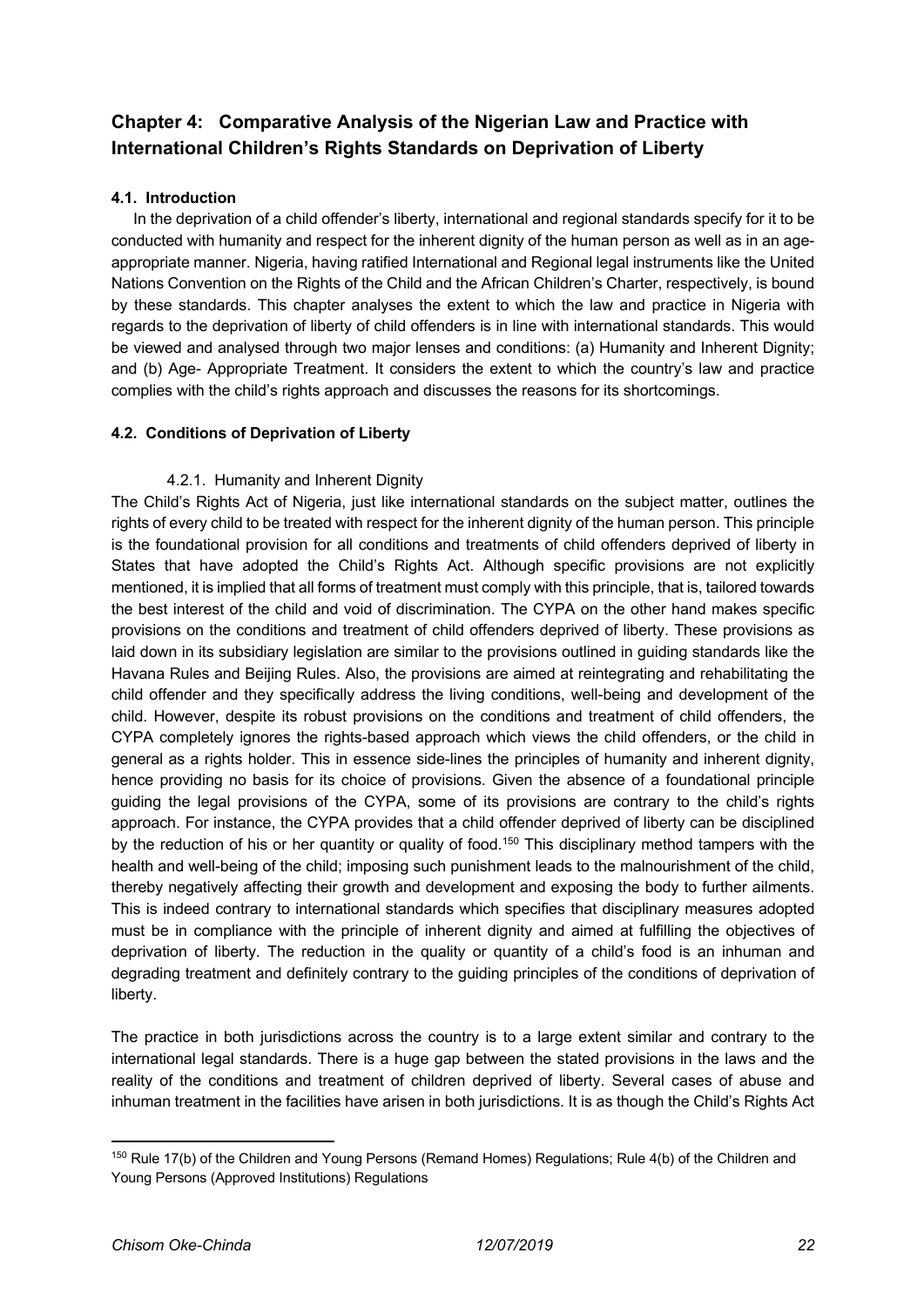is not truly implemented in its applicable States in disposition matters. Both jurisdictions lack even the basic resources for survival and very little facilities pertaining the development of the child whilst in the institution. The available institutions are few and the conditions therein as earlier stated are dehumanizing which means that there is basically no consideration of the principles of humanity and inherent dignity. The concept of rights as mentioned is totally unrecognised as some of the amenities and services provided to the offenders such as food, hygiene supplies, medical care are on the basis of charity by organisations and individuals, including government officials.

In essence, the international children's rights standards which specifies for the treatment of child offenders with humanity and respect for their inherent dignity are the foundational principles guiding the provisions of the Child's Rights Act. The CYPA on the other hand lacks any guiding principle hence the presence of conflicting provisions and provisions contrary to international standards. The practice in both jurisdictions, with regards to the treatment of child offenders deprived of liberty with humanity and inherent dignity remains far from international standards.

## 4.2.2. Age-Appropriate Treatment

The child's rights approach as stipulated primarily by the CRC provides that the deprivation of liberty shall be conducted in a manner which takes into consideration the needs of children of that particular age. The legal provisions of the Nigerian child justice system as provided by the Child's Rights Act aims to provide a child-centred environment where care, protection and assistance, having regards to his age and other factors are considered. This principle therefore requests the prohibition of imprisonment, the separation of child offenders from adult offenders as well as the provision for the creation of child correctional and residential centre for child offenders. For the CYPA, although the requirement of an age-appropriate treatment is not expressly outlined, the Act also prohibits imprisonment and the association of child offenders with adult offenders and requests for the placement of children in approved institutions Having said that, the CYPA, contradicts itself and makes provisions contrary to ageappropriate treatment. For instance, despite its outright prohibition of imprisonment of children in Article 11(1) CYPA, it permits the imprisonment of children in situations where there are no conveniently situated child appropriate facilities. Also, its provision that young persons can be imprisoned in the absence of no other suitable disposition option is also a violation of the age-appropriate treatment as these young persons are also children (they are persons from the age of 14 and below 17 years). As stated earlier, the CYPA's definition of a 'child' (and 'young person') is already contrary to international standards which the country is bound and therefore permits the varied treatment of children deprived of liberty across the country. Furthermore, children still associate with adults because person above the age of 18 are placed in borstal institutions with children and this practice is not based on a consideration of the child's rights approach of the best interest principle.

In practice, there is little to no evidence of an age-appropriate treatment within the Nigerian child justice system. The provisions outlined in the Child's Rights Act is once again not implemented in the States where it has been adopted. As stated in Chapter 3, the practice in the Child's Rights Act jurisdictions mainly emulate the practice in the CYPA States. There are no reports on facilities based exactly on the Child's Rights Act specifications, rather, the available facilities are from the CYPA era and they are inadequate, dilapidated and outdated. The lack of sufficient and quality staff to aid the administration of an age-appropriate approach also hinders the fulfilment of this international standard. Furthermore, limited action has been taken towards providing educational and vocational facilities catering for the different age groups as thus far, most of these facilities are suitable for the older child offenders.

In sum, the legislative framework of the Child's Right's Act is framed in accordance with the requirements of international standards to provide an age-appropriate treatment of child offenders deprived of liberty. The CYPA on the other hand has no foundational basis upon which its provisions emanate from; it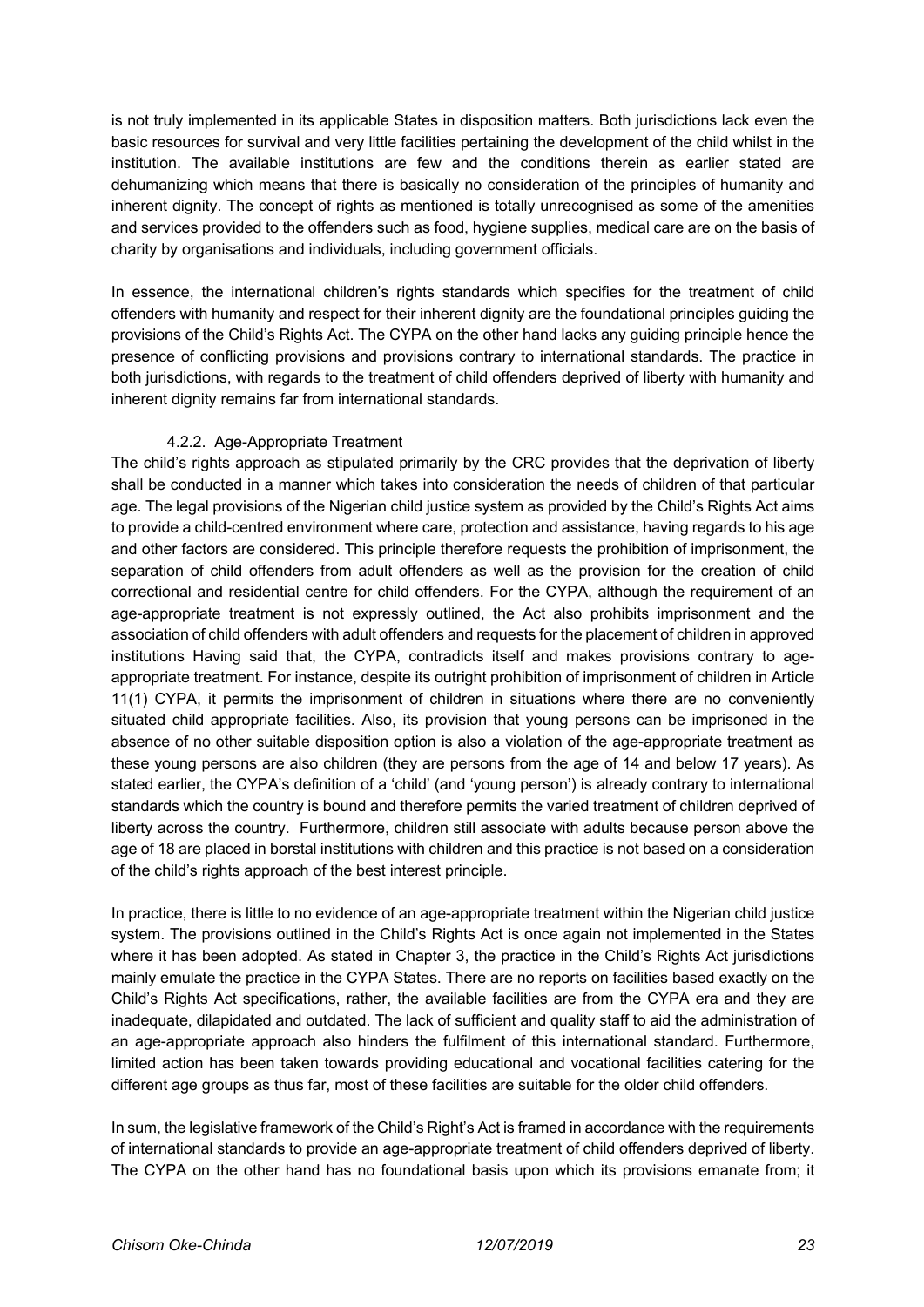therefore contains provisions both in support of an age-appropriate treatment and provisions contrary to this requirement. In practice, there is also no difference between the operation in the jurisdictions of the Child's Rights Act and that of the CYPA States as it is evident that the Child's Rights Act has also not been implemented in regard to the conditions of deprivation of liberty of child offenders in Nigeria. Thus, the international standard on the age-appropriate treatment of children deprived of liberty is not fulfilled in the Nigerian child justice system.

#### **4.3. The Gap: Shortcomings of the Nigerian Law and Practice on Deprivation of Liberty**

 It is evident upon analysis that there is a gap between the international standards on the conditions of deprivation of liberty and the Nigerian framework both in law and practice. First, this is as a result of the continued existence of the CYPA, a legal instrument void of any foundational or guiding principle therefore resulting in its contradictory and conflicting framework with itself and international standards. Second, the gap between international standards and the national law and practice is also as a result of the failure to implement the provisions of the Child's Rights Act on such matters in States that have already adopted this Act. The lack of implementation of the Child's Rights Act could be for reasons such as the lack of relevant facilities, data, training and awareness on the child's rights approach on deprivation of liberty.

## 4.3.1. Relevant Facilities

The fulfilment of the child's rights standards on the conditions of deprivation of liberty requires the availability of child-specific facilities. The Child's Rights Act strictly prohibits the imprisonment of children and provides for the establishment of approved institutions which cater for different demographics of children. For child offenders, it provides that child residential centres and correctional facilities be established. The only facilities for children are the forms of approved institutions operating before the Child's Rights Act which as mentioned earlier are outdated, insufficient and inadequate to function towards the rehabilitation and reintegration of child offenders. Given this lack of facilities, rather than adhering to the Child's Rights Act provision of not ordering the disposition of deprivation of liberty, the court still proceeds to make this order; consequently, children are imprisoned. The prison facilities neither meet the standards for humane treatment nor the standards for an age-appropriate treatment. Such facilities prevent the fulfilment of the objectives of the deprivation of liberty of child offenders and the conditions and treatment constitutes grave violation of human rights which has sometimes led to death. Given the lack of these facilities, it is therefore impossible to implement the provisions of the Child's Rights Act, hence preventing the adherence to international standards on deprivation of liberty.

#### 4.3.2. Data

The lack of data on the Nigerian child justice system is a hindrance to the implementation of the Child's Rights Act and therefore the failure to meet international standards. It is undeniable that insufficient funding is one of the reasons for the lack of relevant facilities and hence the delay in the interpretation of the Child's Rights Act. However, the lack of data, for instance with regards to the number of child offenders deprived of liberty makes it impossible for the allocation of sufficient funding for the implementation of the Child's Rights Act with regards to disposition matters. Given that there is no information such as the exact or estimated number of children deprived of liberty, the number of child offenders within this group, their age, sex, and other relevant factors, difficulties arise as to the number of facilities and capacity that would be sufficient to provide an age-appropriate treatment in respect of the child's inherent dignity. Bodies like the National Human Rights Commission in Nigeria conduct annual audits of prisons across the country, however, only a few of these audits have been released to the general public thus far. Withholding of such statistics, creates obscurity and vagueness in the plans put forward to the government to improve the conditions of children deprived of liberty and therefore leads to a failure to meet international standards.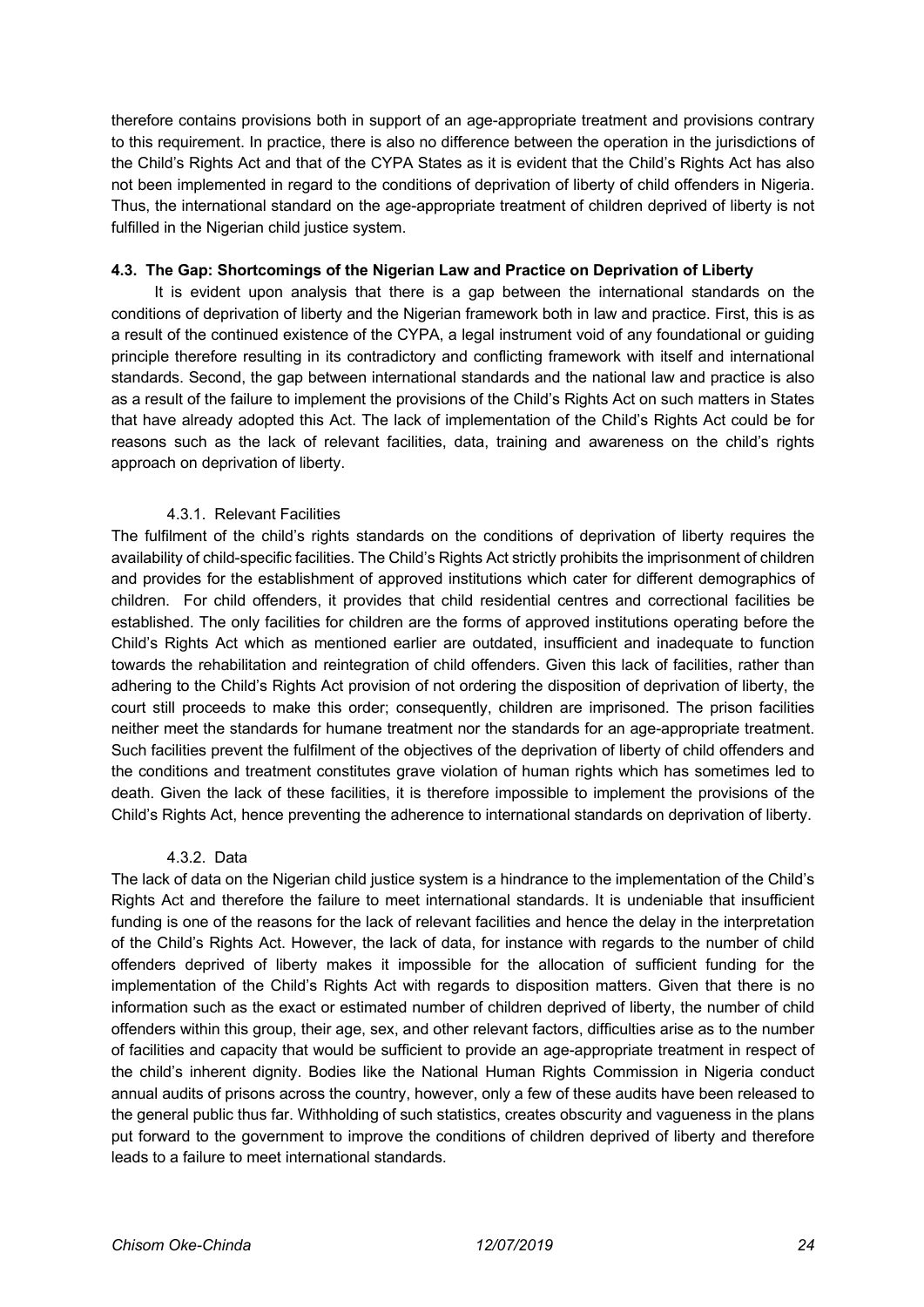#### 4.3.3. Training and Awareness on the Child's Rights Approach

The lack of training and awareness on the rights of the child and the child's rights approach on the deprivation of liberty of child offenders prevents the implementation of the Child's Rights Act and therefore prevents the achievement of the international standards. The child's rights approach requires that child offenders be treated as rights holders and that the psychological and physiological peculiarities of childhood and of that individual child be taken into consideration in the treatment and training of the child. This approach addresses both general and individual issues in order to ensure the total rehabilitation and reformation of the child for him or her to assume a constructive role in society. Unfortunately, there is lack of awareness on the importance and effectiveness of this approach as well as the lack of training of persons involved in the child justice process on the implementation of this approach. For instance, the lack of awareness of judges on the individual and societal impact of ignoring the child's rights approach causes them to unflinchingly order for the institutionalization of child offenders despite the lack of the child-specific resources including the trained staff that would ensure the achievement of the objectives of deprivation of liberty. The effect of the lack of awareness of this approach is also evident upon the observance of the actions and inactions taken by the government in its quest to tackle the issue of recidivism and insecurity in society. Furthermore, the lack of trained staff in these institutions also permits the gross violation of the rights of child offenders deprived of liberty

#### **4.4. Conclusion**

The administration of child justice in Nigeria is bound by the child's rights standards outlined by the international and regional standards and domesticated by the Child's Rights Act 2003. Based on these standards, children deprived of liberty are to be treated with humanity and respect for the inherent dignity of the human person and in a manner which takes into consideration the age of the child. The Child's Rights Act upholds these principles as its guiding principles in the administration of deprivation of liberty of child offenders. On the other hand, the provisions of the CYPA is not guided by any overarching principle hence the presence of contradictory and conflicting statements. In practice, the conditions of treatment of child offenders across both jurisdictions are similar given the failure to implement the provisions of the Child's Rights Act in this matter. This failure is as a result of the lack of the relevant facilities, reliable data and awareness and training on the child's rights approach of deprivation of liberty. The gap between the international standards on deprivation of liberty of child offenders and the national law and practice can be bridged through the adoption of certain recommendations.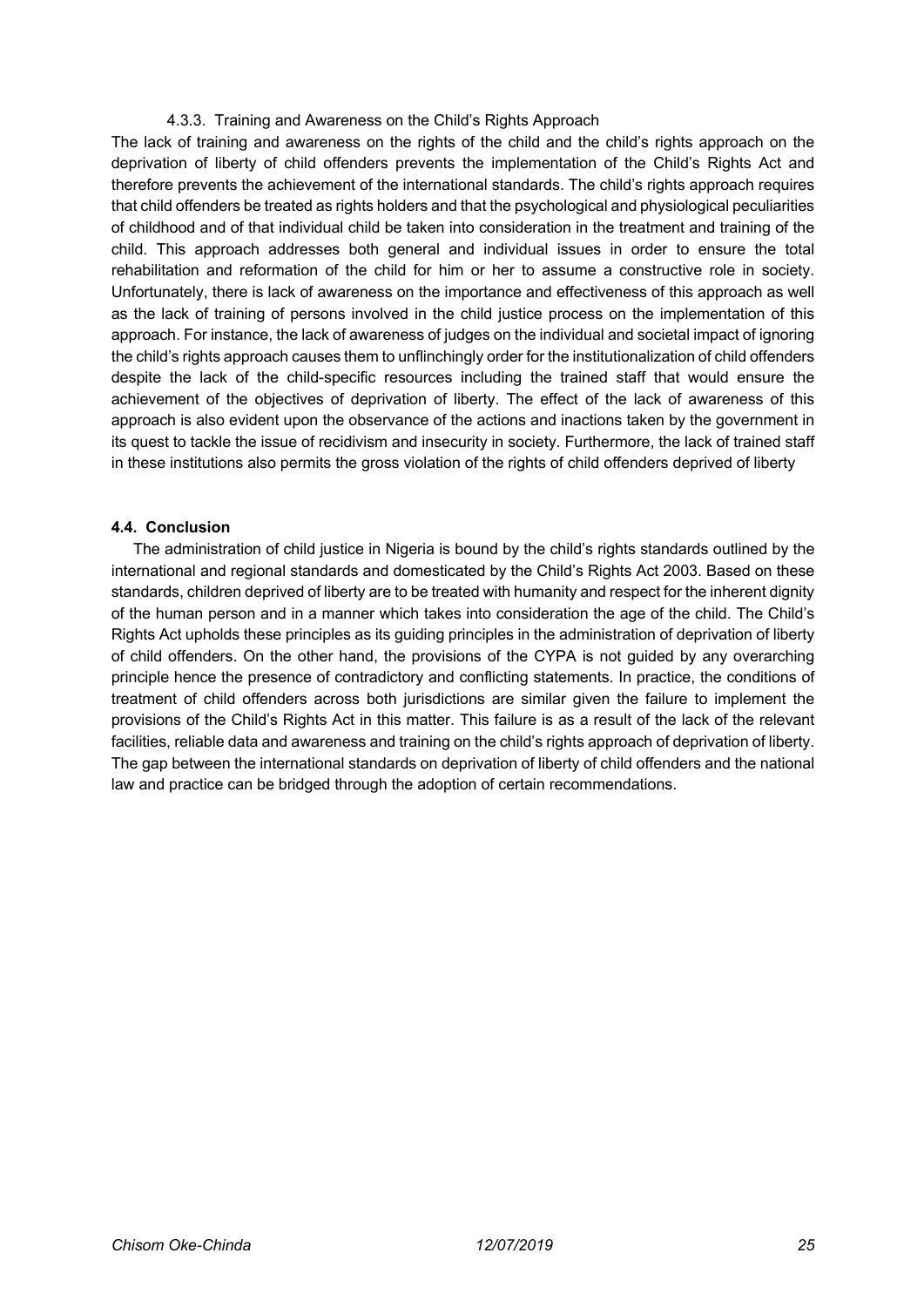# **Chapter 5: Conclusion and Recommendations**

#### **5.1. Conclusion**

The respect for the inherent dignity of the human person should be the guiding principle for the treatment of persons alleged as, accused of or recognized as being in conflict with the law. Deprivation of liberty as a disposition option in the administration of child justice should be a measure of last resort to be applied only for the shortest appropriate period of time. It is pertinent that it should be conducted lawfully and non-arbitrarily. The Convention on the Rights of the Child states in Article 37(c) that a child deprived of liberty shall be treated with humanity and respect for the inherent dignity of the human person and in a manner which takes into account the needs of persons of that particular age.

Nigeria is a Member State to the Convention on the Rights of the Child, the African Children's Charter, amongst others, so these standards are expected to be foundational principles in its child justice system. The legal provisions on matters relating to children are the Child's Rights Act which is applicable in 24 States of the Federation and the CYPA, applicable in 12 States. The provisions for the legislation of the 24 States is based on the rights-based approach which recognises the right of the child to be treated with humanity and respect for the inherent dignity of the human person as well as the need to provide an age-appropriate treatment. This thesis finds that the legislative framework of the CYPA on the other hand, adopts a welfarist approach and provides no underlying basis for the nature of provisions outlined in its Act. This therefore leads to a conflict in provisions within the Act itself and with international children's rights standards. In practice, there is no difference between the practice in the CYPA States and in the Child's Rights Act States. In both jurisdictions, the conditions of most of the institutions are unfit for human habitation, with children being placed in prisons with adults or in outdated borstal institutions with adults as well. The practice completely neglects the requirement for age-appropriate treatment. This thesis concludes that the law and practice of the deprivation of liberty of child offenders in Nigeria is to a large extent, contrary to the international standards on deprivation of liberty of child offenders.

From the foregoing, it could be safe to state that the two main reasons creating the gap between the international standards and the national law and practice is first, the continuous existence of the CYPA, a legislation which contradicts its own self and that of international standards and second, lack of implementation of the provisions of the Child's Rights Act in matters regarding deprivation of liberty. This delay in the implementation of the Child's Rights Act could be attributed to the dearth of facilities, unavailability of reliable data or statistics and the lack of awareness and training on the importance and impact of the child's rights approach.

#### **5.2. Recommendations**

Nigeria's compliance with international standards on the treatment of child offenders deprived of their liberty can be achieved through the adoption of certain recommendations with regards to its law and practice.

## 5.2.1. The Law

- *Annulment of the Children and Young Persons Act*- The annulment of the CYPA eliminates the confusion the Act brings in matters relating to the child. It has been established that the CYPA contradicts itself and conflicts with international standards. Asides that, the Act is a reflection of the era in which it was established: an era where children were not regarded as rights holders, hence, it is outdated and unsuitable to effectively address issues concerning children.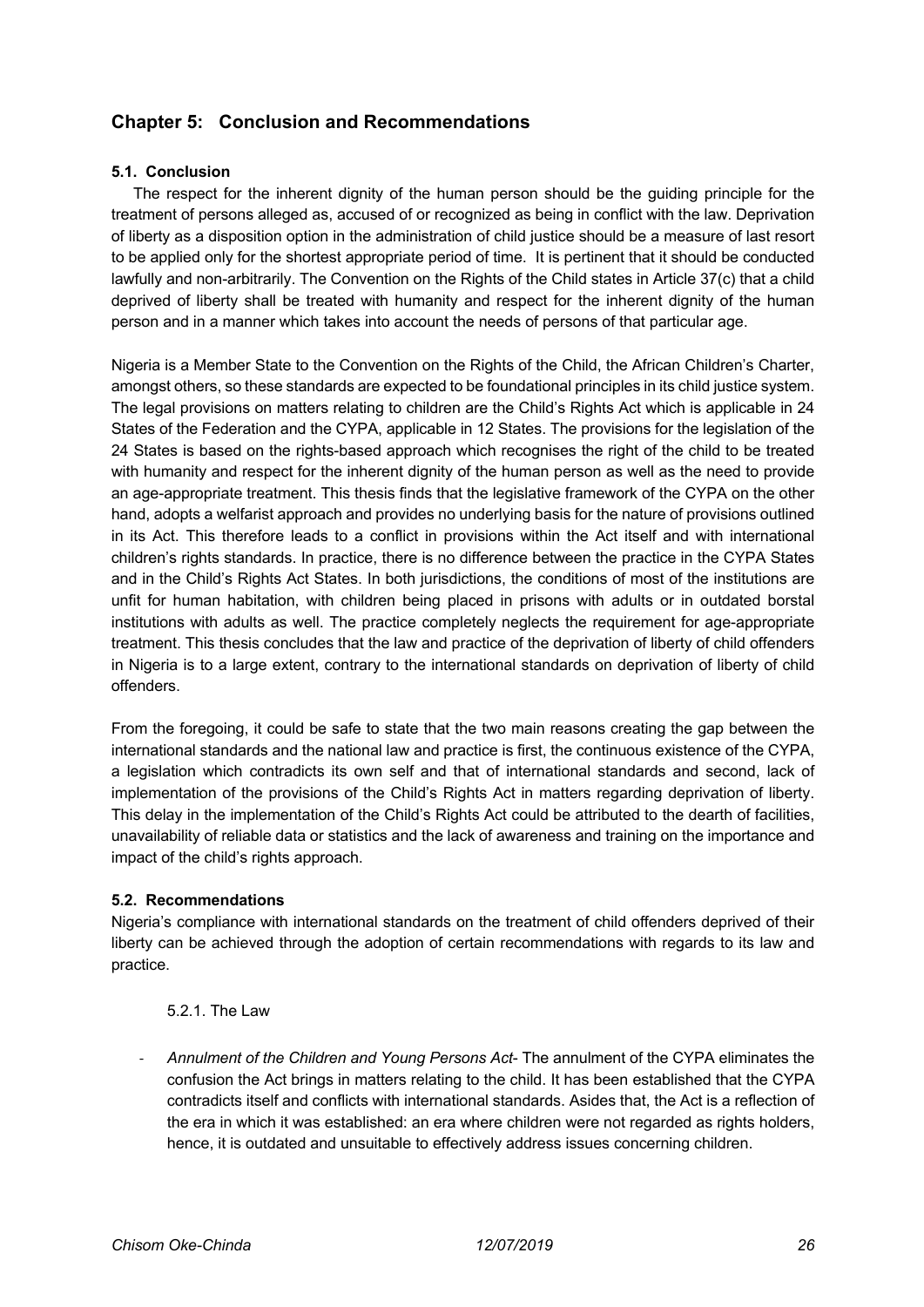- *Ratification of the Child's Rights Act 2003 by the other 12 States* – Upon the annulment of the CYPA, the Child's Rights Act should be ratified by all the other 12 States. This provides for a child's rights-based approach in resolving issues relating to the child. It ensures uniformity in the treatment of child offenders across the country and secures the concept that children deprived of liberty would only be treated with humanity and respect for their inherent dignity as well as in an age-appropriate manner. This approach seeks to better achieve the goals of deprivation of liberty and eliminates confusion. Having said that, in the adoption of this Act by the other States, clarification should be made on the principle of best interest. The Child's Rights Act interchangeably refers to the best interest principle as 'primary' and 'paramount' and therefore fails to recognise the difference between both terms. This clarification should also be made by the other 24 States.

#### 5.2.2. The Practice

- *Awareness Creation and Training on the Child's Rights Approach* Lack of awareness on the Child's Rights Approach would result in actions which may be counterproductive to the objectives of deprivation of liberty and a violation of the rights of the child. First, awareness creation as well as the training of persons involved in the administration of child justice system on the child's rights standards of deprivation of liberty is needful. The creation of awareness also involves informing the child offenders of their rights. The right to information is a right of every child and it should be conducted in a manner which takes into consideration the child's age, development level, language and other factors relevant for informing the child of their rights. The lack of awareness of the rights possessed is already a major step towards the violation of the child's rights.<sup>151</sup>
- *Data Collection* Secondly, just as the CRC Committee has recommended,152 data collection, evaluation and research is necessary towards the effective protection, respect and fulfilment of the child's rights. The relevant authorities should provide updated statistics on matters such as the number of children in contact with the child justice system, the number of children deprived of liberty, the number of child offenders in that group, their age, sex, the number of available facilities and all other relevant factors. This aids in the effective administration of child justice as data is essentially required in the formulation of policies, allocation of resources and the operation of all other matters.
- *Investment in Alternatives to Imprisonment and Improvement of Child-Specific Institutions*-Thirdly, in ensuring that the child assumes a constructive role in society, there should be investment in alternative measures of dealing with children in conflict with the law asides the formal trial procedure; even within the formal trial procedure, other disposition options should be explored. The investment in and use of these alternatives would particularly address the issue of overcrowding in prisons and the child-specific institutions. The institutions also need to be improved. The smaller group of child offender that would be placed in institutions still need to be placed in child-appropriate environments suitable for the achievement of the objectives of deprivation of liberty and in compliance with their inherent dignity.

<sup>151</sup> see also United Nations Committee on the Rights of the Child, 'General Comment No.10: Children's Rights in Juvenile Justice' (2007) UN Doc. CRC/C/GC/10 para 96-97

<sup>152</sup> United Nations Committee on the Rights of the Child, 'General Comment No.10: Children's Rights in Juvenile Justice' (2007) UN Doc. CRC/C/GC/10 para 98-99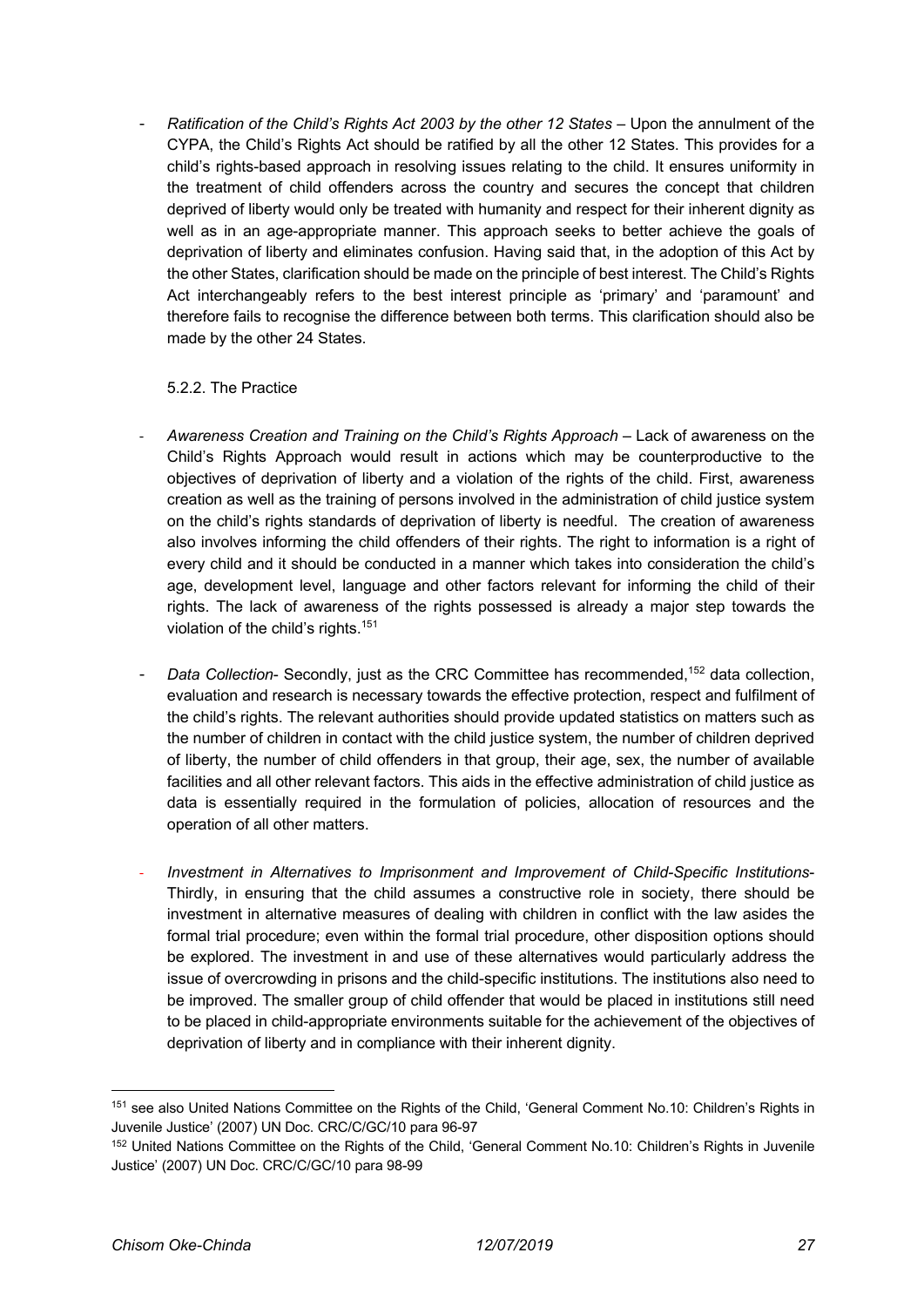- *Establishment of Effective Reporting and Monitoring Mechanisms* – Finally, there should be a means whereby rights violation can be reported and acted upon in a child appropriate manner by the officials of the institution. Every child has a right to express his views in all matters concerning him and for these views to be taken into consideration. Reporting and the ability to monitor the progress made, following on from the report curb rights violation. It ensures a secure environment where children can be treated with humanity and respect of their inherent dignity.

As long as these issues are not addressed and international norms on the deprivation of the liberty of the child are not enforced, the foundations remain in place for the encroachment on the rights of the child to take on more extreme forms and spread to all spheres of society. Due consideration must be had to the fact that effective combat against deprivation of child's rights requires composite strategy that involves targeted and sincere steps against these conducts that undermine the enjoyment of the rights of the child.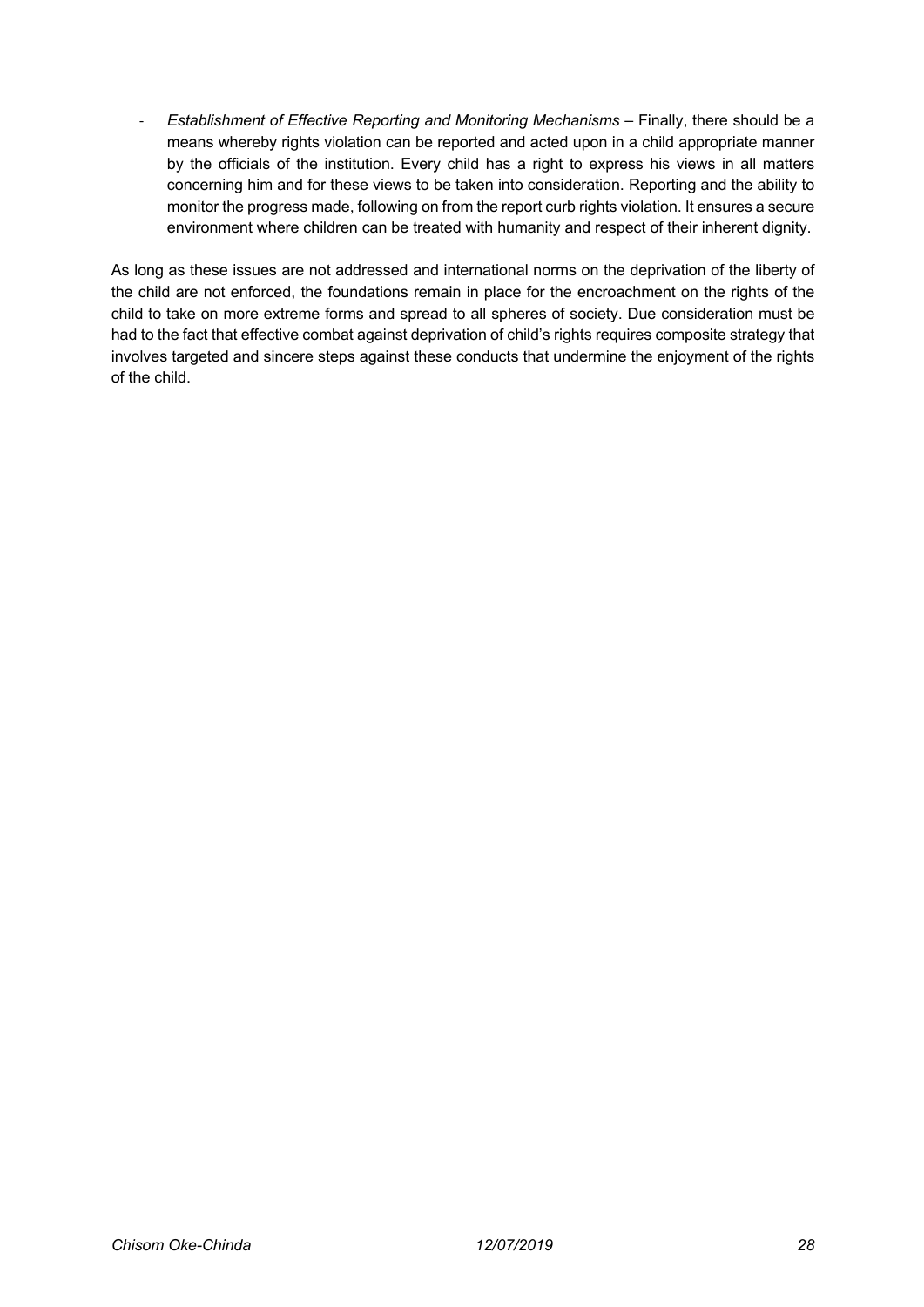## **BIBLIOGRAPHY**

#### **International Legal Instruments**

- African Charter on the Rights and Welfare of the Child (adopted 11 July 1990, entered into force 29 November 1999) CAB/LEG/24.9/49
- Declaration of the Rights of the Child (adopted 20 November 1959) A/RES/1386(XIV)
- Geneva Declaration of the Rights of the Child (adopted 26 September 1924) League of Nations O.J. Spec. Supp. 21 at 43
- International Covenant on Civil and Political Rights (adopted 16 December 1966) *Treaty Series* 999 at 171
- International Covenant on Economic, Social and Cultural Rights (adopted 16 December 1966) *Treaty Series* 993 at 3
- United Nations Convention on the Rights of the Child (adopted 20 November 1989, entered into force 2 September 1990) *Treaty Series* 1577 at 3
- United Nations Rules for the Protection of Juveniles Deprived of Their Liberty (adopted 14 December 1990) A/RES/45/113
- United Nations Standard Minimum Rules for the Administration of Juvenile Justice (adopted 29 November 1985) A/RES/40/33
- United Nations Standard Minimum Rules for the Treatment of Prisoners

#### **United Nations Documents**

- Human Rights Committee, General Comment No. 6: Right to Life (1982) UN Doc. HRI/GEN/1/Rev.8
- Human Rights Committee, General Comment No. 14: Nuclear Weapons and the Right to Life (1994) UN Doc. HRI/GEN/1/Rev.8
- Human Rights Committee, "General Comment No. 29: Derogations During a State of Emergency" (2001) UN Doc. HRI/GEN/1/Rev 8
- UN Committee on the Rights of the Child, 'Consideration of Reports Submitted by States Parties under Article 44 of the Convention: Nigeria' (2010) UN Doc. CRC/C/NGA/CO/3-4
- United Nations Committee on the Rights of the Child, 'General Comment No.10: Children's Rights in Juvenile Justice' (2007) UN Doc. CRC/C/GC/10
- UN Committee on the Rights of the Child, General Comment No. 13: The Rights of the Child to Freedom from All Forms of Violence (2011) UN Doc. CRC/C/GC/13
- UN Committee on the Rights of the Child, 'General Comment No 24: Children's Rights in Juvenile Justice' (draft) UN Doc. CRC/C/GC/24
- UN Department of Economic and Social Affairs, 'World Population Prospects 2019: Data Booklet' (ST/ESA/SER.A/424)
- UN General Assembly, 'Report of the Independent Expert for the United Nations Study on Violence Against Children' (2006) UN Doc. A/61/299
- UN General Assembly, 'Report of the Special Rapporteur on Torture and Other Cruel, Inhuman or Degrading Treatment or Punishment (Manfred Nowak): Mission to Nigeria' (2007) UN Doc. A/HRC/7/3/Add.4
- UN Human Rights Committee, 'CCPR General Comment No. 21: Humane Treatment of Persons Deprived of Their Liberty' (1992)
- UN Office of the High Commissioner for Human Rights, 'Manual on Human Rights Reporting Under Six Major International Human Rights Instruments' (1997) UN Doc. HR/PUB/91/1 (Rev.1) 415

#### **National Laws**

- Borstal Institutions and Remand Centres Act 1962
- Child's Rights Act 2003
- Children and Young Persons Act Chapter 485 L.F.N. 1990
- Children and Young Persons (Approved Institutions) Regulations
- Children and Young Persons (Remand Home) Rules
- Constitution of the Federal Republic of Nigeria (1999) (as amended)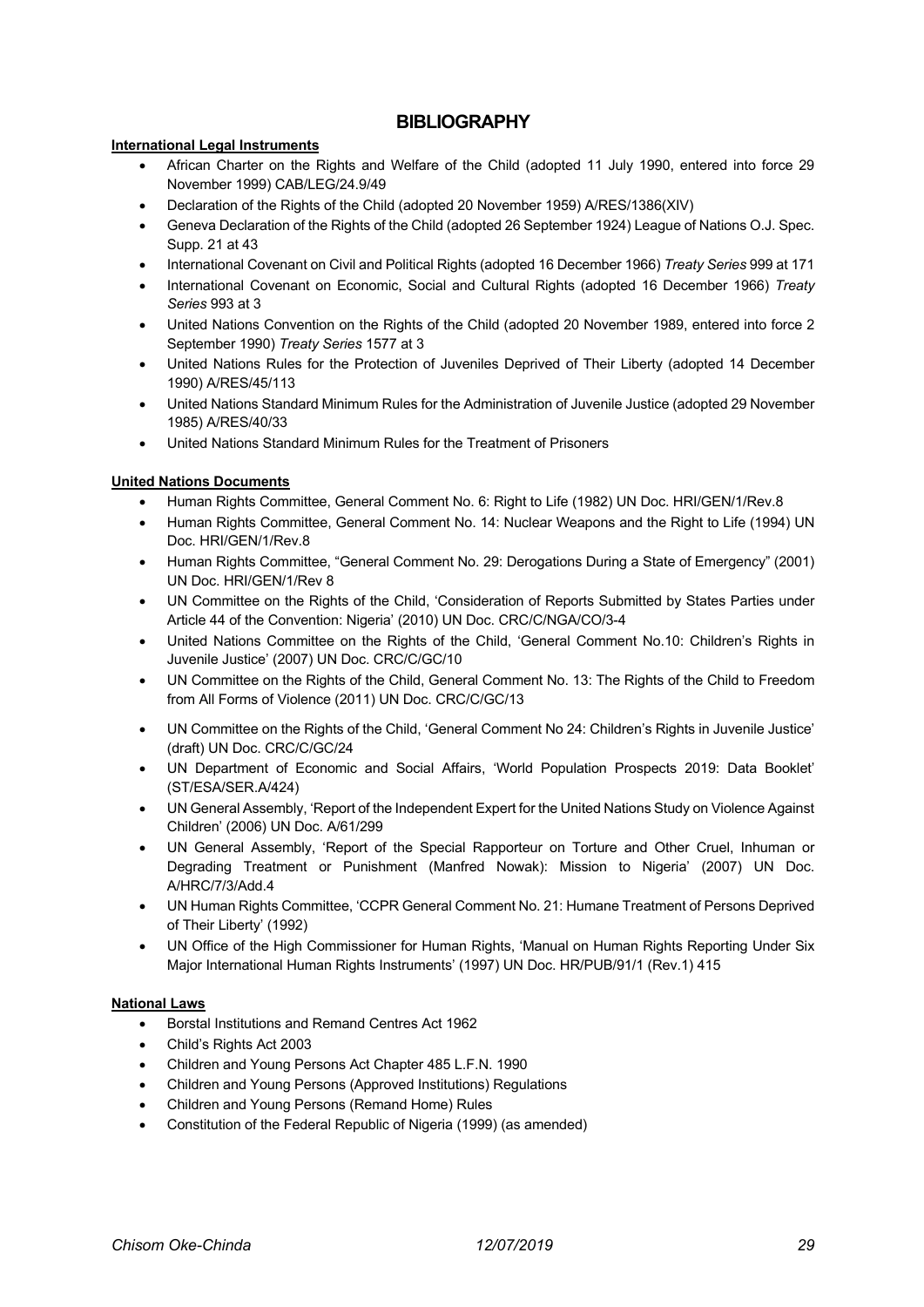#### **Books**

- Ahmed A.K. *The Law and Child Rights in Nigeria* (Malthouse Press Limited, 2015)
- Alemika E.E.O. and Chukwuma I.C, *Juvenile Justice Administration in Nigeria: Philosophy and Practice* (Centre for Law Enforcement Education, 2001)
- Buck T. *International Child Law* (2nd edn. Routledge, 2011)
- Detrick S.A, *Commentary on the United Nations Convention of the Rights of the Child* (Kluwer Law International, 1999)
- Dillon S, *International Children´s Rights* (Carolina Academic Press, 2009)
- Lansdown G, *The Evolving Capacities of the Child* (UNICEF, 2005)
- Liefaard T, *Deprivation of Liberty of Children in Light of International Human Rights Law and Standards* (Intersentia, 2008)
- MacDonald A, *The Rights of the Child: Law and Practice* (Jordan Publishing Limited, 2011)
- Newell P. and Hodgkin R. *Implementation Handbook for the Convention on the Rights of the Child* (3<sup>rd</sup>) edn. UNICEF, 2008)
- Nisrine A. and Farkhanda Z. M, Criminal Law and the Rights of the Child in Muslim Sates: A Comparative and Analytic Perspective (British Institute of International and Comparative Law, 2010)
- Nowak M, *UN Covenant on Civil and Political Rights CCPR Commentary* (N.P. Engel Verlag, 2005)
- Obilade A.O, *The Nigerian Legal System* (Sweet and Maxwell, 1979) 64
- Van Beuren G, *Child Rights in Europe* (Council of Europe Publishing, 2007)
- Van Beuren G, 'Article 40: Child Criminal Justice' in Alen A. Vande Lanotte J. Verhellen E. Ang F. Berghmans E. and Verheyde M. (eds.) *A Commentary on the United Nations Convention on the Rights of the Child* (Martinus Nijhoff Publishers, 2006)
- William Schabas and Helmut Sax, 'Article 37: Prohibition of Torture, Death Penalty, Life Imprisonment and Deprivation of Liberty' in Alen A. Vande Lanotte J. Verhellen E. Ang F. Berghmans E. and Verheyde M. (eds.) *A Commentary on the United Nations Convention on the Rights of the Child* (Martinus Nijhoff Publishers, 2006)

#### **Articles**

- Abah A.E. Nduka F.O. Amadi Q. Aguocha O.C. and Neji P. 'Malaria Infection among Prison Inmates of the Maximum Security Prison Borokiri, Port-Harcourt, Rivers State, Nigeria' (2018) 39(2) Nigerian Journal of Parasitology 127
- Abdulraheem-Mustapha M.A, 'Child Justice Administration in the Nigerian Child Rights Act: Lessons from South Africa' (2016) 16 African Human Rights Law Journal 435
- Arowolo G.A, 'An Appraisal of the Legal Framework for Child Justice Administration in Nigeria' (2018) 6(1) Journal of Law and Criminal Justice 82
- Atilola O. Bella T.T. and Omigbodun O.O. 'Children within the Juvenile Justice System in Nigeria: Psychopathology and Psychosocial Needs' (2010) 8(1) Annals of Ibadan Postgraduate Medicine 34
- Awopetu R.G. 'An Assessment of Prison Overcrowding in Nigeria: Implications for Rehabilitation, Reformation and Reintegration of Inmates' (2014) 19(3) IOSR Journal of Humanities and Social Science
- Ayete-Nyampong L, 'Situating CRC Implementation Processes in the Local Context of Correctional Institutions for Children in Conflict with the Law in Ghana' in Ame R.K. Agbenyiga D.L. and Apt N.A. (eds.) *Children's Rights in Ghana: Reality or Rhetoric?* (Lexington Books; 2011)
- Doek J.E, 'The Human Rights of Children: An Introduction' in Kilkelly U. and Liefaard T. (eds*.) International Human Rights of Children* (Springer, 2018)
- Freeman M, 'Why it Remains Important to Take Children's Rights Seriously' (2007) 15 International Journal of Children's Rights
- Goldson B. and Kilkelly U, 'International Human Rights Standards and Child Imprisonment: Potentialities and Limitations' (2013) 21 International Journal of Children's Rights 345
- Liefaard T, 'Deprivation of Liberty of Children' in Kilkelly U. and Liefaard T. (eds.) International Human Rights of Children (Springer, 2018)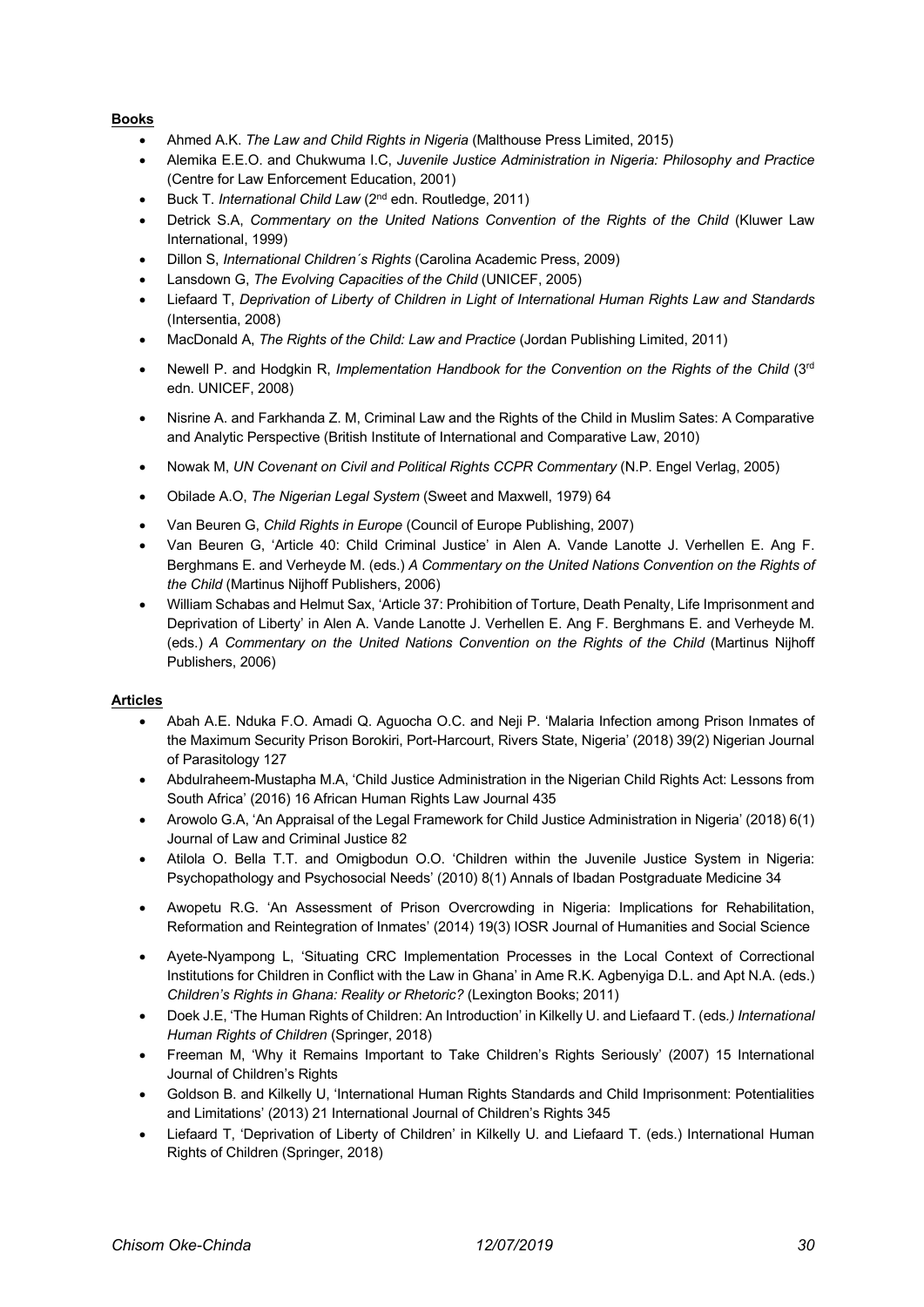- Liefaard T, 'Juvenile Justice from an International Children's Rights Perspective' in Vandenhole W. Ellen D. Didier R. and Sara L. (eds*.) Routledge International Handbook of Children's Rights Studies* (Routledge, 2015)
- McCrudden C. 'Human Dignity and Judicial Interpretation of Human Rights' (2008) *The European Journal of International Law* 19(4)
- Nwosuji E.P, 'An Overview of the Challenges and Rehabilitation of Prisoners in Nigeria' (2015) 5(3) International Journal of Social Sciences and Humanities Reviews 73
- Olashore A.A, Oluyemi O. A, and Odunayo O. O, 'Associate Factors of Delinquency Among Incarcerated Male Juveniles in a Borstal Institution in Nigeria' (2017) 16(3) *International Journal of Forensic Mental Health* 207
- Ogunniran I, 'The Lock and Key Phenomenon: Reforming the Penal Policy for Child Offenders in Nigeria' (2013) Justice Policy Journal 10(1)
- Ogunniyi D, 'The Challenge of Domesticating Children's Rights Treaties in Nigeria and Alternative Legal Avenues for Protecting Children' (2018) 62(3) Journal of African Law 447
- Omaka A. O, 'Decongesting Prisons in Nigeria: the EBSU Law Clinic Model' (2010) 20 International Journal of Clinical Legal Education 533
- Onyekachi J, 'Problems and Prospects of Administration of Nigerian Prisons: Need for Proper Rehabilitation of the Inmates in Nigerian Prisons' (2016) 5(4) Journal of Tourism and Hospitality
- Otu M.S, 'Analysis of the Causes and Effects of Recidivism in the Nigerian Prison System' (2015) 10 International Journal of Development and Management Review
- Ugwuoke K.A. Otodo I. and Nura B.S. 'Assessing Offenders' Rehabilitation in Nigeria Prisons: Problems and Solutions' (2015) 1(11) Journal for Studies in Management and Planning
- Sloth-Nielsen J. and Mezmur B.D, 'A Dutiful Child: The Implications of Article 31 of the African Children's Charter' (2008) 52(2) Journal of African Law 159
- Tobin J. 'Justifying Children's Rights' (2013) 21 *International Journal of Children's Rights*
- Soung P, 'Social and Biological Constructions of Youth: Implications for Juvenile Justice and Racial Equity' (2011) 6(2) Northwestern Journal of Law and Social Policy 428

#### **Thesis**

- Liefaard T, 'Deprivation of Liberty of Children in Light of International Human Rights Law and Standards (Doctoral Thesis, Universiteit Amsterdam, 2008)
- Van Den Brink Y, 'Voorlopige hechtenis in het Nederlandse jeugdstrafrecht. Wet en praktijk in het licht van international en Europese kinder-en mensenrechten' (Doctoral Thesis, Universiteit Leiden, 2018)

#### **Other Reports**

- United Kingdom Home Office, 'Country Policy and Information Note- Nigeria: Prison Conditions' (November, 2016)
- United States Department of State, Nigeria 2016 Human Rights Report (2016)

#### **Others**

- Adelani A, 'Nigerian Prisons Turn Inmates to Animals-Osinbajo' *Punch Newspaper* (2 February 2018) < https://punchng.com/nigerian-prisons-turn-inmates-to-animals-osinbajo/> accessed 6 June 2019
- Amnesty International, 'Nigeria: Children and Women Face Sexual Violence in Borno Prisons' (29 April 2019) <https://www.amnesty.org/en/latest/news/2019/04/nigeria-children-and-women-face-sexualviolence-in-borno-prisons/> accessed 6 June 2019
- 'Child Prostitution, Sodomy, Forced Abortions…It's Hell Inside Maiduguri Maximum Security Prison' Sahara Reporters (22 March 2019) < http://saharareporters.com/2019/03/23/child-prostitution-sodomyforced-abortions-it%E2%80%99s-hell-inside-maiduguri-maximum-security> accessed 6 June 2019
- Editorial Board, 'On the Conditions of Nigeria's Prisons' *The Guardian* (19 February 2018) < https://guardian.ng/opinion/on-the-condition-of-nigerias-prisons/> accessed 6 June 2019
- Editorial Board, 'Underage Imprisonment, Sign of a Broken Society' *Punch* (17 August, 2017) < https://punchng.com/underage-imprisonment-sign-of-a-broken-society/> accessed 24 June 2019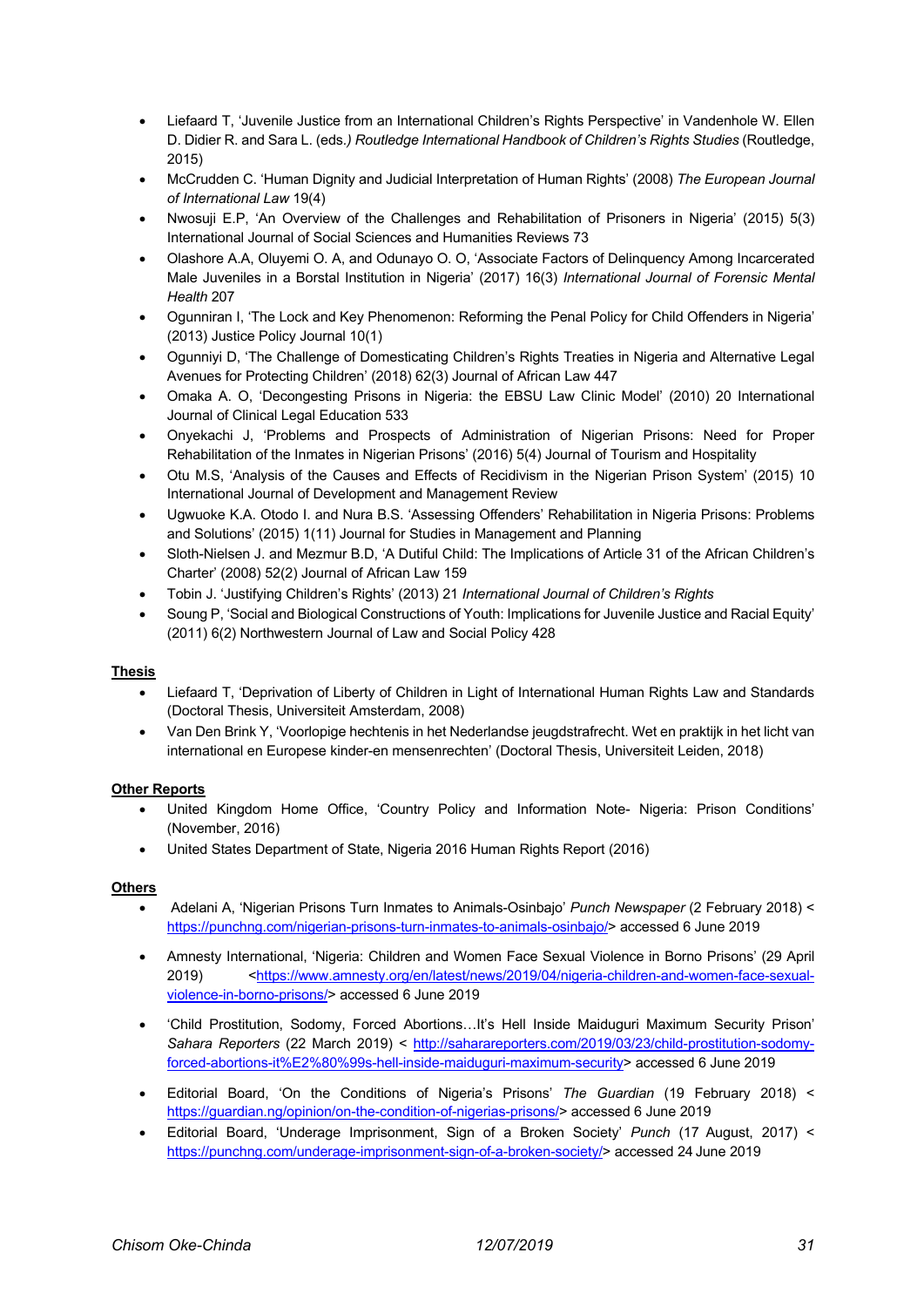- Nan, 'Jigawa House of Assembly to Pass Child Rights Bill' Leadership (12 November, 2018) <https://leadership.ng/2018/11/12/jigawa-house-of-assembly-to-pass-child-rights-bill-official/> accessed 9 November 2019
- Nigerian Prisons Service 'Governor Bagudu Donates Tools to Prison Inmates' (4 July 2018) < https://www.prisons.gov.ng/news?id=31877> accessed 24 June, 2019
- Nigerian Prisons Service, 'Introducing an Ultra-Modern 3000 Capacity Prison in Nigeria' (17 July 2018) https://www.prisons.gov.ng/news?id=55089 accessed 24 June 2019
- 'Nigerian Prisons Service, 'Summary of Inmate Population By Convict and Awaiting Trial Persons' (27 May 2019) < https://www.prisons.gov.ng/statistics> accessed 18 June 2019
- Omojuyigbe O, 'Lagos CJ releases more underage inmates from Ikoyi Prison' Punch (17 August, 2017) < https://punchng.com/lagos-cj-releases-more-underage-inmates-from-ikoyi-prison/> accessed 24 June, 2019
- Onanuga A, 'Badagry Prison Where Children Are Dumped for Minor Offences' *The Nation* ( 8 August 2017) < https://thenationonlineng.net/badagry-prison-children-dumped-minor-offences/> accessed 6 June 2019
- Poor Budgetary Allocation for Feeding of Prisoners' *Independent* (6 February 2018) <https://www.independent.ng/poor-budgetary-allocation-feeding-prisoners/> accessed 6 June 2019
- Tribune Online, 'The Child-Inmates of Badagry' *Nigerian Tribune* (6 August 2017) <https://tribuneonlineng.com/105498/> accessed 6 June 2019
- UNICEF, 'On Nigerian Children's Day, UNICEF calls for an end to violence against children and adoption of Child's Rights Act in all States' (27 May 2017) < https://www.unicef.org/nigeria/press-releases/nigerianchildrens-day-unicef-calls-end-violence-against-children-and-adoption-child> accessed 24 June 2019